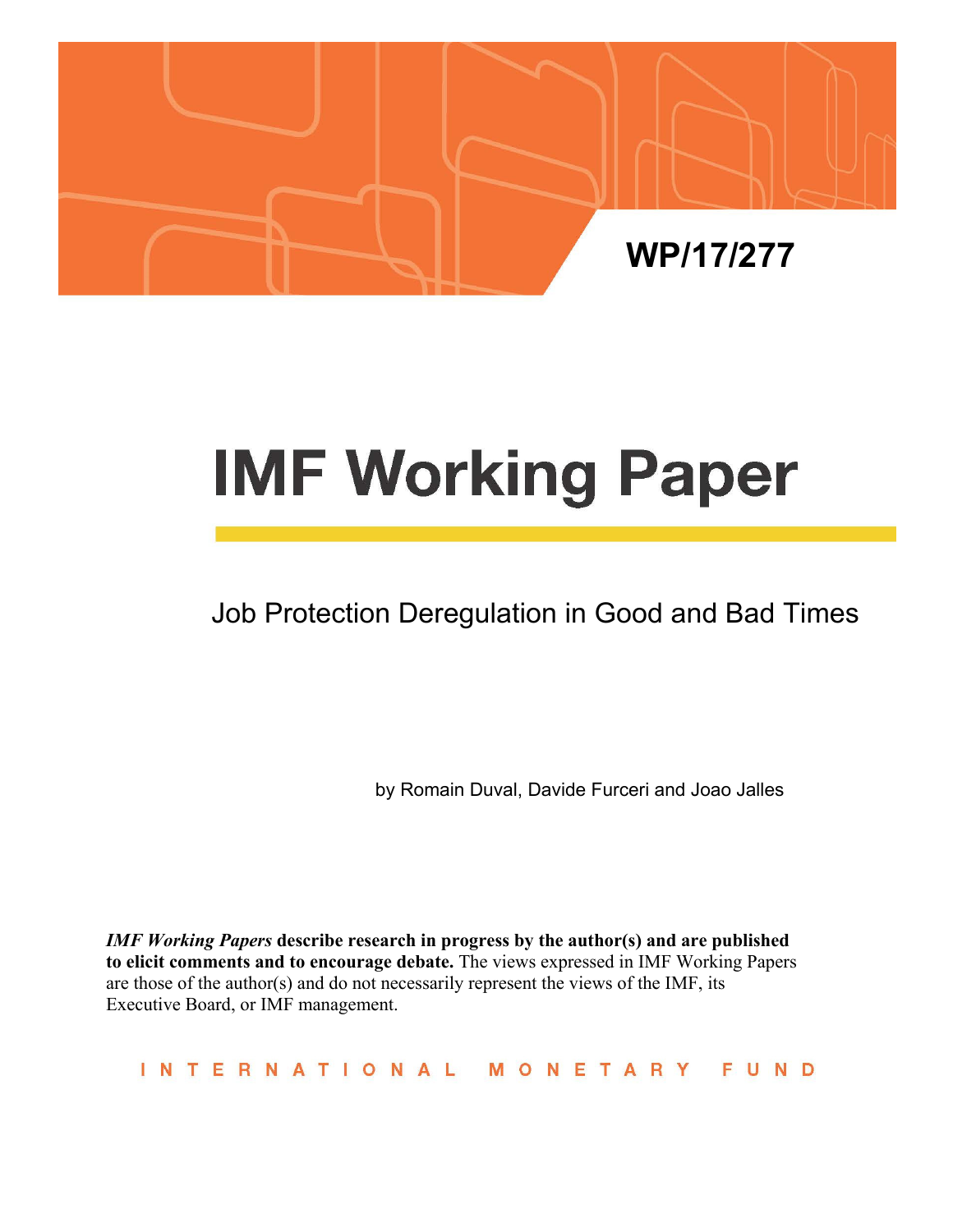© 2017 International Monetary Fund WP/17/277

#### **IMF Working Paper**

2

#### Research Department

# **Job Protection Deregulation in Good and Bad Times Prepared by Romain Duval, Davide Furceri and Joao Jalles1**

Authorized for distribution by Romain Duval

December 2017

*IMF Working Papers* **describe research in progress by the author(s) and are published to elicit comments and to encourage debate.** The views expressed in IMF Working Papers are those of the author(s) and do not necessarily represent the views of the IMF, its Executive Board, or IMF management.

#### Abstract

This paper explores the short-term employment effect of deregulating job protection for regular workers and how it varies with prevailing business cycle conditions. We apply a local projection method to a newly constructed "narrative" dataset of major regular job protection reforms covering 26 advanced economies over the past four decades. The analysis relies on country-sector-level data, using as an identifying assumption the fact that stringent dismissal regulations are more binding in sectors that are characterized by a higher "natural" propensity to regularly adjust their workforce. We find that the responses of sectoral employment to large job protection deregulation shocks depend crucially on the state of the economy at the time of reform——they are positive in an expansion, but become negative in a recession. These findings are consistent with theory, and are robust to a broad range of robustness checks including an Instrumental Variable approach using political economy drivers of reforms as instruments. Our results provide a case for undertaking job protection reform in good times, or for designing it in ways that enhance its short-term impact.

JEL Classification Numbers: E32; J08; J21; J65; O43; O47

Keywords: Structural Reforms, Labor Market, Deregulation, Employment Protection; Growth; Employment.

Authors' E-Mail Addresses: rduval@imf.org, dfurceri@imf.org, jjalles@imf.org.

<sup>&</sup>lt;sup>1</sup> The authors participants to various seminars and conferences at Banca d'Italia, Banco de Espana, Banco de Portugal, Bank of England, Bank of Korea, Banque de France, European Central Bank, European Commission, ILO, IMF and OECD, as well as staff from Banca d'Italia, Banco de Espana and National Bank of Belgium, for valuable comments.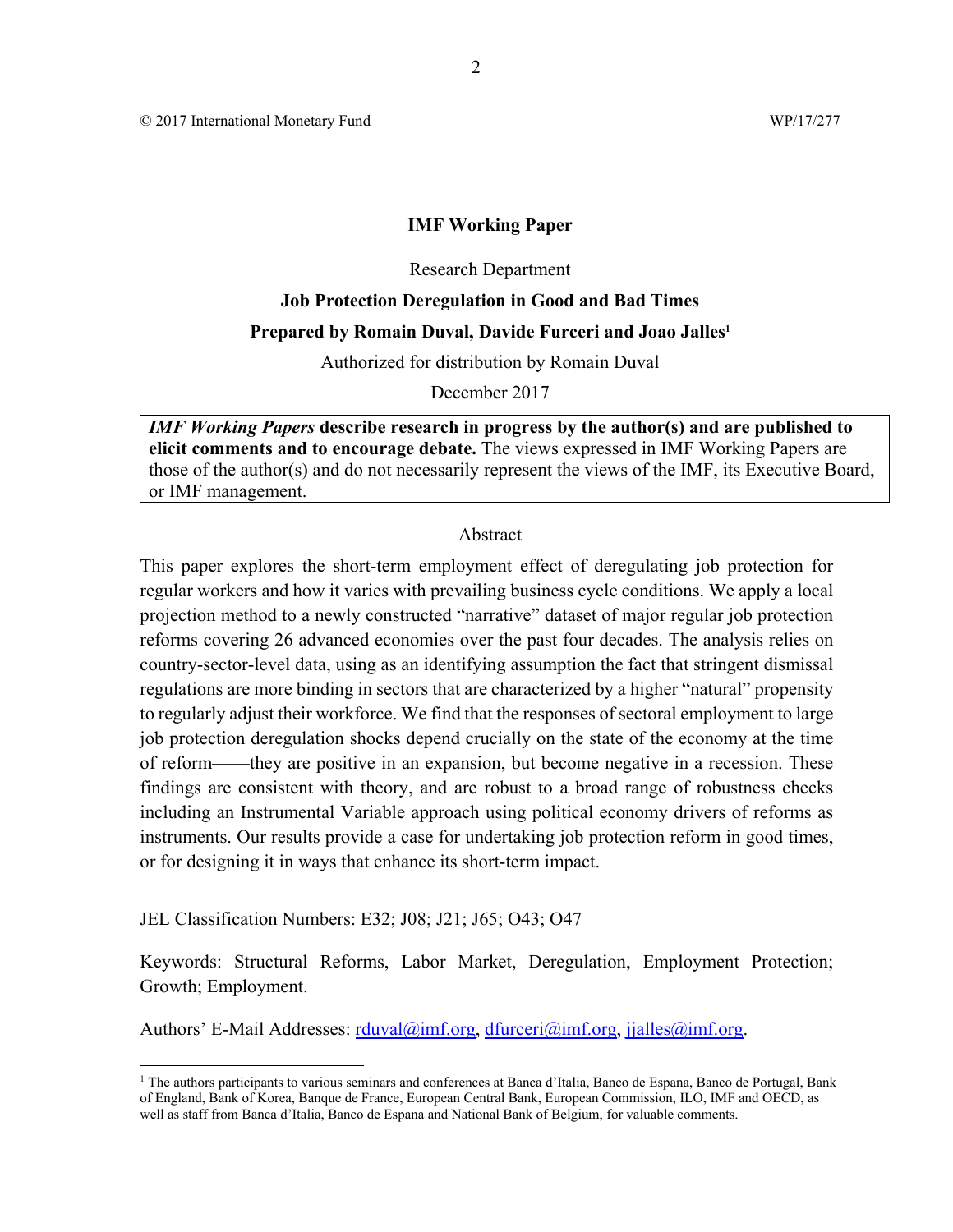| Contents                                                                                  | Page |
|-------------------------------------------------------------------------------------------|------|
|                                                                                           |      |
|                                                                                           |      |
|                                                                                           |      |
|                                                                                           |      |
|                                                                                           |      |
|                                                                                           |      |
|                                                                                           |      |
|                                                                                           |      |
|                                                                                           |      |
|                                                                                           |      |
|                                                                                           |      |
| Tables<br>1. Major Regular Job Protection Legislation Reforms in 26 Advanced Economies 37 |      |
| Figures                                                                                   |      |
|                                                                                           |      |
|                                                                                           |      |
| 4. The Effect of EPL Reforms on Sectoral Employment: Using U.K Layoff Rates 25            |      |
|                                                                                           |      |
| 6. The Effect of EPL Reforms on Sectoral Employment: Controlling for Reforms              |      |
|                                                                                           |      |
| 7. The Role of Business Cycle Conditions: Controlling for Reforms of EPL                  |      |
|                                                                                           |      |
| 8. The Effect of EPL Reforms on Sectoral Employment: Controlling for Unemployment         |      |
| Benefit Reforms                                                                           |      |
| 9. The Role of Business Cycle Conditions: Controlling for Unemployment                    |      |
|                                                                                           |      |
| 10. The Effect of EPL Reforms on Sectoral Employment: Controlling for Product Market      |      |
| 11. The Role of Business Cycle Conditions: Controlling for Product Market Reforms 32      |      |
|                                                                                           |      |
| 13. The Role of Business Cycle Conditions: Using a Dummy Variable34                       |      |
| 14. The Effect of EPL Reforms on Sectoral Employment: IV Estimates35                      |      |
|                                                                                           |      |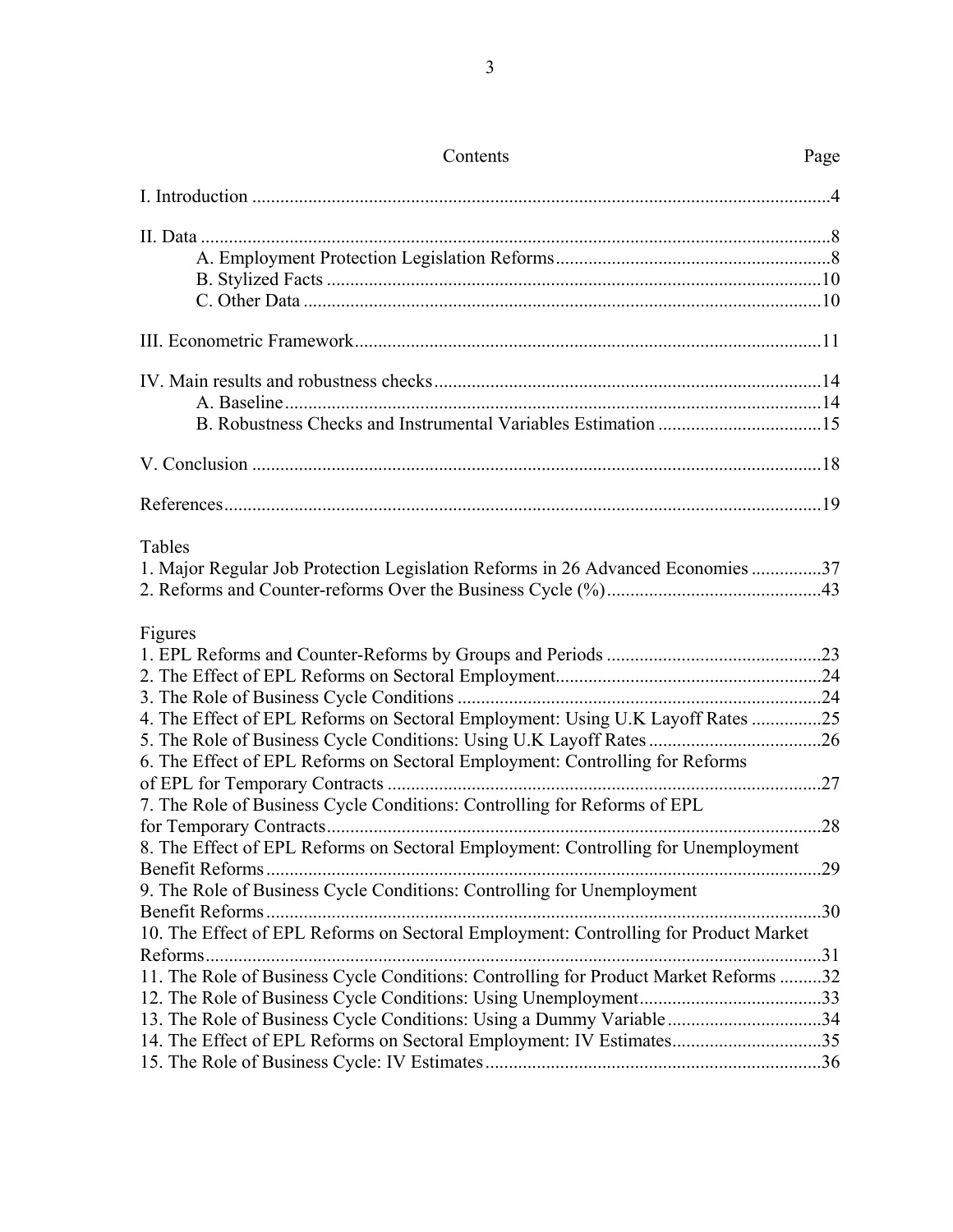#### **I. INTRODUCTION**

Job protection regulation matters for productivity, employment, and other important economic and social outcomes such as informality or inequality. However, virtually nothing is known about the short-term impact of deregulation, and even less so about how this impact may vary depending on prevailing business conditions at the time of a given reform. Some have argued that labor market and other reforms could raise output immediately by boosting aggregate demand through expectation effects (Draghi 2015), while others have stressed that deregulation may pay off only very slowly (Rodrik 2015) or even entail short-term costs in the presence of economic slack and constrained macroeconomic policies (Eggertsson, Ferrero, and Raffo 2014; Krugman 2014). In particular, the latter concerns have been expressed against the background of weak labor markets and broader (subdued) economic performance in the aftermath of job protection reforms in Southern European countries.

Theory also points to potential short-term macroeconomic costs from job protection deregulation. In a partial equilibrium framework, Bentolila and Bertola (1990) showed that high firing costs reduce the responsiveness of firms' lay-offs and employment to business conditions. When facing high (low) costs of dismissing workers, firms will optimally choose to lay off less (more) workers, and adjust their workforce more (less) gradually through attrition, in bad times. More recently, and more closely related to the topic of our paper, in a dynamic stochastic general equilibrium model featuring sticky prices, endogenous firm entry in product markets and search-and-matching frictions in labor markets, Cacciatore and Fiori (2016) and Cacciatore et al. (2016a) show that lowering firing costs triggers immediate layoffs of less productive workers, while their re-employment takes time, resulting in transitory declines in employment and output. Cacciatore et al. (2016b) find that such transitory costs are larger when reform is carried out in a recession, as the adverse impact of relaxing a constraint on layoffs is larger in a depressed economy—in line with Bertola and Bentolila (1990), strict job protection raises the productivity level cut-off below which it becomes profitable for firms to lay off workers, which dampens job losses and has a stabilizing impact on employment and output when the economy is temporarily depressed by an adverse shock.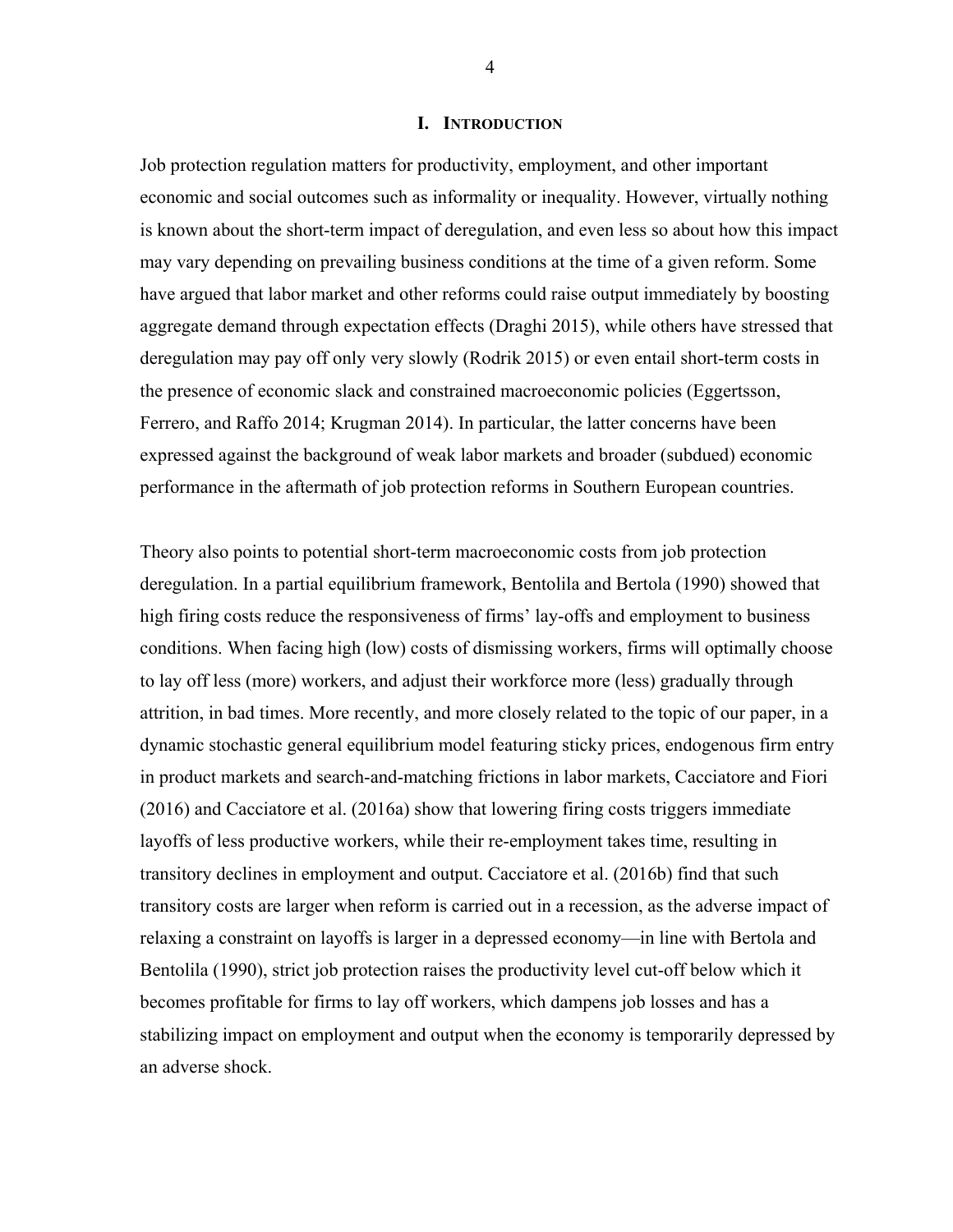This paper addresses this gap in the empirical literature. We build a new "narrative" crosscountry dataset of major reforms of job protection legislation for permanent workers covering 26 advanced economies over the period 1970-2013, and estimate the dynamic response of sectoral employment to these shocks using a local projection method (Jordà, 2005)—which has been used recently to study the dynamic impact of macroeconomic shocks such as financial crises (Romer and Romer, 2015) or fiscal shocks (Jordà and Taylor, 2016). The role of macroeconomic conditions is explored using the smooth transition function proposed by Auerbach and Gorodnichenko (2012) to estimate fiscal multipliers in expansions and recessions; here we use this approach to estimate the response to job deregulation shocks instead of fiscal shocks. In this respect, an important novelty and strength of our reforms database is to identify the precise timing and nature of *major* legislative actions (reform "shocks"), and to so over a much longer period—starting from the 1970s—than had been possible thus far using other sources.

We estimate the response of sectoral employment to large job deregulation shocks using country-sector-level data and applying a differences-in-differences identification strategy à la Rajan and Zingales (1998). Following Basannini et al. (2009), our identifying assumption is that stringent dismissal regulations are more binding in sectors that are characterized by a higher "natural" propensity to regularly adjust their workforce, that is a higher "natural" layoff rate. The advantages of having a three-dimensional (*j* industries, *i* countries and *t* time periods) dataset are twofold:

- First, it allows us to control for aggregate and country-sector shocks by including countrytime  $(i, t)$ , country-industry  $(i, j)$  and industry-time  $(i, t)$  fixed effects. The inclusion of the country-time (i, t) fixed effect is particularly important as it controls for any unobserved cross-country heterogeneity in the macroeconomic shocks that affect countries' employment growth. In a pure cross-country analysis, this would not be possible, leaving open the possibility that the impact attributed to employment protection legislation (EPL) reforms would be due to other unobserved macroeconomic shocks.
- Second, it mitigates concerns about reverse causality. While it is typically difficult to identify causal effects using cross-country time-series data, it is much more likely that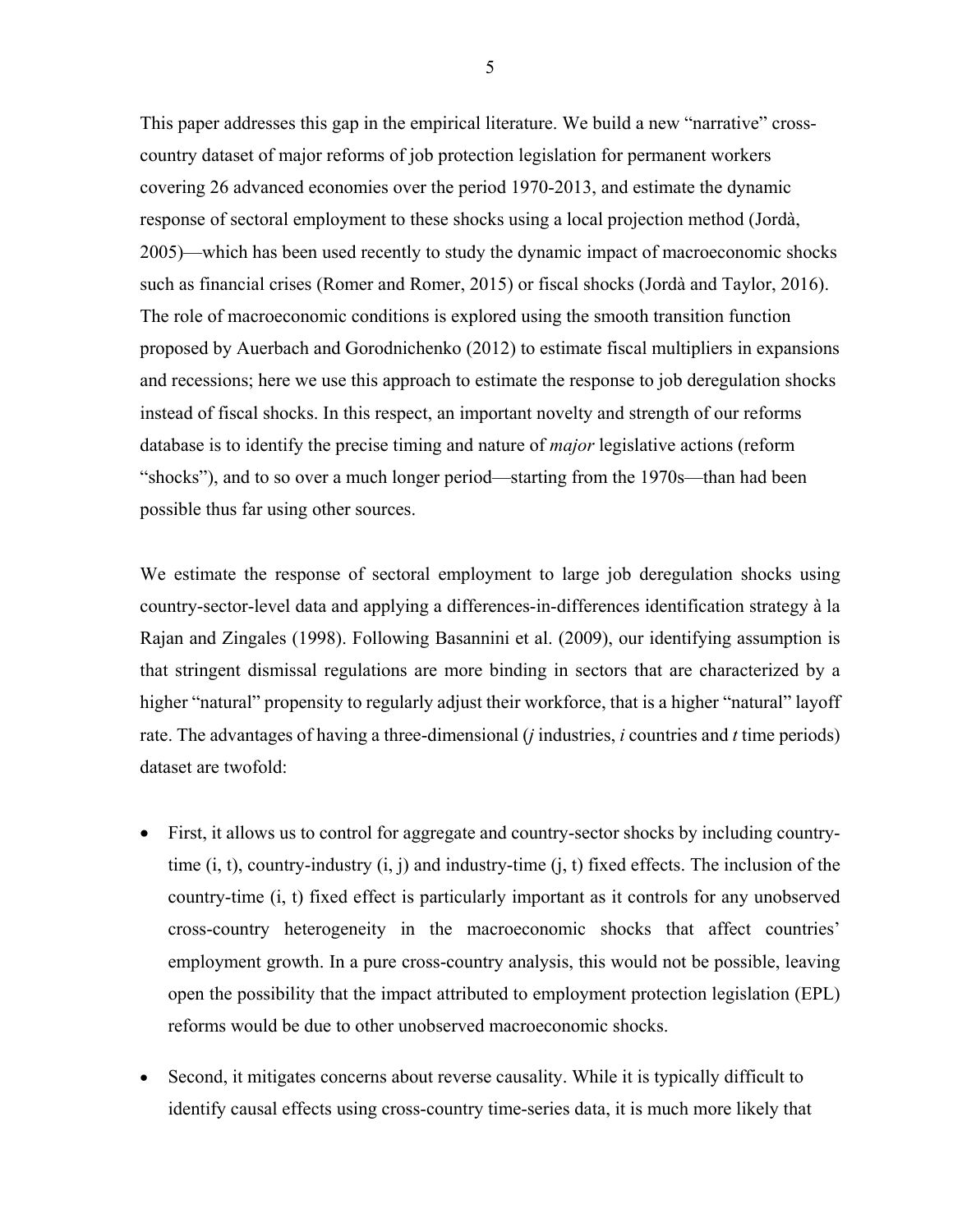EPL reforms affect cross-industry differences in employment than the other way around; since we control for country-time fixed effects—and therefore for aggregate employment—reverse causality in our set-up would imply that differences in employment across sectors influence the probability of reforms at the aggregate level. Moreover, our main independent variable is the interaction between EPL reforms and industry-specific natural layoff rates; this makes it even less plausible that causality runs from industry-level employment growth to this composite variable.

To further strengthen the causal interpretation of our results, we perform two final exercises. First, we estimate Instrumental Variable (IV) regressions, in which EPL reforms are instrumented by a small set of external variables drawn from the literature on the political economy of reforms, namely demographics, the timing of elections and the political orientation of the government. Second, we check for robustness to several additional controls—including interactions between other reforms and sector-specific natural layoff rates, whose omission could bias our estimates.

Consistent with recent theory, we find that the short-term effects of job protection deregulation vary depending on prevailing macroeconomic conditions at the time of reform—they are positive in an expansion, but become negative in a recession. These findings are robust across different estimation strategies and robustness checks. Our results provide a case for undertaking job protection reform in good times, or for designing it in ways that enhance its short-term impact—for example, by passing reforms that come into force only later when economic conditions improve.

Our paper relates to the extensive literature on the macroeconomic effects of job protection legislation. While strict job protection legislation has been found to reduce productivity (Eslava et al., 2004; Autor et al., 2007; Bassanini et al., 2009; Van Schaik and Van de Klundert, 2013), notably by reducing job turnover (Micco and Pages, 2006; Haltiwanger et al., 2010; Cingano et al., 2010), its impact on aggregate employment remains empirically unclear (for a review, see for example OECD, 2013), in line with the ambiguous effect underscored by theory (for example, Pissarides, 2000). With some exceptions—not least the seminal paper by Lazear (1990), cross-country time-series studies have typically found mixed results (see e.g. Nickell et al., 2005; Bassanini and Duval, 2009; for a review, Boeri et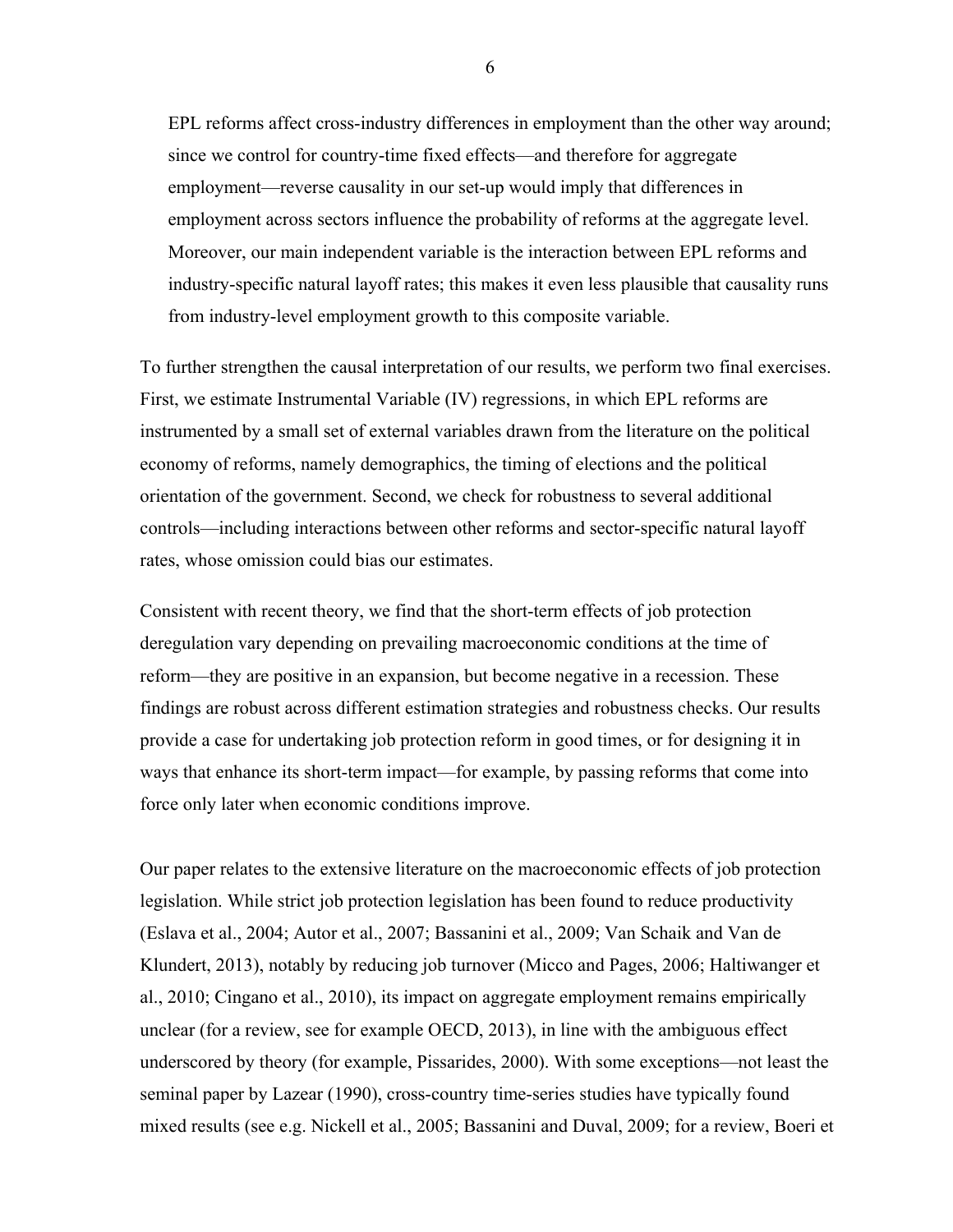al., 2011). They focus on the long-term impact of (de)regulation and ignore their short-term effect and/or how the latter may vary depending on prevailing macroeconomic conditions the two issues of focus of the present paper. Focusing more on the short-to-medium term, Blanchard and Wolfers (2000) find some evidence that pre-existing labor market institutions, including job protection, shape the employment effect of macroeconomic shocks in a panel of OECD countries covering four decades. Although quite different in focus and approach, our paper can be seen as addressing the symmetric issue, namely whether pre-existing macroeconomic conditions shape the employment effect of labor market regulation shocks. Closer to our empirical approach, more recent studies have strengthened identification strategies by exploiting the differential impact of legislative changes on different groups of workers, firms, regions and/or industries. Although results vary, they tend to point overall to small adverse negative employment effects of stringent job protection (see Hernanz *et al.*, 2003; Autor *et al.*, 2004, 2006; Kugler and Saint-Paul, 2004; Behaghel *et al.*, 2008). One common issue across those studies that focus on differential effects across groups of workers is the difficulty to account for substitution effects, and therefore to infer aggregate effects. Importantly in our context, our focus on differences across country-industry units mitigates this concern. Most crucially, unlike these papers, ours addresses the question of whether macroeconomic conditions matter for the short-term impact of changes in job protection that has been studied in the most recent literature—see for example Bassanini and Cingano (2016) and Duval and Furceri (2017).

Also related to this paper is the small but growing theoretical literature on the dynamic effects of labor market—including job protection legislation—reforms. A number of small DSGE models, as well as large-scale models built at central banks and international institutions, have been used to explore the dynamic impact of labor market reforms in normal times (for example, Arpaia *et al.* 2007; Everaert and Schule 2008; Gomes *et al.* 2013), and most recently at the zero lower bound (Eggertsson et al.2014). However, these studies model job protection deregulation as a compression in wage mark-ups, which rules out any effects stemming from the dynamic impact of deregulation on layoffs vs. hires. Cacciatore and Fiori (2016) address this issue by incorporating explicit search-and-matching frictions in the labor market and, using such a model, Cacciatore et al. (2016b) show that the more depressed the economy is relative to its steady state at the time of reform, the more job protection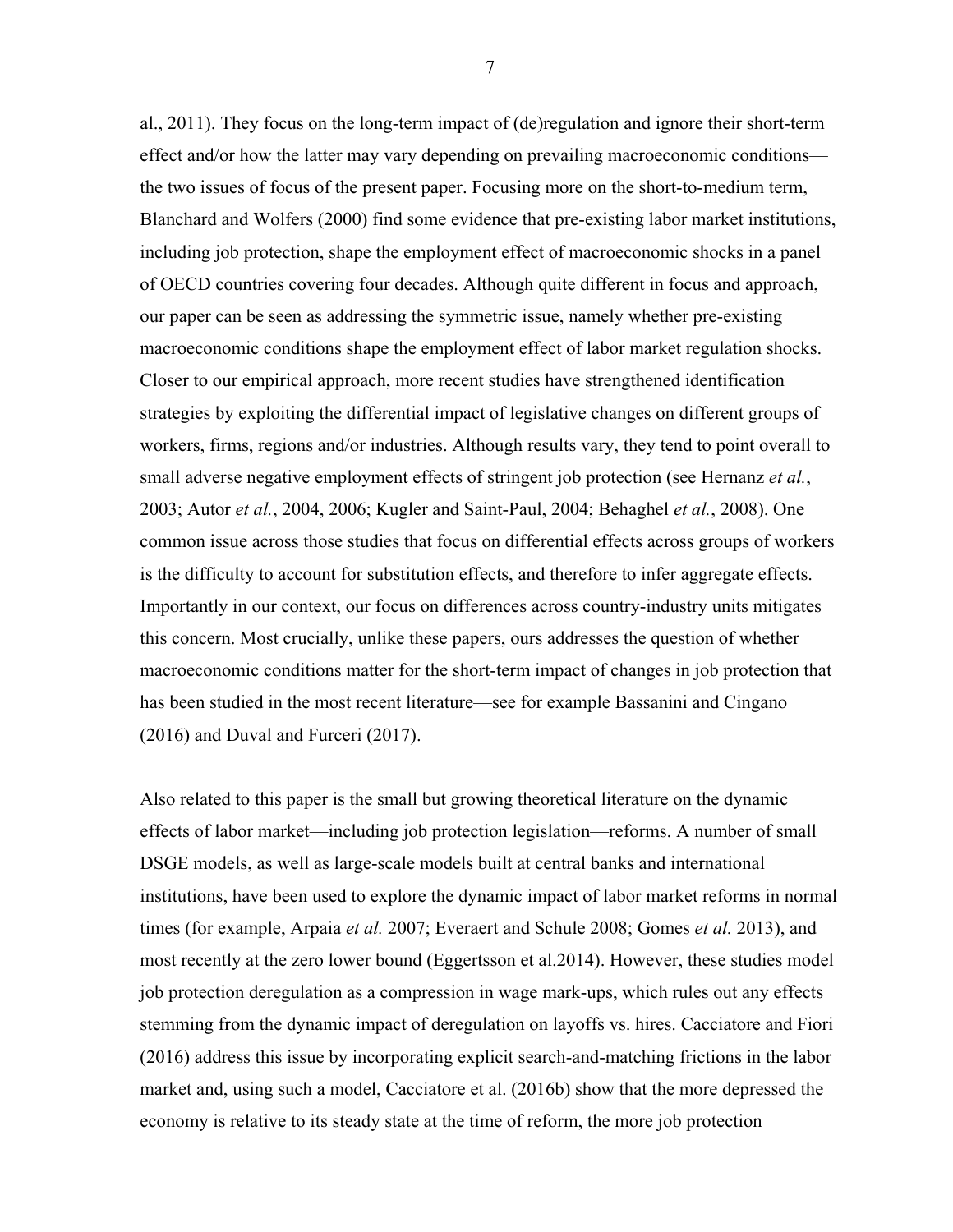deregulation entails short-term employment and output losses. The latter conclusion also follows naturally from older partial equilibrium models of labor demand in the presence of shocks and firing, starting with Bentolila and Bertola (1990). To our knowledge, our paper is the first to test empirically this prediction, for which we find strong support.

The remainder of this paper is organized as follows. Section II presents our new dataset of major employment legislation reforms as well as other data used in the empirical analysis. Section III sets up our econometric framework. Section IV provides the main regression results and performs several robustness checks. Section V concludes and elaborates on policy implications.

#### **II. DATA**

#### **A. Employment Protection Legislation Reforms**

Major reforms of employment protection legislation (EPL) for permanent workers are identified by examining documented legislative and regulatory actions reported in all available *OECD Economic Surveys* for 26 individual advanced economies since 1970, as well as additional country-specific sources.<sup>2</sup> In this respect, the methodology is related to the "narrative approach" used by Romer and Romer (1989, 2004, 2010, and 2015) and Devries et al. (2011) to identify, respectively, monetary and fiscal shocks and periods of high financial distress.

In a first step, we identify all legislative and regulatory actions related to regular EPL mentioned in any *OECD Economic Survey* for any of the 26 countries over the entire sample. Over 100 such actions are identified overall. In a second step, for any of these actions to qualify as a major reform or "counter-reform"—namely a major policy change in the opposite direction—one of the following three alternative criteria has to be met: (1) the *OECD Economic Survey* uses strong normative language to define the action, suggestive of an important measure (for example, "major reform"); (2) the policy action is mentioned repeatedly across different editions of the *OECD Economic Survey* for the country

 $\overline{a}$ 

<sup>2</sup> The 26 countries covered are: Australia, Austria, Belgium, Canada, Czech Republic, Denmark, Finland, France, Germany, Greece, Iceland, Ireland, Italy, Japan, Korea, Luxembourg, Netherlands, New Zealand, Norway, Portugal, Slovak Republic, Spain, Sweden, Switzerland, United Kingdom and United States.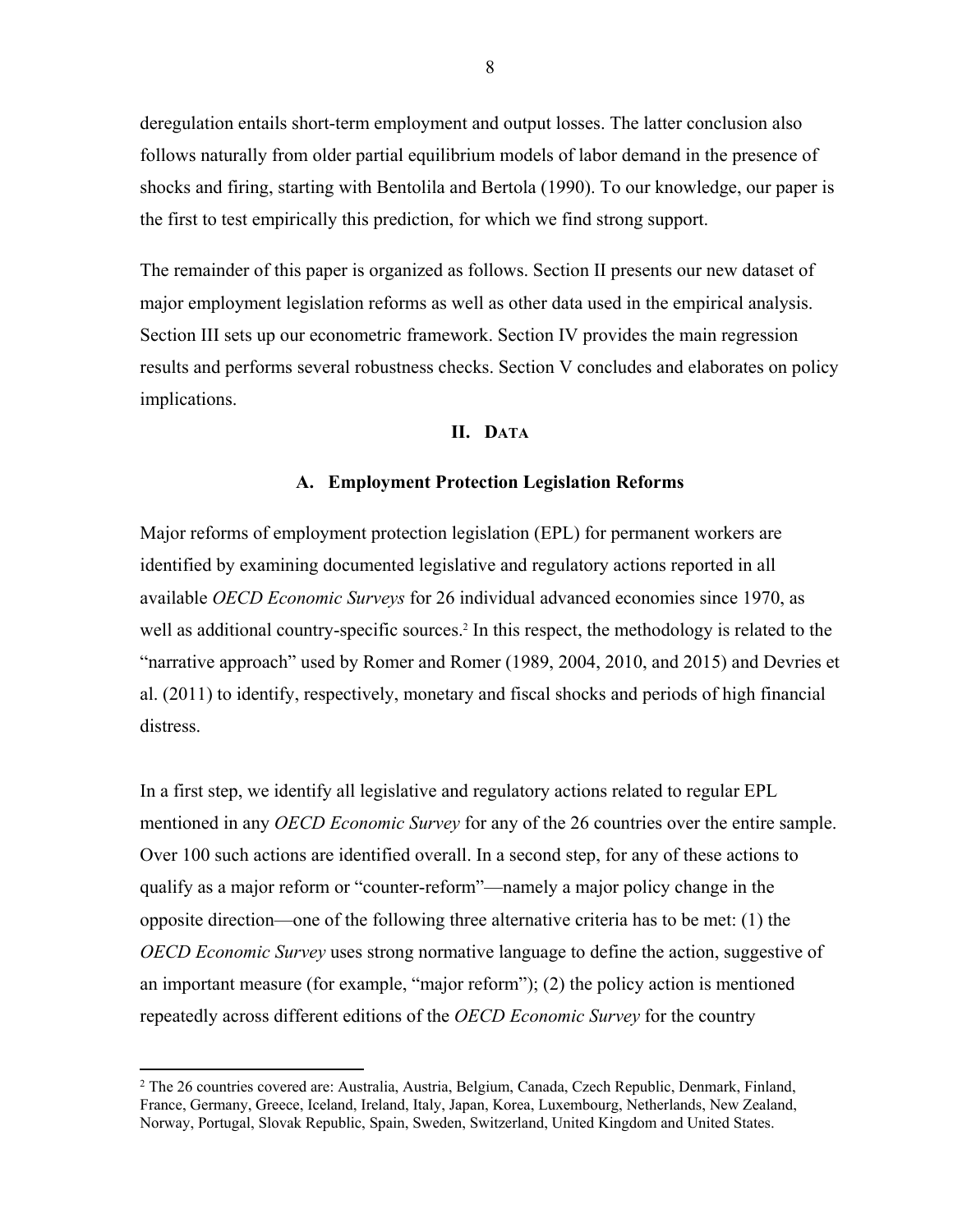considered*,* and/or in the retrospective summaries of key past reforms that are featured in some editions, which is also indicative of a major action; or (3) the existing OECD regular EPL indicator of the regulatory stance is in the  $5<sup>th</sup>$  percentile of the distribution of the change in the indicator—or would be in the top  $5<sup>th</sup>$  percentile if the OECD's scoring system were applied, but no OECD regular EPL indicator score is available for the country and year considered.

When only the third condition is met, an extensive search through other available domestic and national sources, including through the internet, is performed to identify the precise policy action underpinning the change in the indicator.Following this process, we end up with a variable that, for each country, takes value 0 in non-reform years, 1 in reform years, and -1 in "counter-reform" years. In all cases, implementation years are considered.

An important advantage of this database in our context is to identify the precise timing and nature of *major* legislative actions taken by advanced economies since the early 1970s. Specifically, compared with existing databases on policy actions in the area of labor market institutions (such as the European commission *Labref*, the Fondazione Rodolfo de Benedetti-IZA, and the ILO- *EPLex* database), the approach allows identifying major legislative reforms as opposed to just a long list of actions that in some cases would be expected to have little or no bearing on macroeconomic outcomes. Likewise, compared with an alternative approach that would infer major reforms from large changes in existing EPL indicators produced by the OECD, we are able to identify the exact timing of major legislative actions—including for a few actions that would not be identified by an indicator-based approach altogether—and also have longer time-series coverage, starting in the early 1970s rather than in the mid-1980s. These features are particularly useful for empirical analysis that seeks to identify the short-term effects of reform shocks.

The major strengths of this narrative reform database come with one limitation; because two large EPL reforms can involve different specific actions (for example, a major simplification of the procedures for individual and collective dismissals, respectively), only the average impact across major historical reforms can be estimated. It should also be highlighted that the reform database provides no information regarding the *stance* of current (or past) EPL, which is not the purpose of this paper.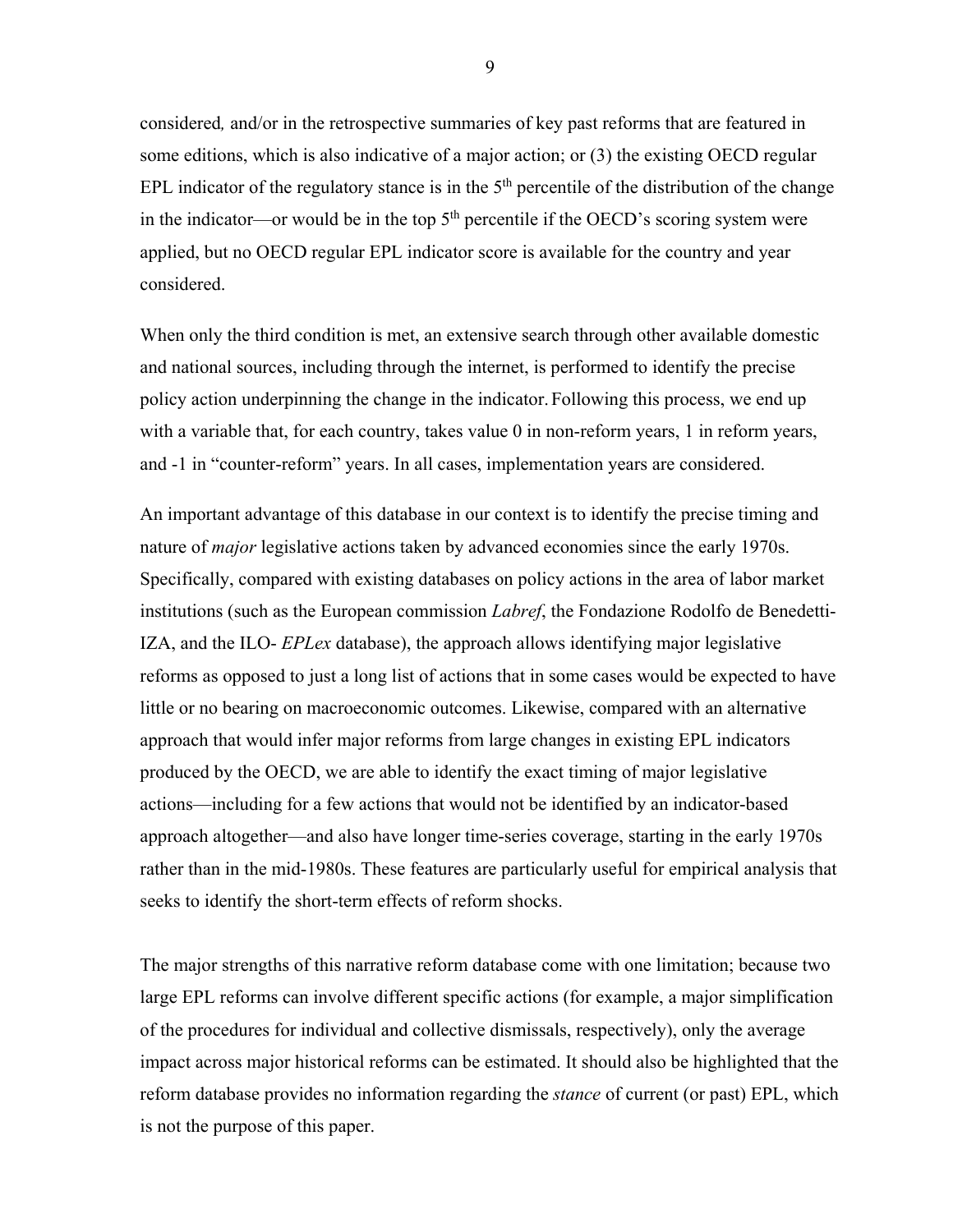#### **B. Stylized Facts**

Table 1 provides the detailed list of EPL reforms (and counter-reforms) identified using this procedure, and Figure 1 sums up their cross-country and time-series patterns for the entire sample. Looking at Panel A, while some core European countries ("Other Europe") consistently reformed throughout the four decades under scrutiny, most of the action took place in the 2000s, particularly in Southern European countries after the Global Financial Crisis. In some cases, this was the result of the conditionality embedded in the financial assistance programs provided by international organizations, while in others it partly reflected financial market pressure. In contrast, most counter-reforms took place in the 1970s, as part of a broad tightening of labor market regulations amid rising job losses in the wake of the oil shocks (Panel B).

Finally, and importantly in the context of our empirical analysis, the implementation of major EPL reforms does not appear to have depended significantly on economic conditions (Table 2). In fact, while the share of EPL reforms is almost identical between periods of high and low economic growth, when it comes to counter-reforms, these tended to be implemented mostly during expansionary times (such as the boom years immediately before the crisis).

#### **C. Other Data**

Our sector-level series of output and employment come from the EU KLEMS and World KLEMS databases. Data on layoff rates are taken from Basannini et al.(2009) and are computed based on industry-level U.S. layoff rates reported in the 2004 *CPS Displaced Workers Supplement*. While relying on U.S. layoff rates can be considered a good proxy for underlying layoff propensity in the absence of dismissal regulations, one potential problem with this approach is that they may not be representative for the whole sample—that is, U.S. layoff rates may be affected by U.S.-specific regulations or sectoral patterns. To check for the sensitivity of the results to this assumption, the analysis is replicated using U.K. layoff rates computed from U.K. Labor Force Surveys in the robustness checks section further below.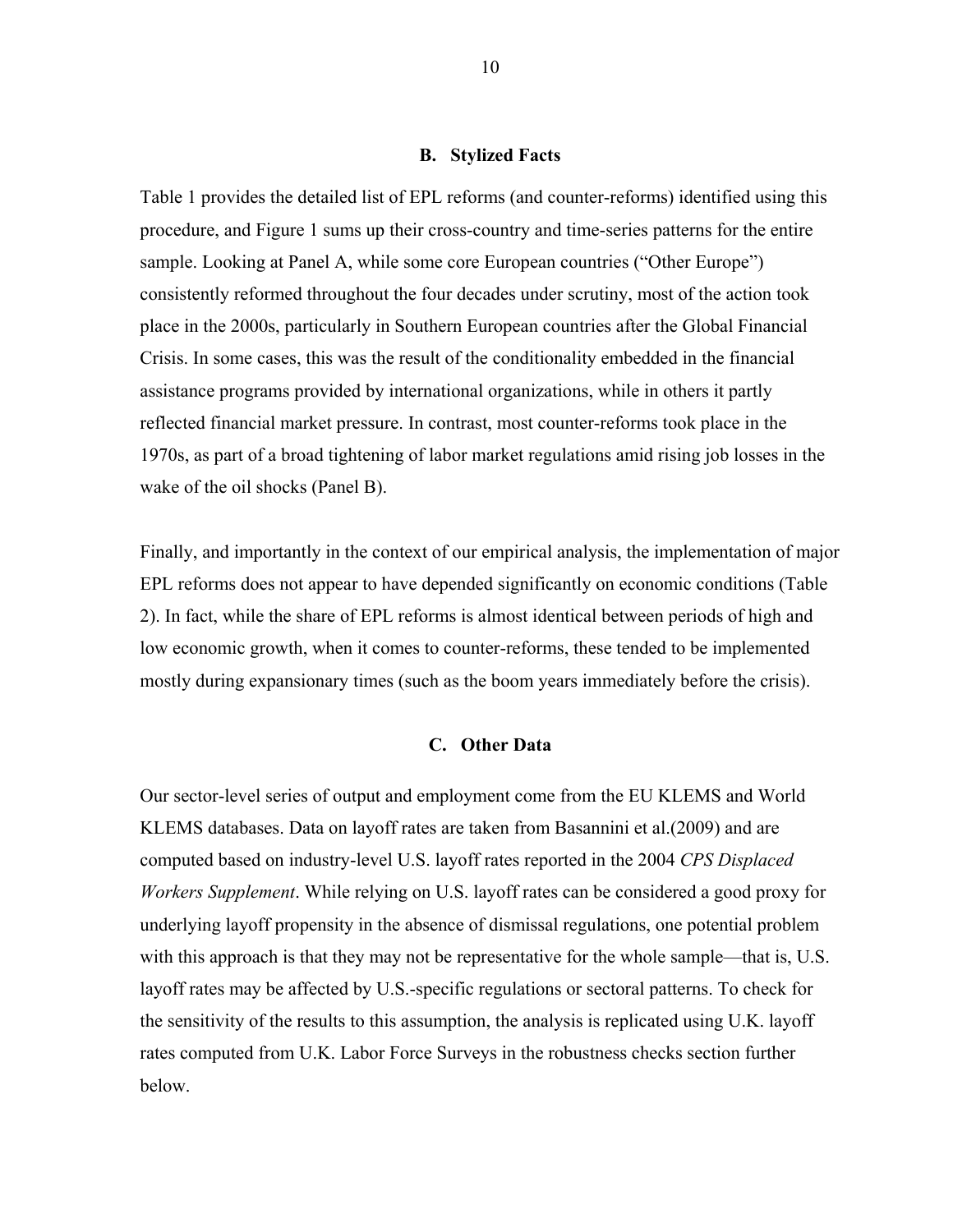#### **III. ECONOMETRIC FRAMEWORK**

Two econometric specifications are used to assess the short-term effects of EPL reforms. The first establishes whether these reforms have significant effects on sectoral employment. The second assesses whether these effects vary with overall business cycle conditions prevailing at the time of the reform. In both cases, following Bassanini et al.(2009), our identification assumption is that stringent dismissal regulations are likely to be more binding in sectors that are characterized by a higher "natural" propensity to adjust their workforce to idiosyncratic shocks, that is a higher "natural" layoff rate.<sup>3</sup> This differences-in-differences identification strategy is in the spirit of Rajan and Zingales (1998).

The statistical method follows the approach proposed by Jordà (2005) to estimate impulseresponse functions. This approach has been advocated by Auerbach and Gorodnichencko (2013) or Romer and Romer (2015), among others, as a flexible alternative to vector autoregression (autoregressive distributed lag) specifications since it does not impose dynamic restrictions. It is also particularly suited to estimating nonlinearities (including interactions between shocks and other variables of interest) in the dynamic response. The first regression specification is estimated as follows:

$$
y_{i,j,t+k} - y_{i,j,t-1} = \alpha_{i,t} + \gamma_{i,j} + \mu_{j,t} + \beta_k \vartheta_j R_{i,t} + \theta X_{i,j,t} + \varepsilon_{i,j,t}
$$
\n
$$
\tag{1}
$$

in which  $y_{i,j,t+k}$  is log employment in sector *j* of country *i* in period  $t+k$ ;  $\alpha_{i,t}$  are country-time fixed effects, which control for any variation that is common to all sectors of a country's economy, such as country-wide macroeconomic shocks and reforms in other areas, including other types of labor market reforms;  $\gamma_{i,j}$  are country-sector fixed effects, included to take account of cross-country differences in the average employment growth of certain sectors;  $\mu_{i,t}$  are sector-specific time dummies to control for different employment growth rates of different industries;  $R_{i,t}$  is our EPL reform variable, which takes value 0 in non-reform years,

 $\overline{a}$ 

<sup>&</sup>lt;sup>3</sup> All else equal, high-lay-off rate industries also have shorter average job tenure which, insofar as regular EPL typically gets more stringent with seniority, might imply that *de facto* EPL be comparatively less stringent in these industries. If anything, this might bias our results regarding the employment effects of EPL reform (in a conservative direction) toward not finding any significant results.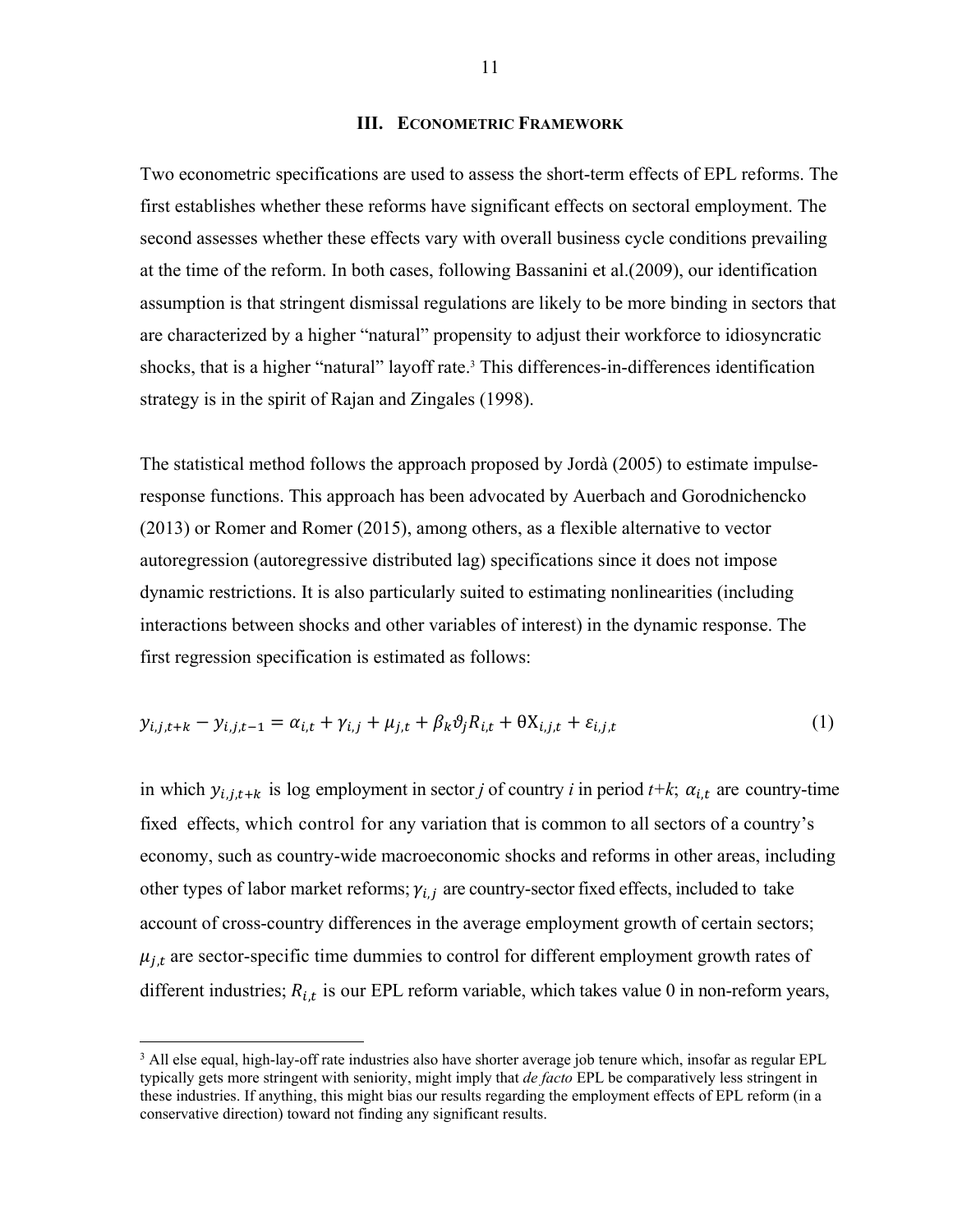1 in reform years and -1 in counter-reform years;  $\vartheta_j$  is the "natural" layoff rate, which is taken to be the U.S layoff rate reported in the 2004 *CPS Displaced Workers Supplement*—the analysis also presents robustness checks using a measure of natural layoff rates for the UK, computed from waves of the Quarterly UK Labor Force Survey (for details see Bassanini et al., 2009);  $X_{i,i,t}$  is a set of controls including two lags of sectoral employment growth and two lags of EPL reforms interacted with sector-specific "natural" layoff rates.

In the second specification, the dynamic response is allowed to vary with the state of the economy:

$$
y_{i,j,t+k} - y_{i,j,t-1} = \alpha_{it} + \gamma_{ij} + \mu_{j,t} + \beta_k^L F(z_{i,t}) \vartheta_j R_{i,t} + \beta_k^H (1 - F(z_{i,t})) \vartheta_j R_{i,t} + \theta M_{i,j,t} + \varepsilon_{i,j,t}
$$
\n(2)

with

$$
F(z_{it}) = \frac{\exp(-\gamma z_{it})}{1 + \exp(-\gamma z_{it})}, \quad \gamma > 0
$$

in which z*it* is an indicator of the state of the economy normalized to have zero mean and unit variance. Following Auerbach and Gorodichenko (2012), the indicator of the state of the economy is GDP growth (or the unemployment rate in some robustness checks), and  $F_{it}$  is a smooth transition function used to estimate the macroeconomic impact of major reform shocks in expansions versus recessions. They further argue for setting  $\gamma = 1.5$ , which we also use. In the robustness checks, we present the results based on alternative measures of economic slack (unemployment) and using a dummy to identify the effects across business cycle regimes, rather than a smooth transition function. *M* is the same set of control variables used in the baseline specification, but now including also the interaction term between  $F_{it}$  and the sectoral-specific layoff rate.

This approach is equivalent to the smooth transition autoregressive model developed by Granger and Terävistra (1993). The advantage of this approach is twofold. First, compared with a model in which each dependent variable would be interacted with a measure of the business cycle position, it permits a direct test of whether the effect of reforms varies across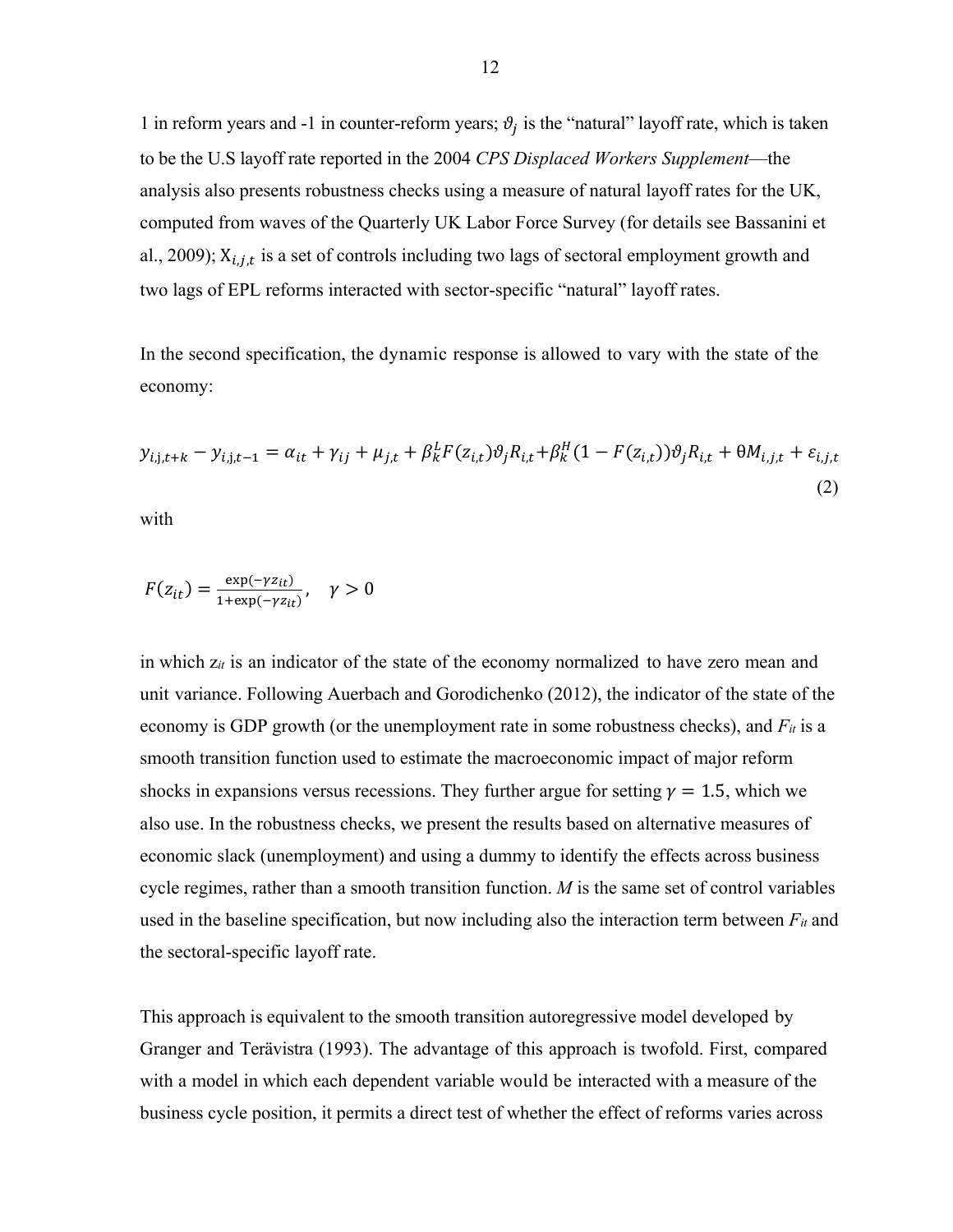different regimes such as recessions and expansions. Second, compared with estimating structural vector autoregressions for each regime it allows the effect of reforms to change smoothly between recessions and expansions by considering a continuum of states to compute the impulse response functions, thus making the response more stable and precise.

Equations (1) and (2) are estimated for each  $k=0, \ldots, 4$ . Impulse response functions are computed using the estimated coefficients  $\beta_k$ , and the confidence bands associated with the estimated impulse-response functions are obtained using the estimated standard errors of the coefficients  $\beta_k$ , based on clustered standard errors at the country-sector level. The equations are estimated using OLS as the inclusion of the rich set of fixed effects is likely to largely address the endogeneity concerns related to omitted variable bias. In addition, reverse causality is unlikely to be a concern in our set-up. First, the natural propensity to layoff in the U.S. is arguably orthogonal to sectoral employment growth in other countries. Second, it is very unlikely that sectoral employment patterns can influence EPL reform. Aggregate employment may well do so, and employment growth may co-move across all sectors, but this potential source of reverse causality is addressed through the inclusion of country-time fixed effects. In other words, claiming reverse causality would mean arguing that differences in employment growth across sectors lead to EPL reforms; this, we argue, is unlikely. Nonetheless, one possible remaining issue in estimating equations (1) and (2) with OLS is that other macroeconomic variables might affect sectoral employment growth when interacted with industries' natural layoff rates. This, in particular, may apply to reforms of EPL for temporary workers—these may correlate with regular EPL reforms, while affecting employment growth differently across sectors depending on their natural layoff rate. In addition, in order to further mitigate any endogeneity concerns, we also re-estimate our specifications using an IV approach, drawing our instruments from the political economy literature on the drivers of reforms. The next section starts with baseline OLS regression results, followed by robustness checks and IV estimates.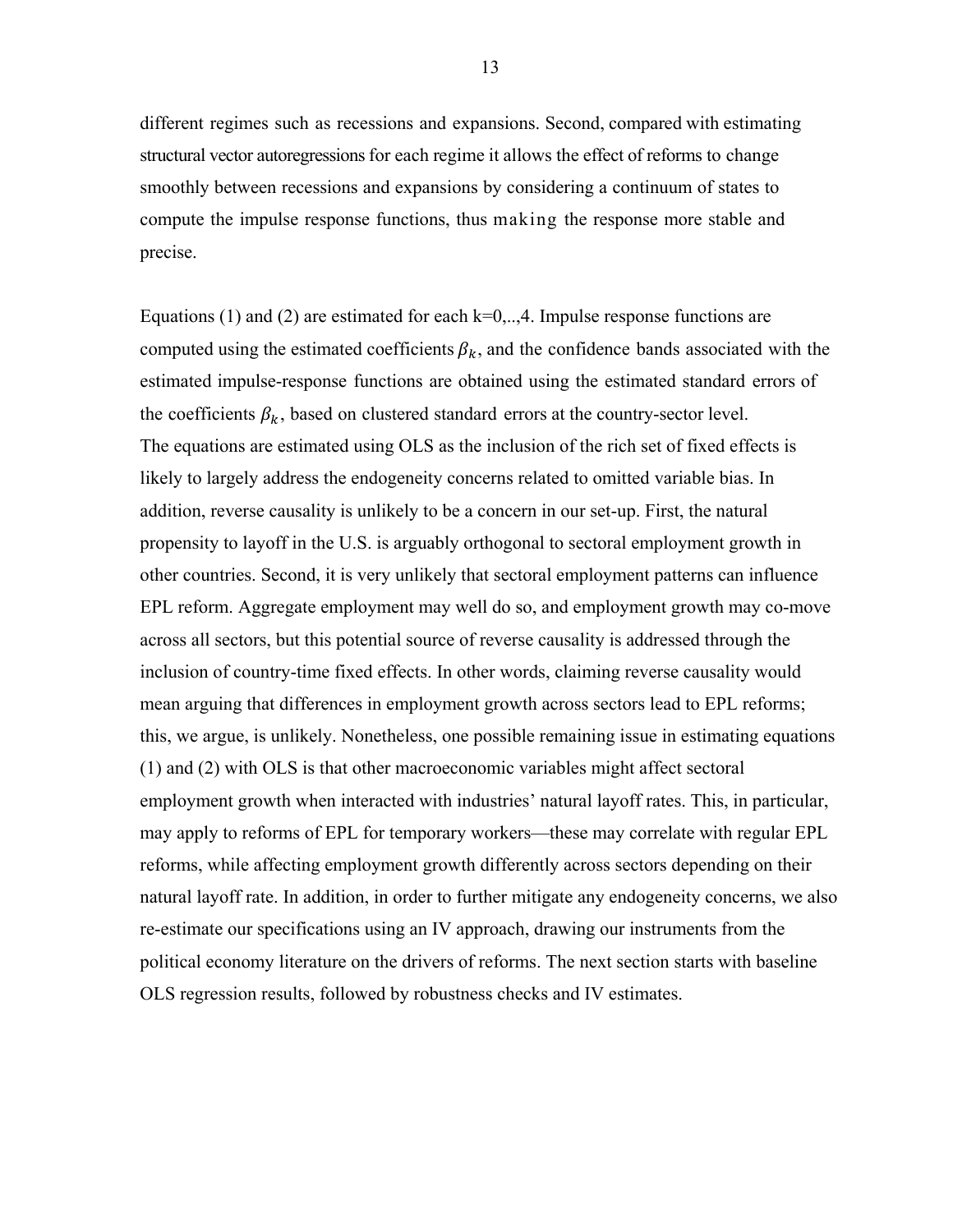#### **IV. MAIN RESULTS AND ROBUSTNESS CHECKS**

#### **A. Baseline**

Figure 2 presents the results obtained by estimating equation (1). It shows that over the medium term—that is, four years after the reform takes place—EPL reforms for regular contracts tend to increase employment in industries with a higher propensity to layoff relative to those with a low layoff rate. The results suggest that the differential medium-term employment gain between an industry with a relatively high natural layoff rate (at the  $75<sup>th</sup>$ percentile of the cross-sector distribution of layoff rates in the U.S) and one with a relatively low natural layoff rate (at the  $25<sup>th</sup>$  percentile of the distribution) is about 1 percent. However, these unconditional effects mask considerable variation depending on business cycle conditions, as shown by the OLS estimation of equation (2) reported in Figure 3. Under strong conditions, reforms have a sizable positive impact on employment, whereas their impact becomes contractionary when undertaken during periods of slack. This heterogeneity in the response is quantitatively large. As an illustration, when EPL is deregulated during a strong expansion—in which the smooth transition function F takes value 0, the differential medium-term effect on employment between a sector that has a relatively high propensity to lay off (at the 75th percentile of the distribution of natural layoff rates) and one that has relatively low propensity to lay off (at the 25th percentile) is about 4 percent (Figure 3, Panel B). By contrast, this differential effect of EPL reforms on sectoral employment becomes negative, reaching -2 percent after two years, during a major recession—in which F takes value 1. This negative effect is statistically significant in the first two years following the reform. The difference in the response of sectoral employment between strong and weak business cycle conditions is statistically significant (at 5 percent) at each horizon *k*=0,..4.

As noted above, the theoretical rationale for this asymmetric effect of deregulation across different economic regimes stems is that reform affects differently firms' hiring versus firing incentives in good and bad times. In a recession, firms seek to dismiss more and hire less than in a boom, but stringent job protection partly discourages them from laying off (Bentolila and Bertola, 1990). Relaxing that constraint triggers a wave of layoffs, increasing unemployment, weakening aggregate demand and delaying the recovery (Cacciatore et al., 2016b).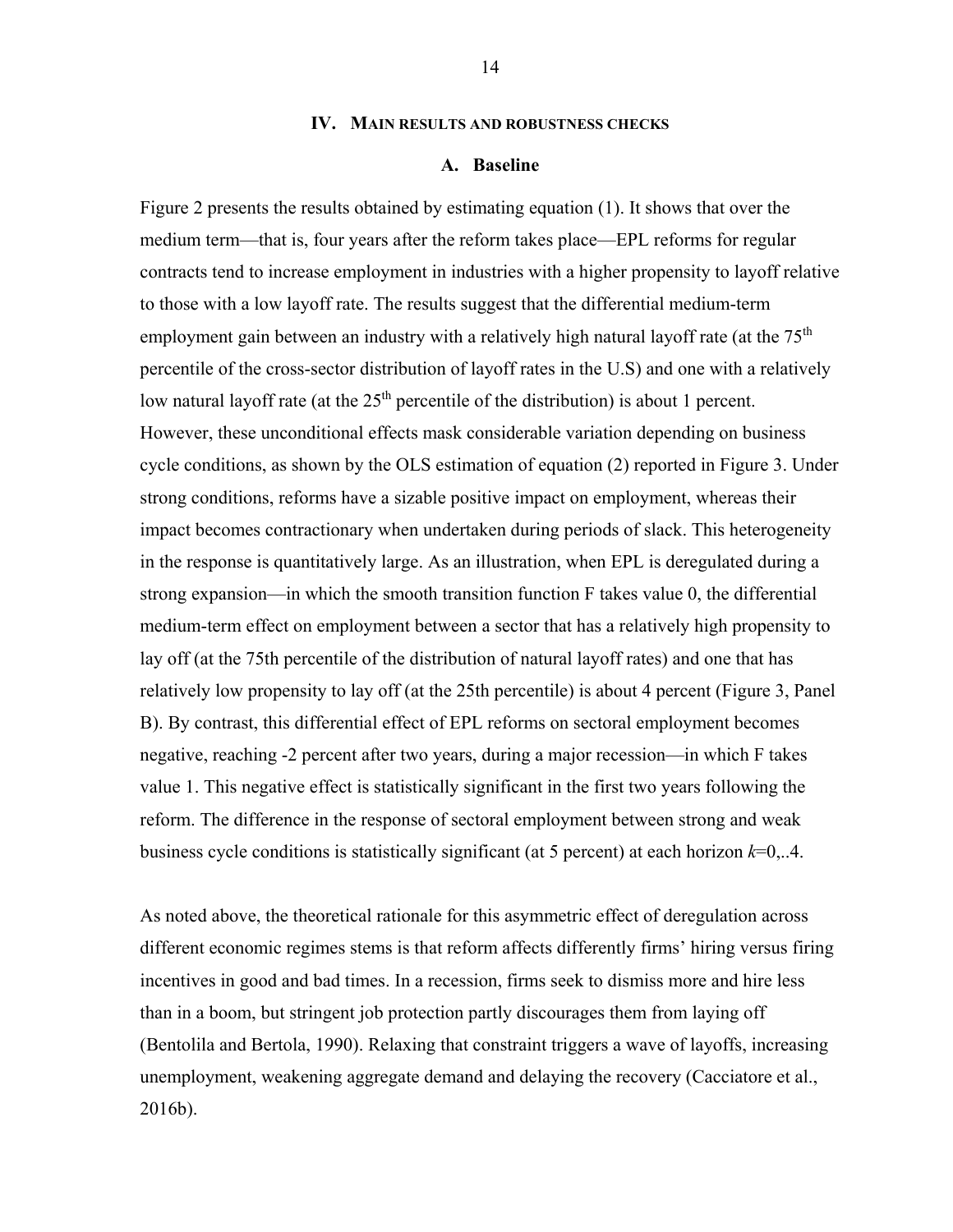#### **B. Robustness Checks and Instrumental Variables Estimation**

#### **Using U.K. natural layoff rates**

As a first robustness check, we replicate the analysis using sector-specific layoff rates for the U.K. According to the EPL indicators published by the OECD, dismissal procedures in the UK are the second least regulated in the OECD after the U.S, thus making U.K sectoral layoff rates a valid alternative measure. The results obtained estimating equations (1) and (2) are presented in Figures 4 and 5. They are largely similar to, and not statistically different from, those reported in the baseline.

#### **Omitted variable bias**

As discussed above, a possible concern in estimating equations (1) and (2) is that the results are biased due to the omission of other reforms affecting sectoral employment through the sector-specific natural layoff rate that may at the same time be correlated with EPL reforms. A prime candidate is EPL reform for temporary workers. In order to enhance the labor market prospects of disadvantaged groups such as youth, governments have often chosen to deregulate temporary contracts either as an alternative to, or—of potential concern in our context—in combination with EPL reform for regular contracts, particularly during the 1990s and the first half of the 2000s (see e.g. OECD, 2006). Deregulating temporary contracts may have a positive short-term effect even in recessions, since it increases incentives to hire (temporary workers) without affecting incentives to lay off—giving rise to a transitory, positive "honeymoon effect" on employment that eventually vanishes in the steady state (Boeri and Garibaldi, 2007).

To test whether the results are robust to the inclusion of EPL reforms for temporary workers, we re-estimate equations (1) and (2) adding the interaction effect between these reforms and the sectoral-specific layoff rate (and the state of the business cycle in equation (2)). Data on major reforms of EPL for temporary contracts, as well as major reforms in other areas considered further below, are taken from Duval and others (forthcoming). The results presented Figure 6 and 7 show that the effect of regular EPL reforms on sectoral employment are very close to, and not statistically different from, those reported in Figure 2 and 3. Interestingly, and somewhat surprisingly, we do not find any significant effect of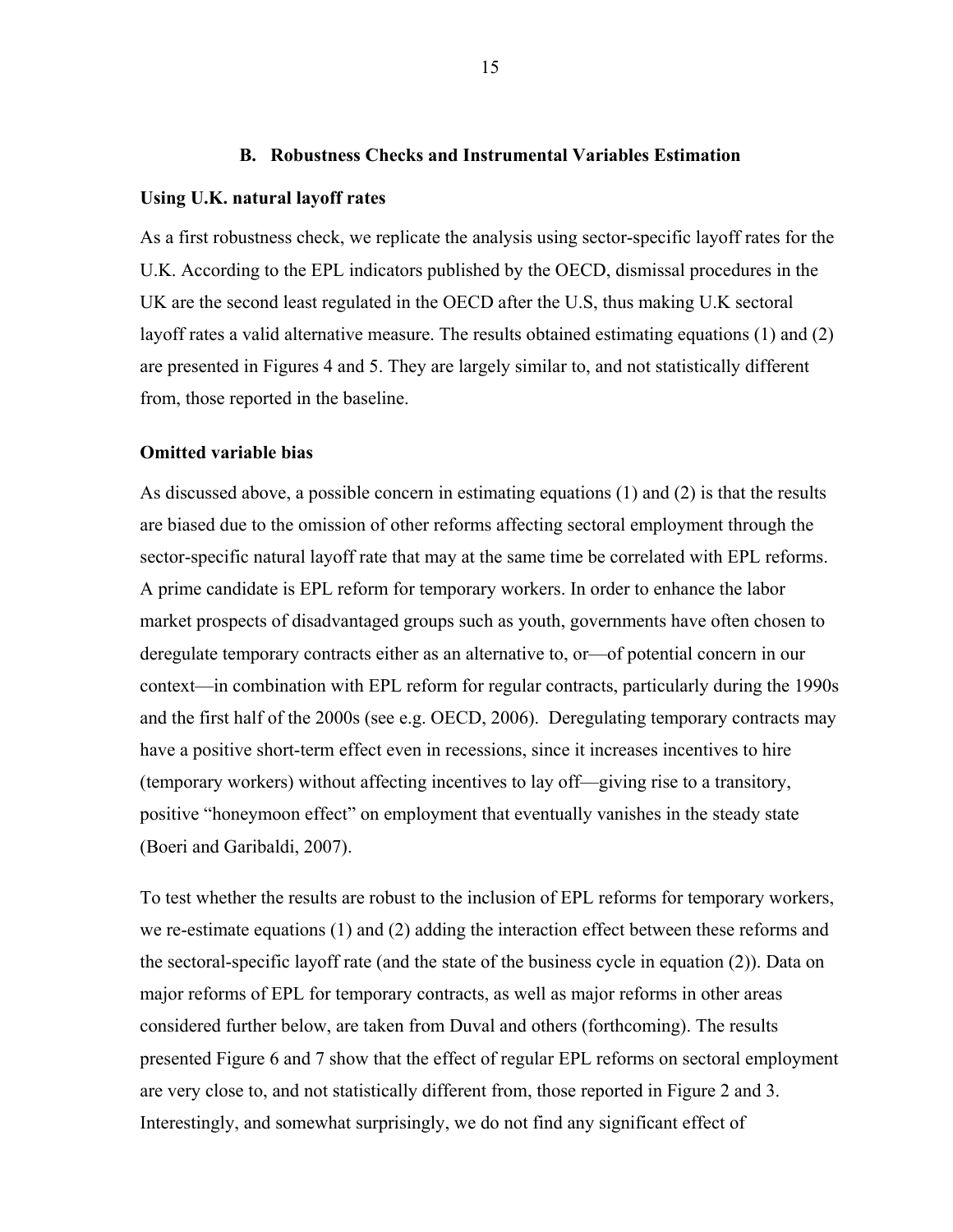employment protection reforms for temporary workers on sectoral employment, even during expansions/recessions.

Another potential candidate is unemployment benefit reform. Reducing the generosity of the unemployment benefit system can increase employment by strengthening job search incentives (e.g. Pissarides 2000), and some recent evidence suggests this effect may be weaker or even negative in the short-term if benefits are cut during a recession (Duval and Furceri 2017). However, the omission of these reforms from our baseline specification could bias our estimates only insofar as they are correlated with EPL reforms and also tend to have larger effects in industries with higher natural layoff rates. While this is far from obvious *a priori*, we still check the robustness of our results by adding in equations (1) and (2) the interaction of these reforms with the sector-specific natural layoff rate as well as with the state of the business cycle.<sup>4</sup> The results reported in Figure 8 and 9 show that the inclusion of these controls does not significantly affect our results.

By the same token, the omission of product market reforms could potentially be a source of omitted variable bias. We check the robustness of our results by adding in equations (1) and (2) the interaction of these reforms with the sector-specific natural layoff rate as well as with the state of the business cycle. Data on major product market reforms are drawn from Duval and others (forthcoming), as used in Duval and Furceri (2017). The results reported in Figure 10 and 11 are very similar to, and not statistically different from, those reported in the baseline.

#### **Identification of slack**

 $\overline{a}$ 

We check the sensitivity of our results to alternative measures of economic slack. Based on data availability considerations and the fact that it is generally accepted as a measure of underutilization, we use the unemployment rate, instead of the GDP growth rate, to compute the smooth transition function across business cycle regimes (for a similar approach, see Ramey and Zubairy, forthcoming). The results presented in Figure 12 show that the responses of sectoral employment to EPL reforms across business cycle regimes are rather

<sup>&</sup>lt;sup>4</sup> Event dates for these reforms are taken from Duval et al. (forthcoming).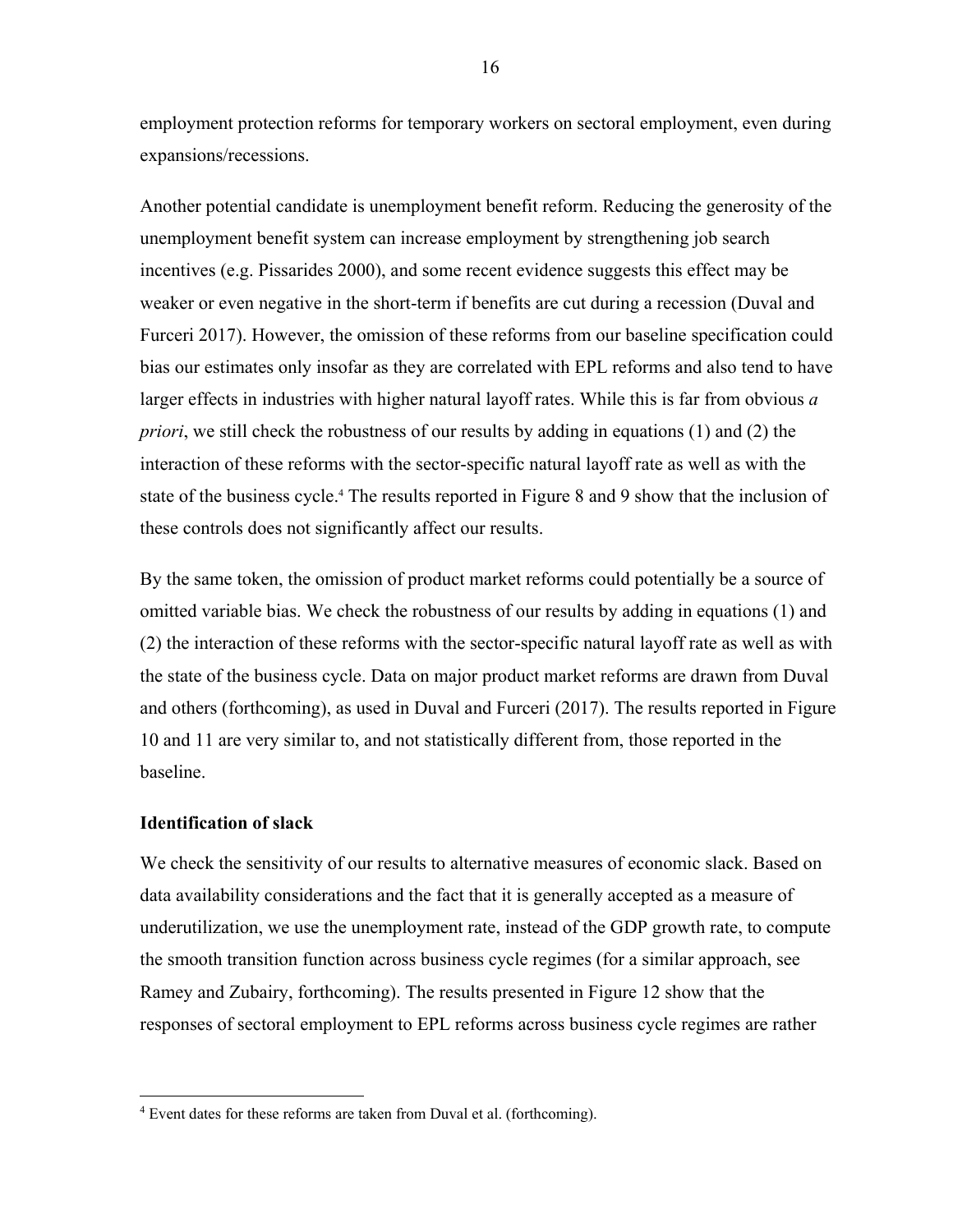similar to those obtained in the baseline. They are somewhat larger than, but not statistically different from, the baseline responses.

We also re-estimate equation (3) without measuring business cycle conditions through a smooth transition function, but instead more simply through a dummy variable that takes value 1 when the GDP growth rate of the country considered is below its sample average and zero otherwise. Again, the estimated responses are somewhat larger than, but not statistically different from the baseline responses (Figure 13).

#### **Instrumental Variables Estimation**

Even though, as discussed earlier, we believe that our empirical set-up addresses endogeneity concerns, we still check the robustness of our results to an IV approach that instruments EPL reforms. Specifically, we use the following set of variables as external instruments: (i) the share of old-age population (*Age*), which is the percentage of the population aged 65 and over—taken from the World Bank's World Development Indicators; (ii) the number of months to the next legislative elections (*Months*)—taken from the World Bank's Database on Political Institutions; and a dummy for the political orientation of the government that takes value 1 for left-wing parties and 0 for center-right parties (*Parties*) —also taken from the Database on Political Institutions.

We proceed in two steps. In the first step, we regress EPL reforms on these indicators, controlling for time and country fixed effects. The results of the first stage suggest that these instruments can be considered as sufficiently "strong instruments"—that is, the joint F-test is above the indicative value (10) identified by Staiger and Stock (1997).<sup>5</sup> In the second step, we re-estimate equations (1) and (2) using the exogenous component of EPL reforms driven

 $\overline{a}$ 

 $R_{i,t} = 0.01Age_{i,t} + 0.002 \text{Months}_{i,t} - 0.036 \text{ Parties}_{i,t}$  $(3.54)$   $(2.58)$   $(-3.80)$ 

with t-statics in parenthesis. The joint F-test is 10.31.

(continued…)

<sup>&</sup>lt;sup>5</sup> The first-stage estimation are results are the following: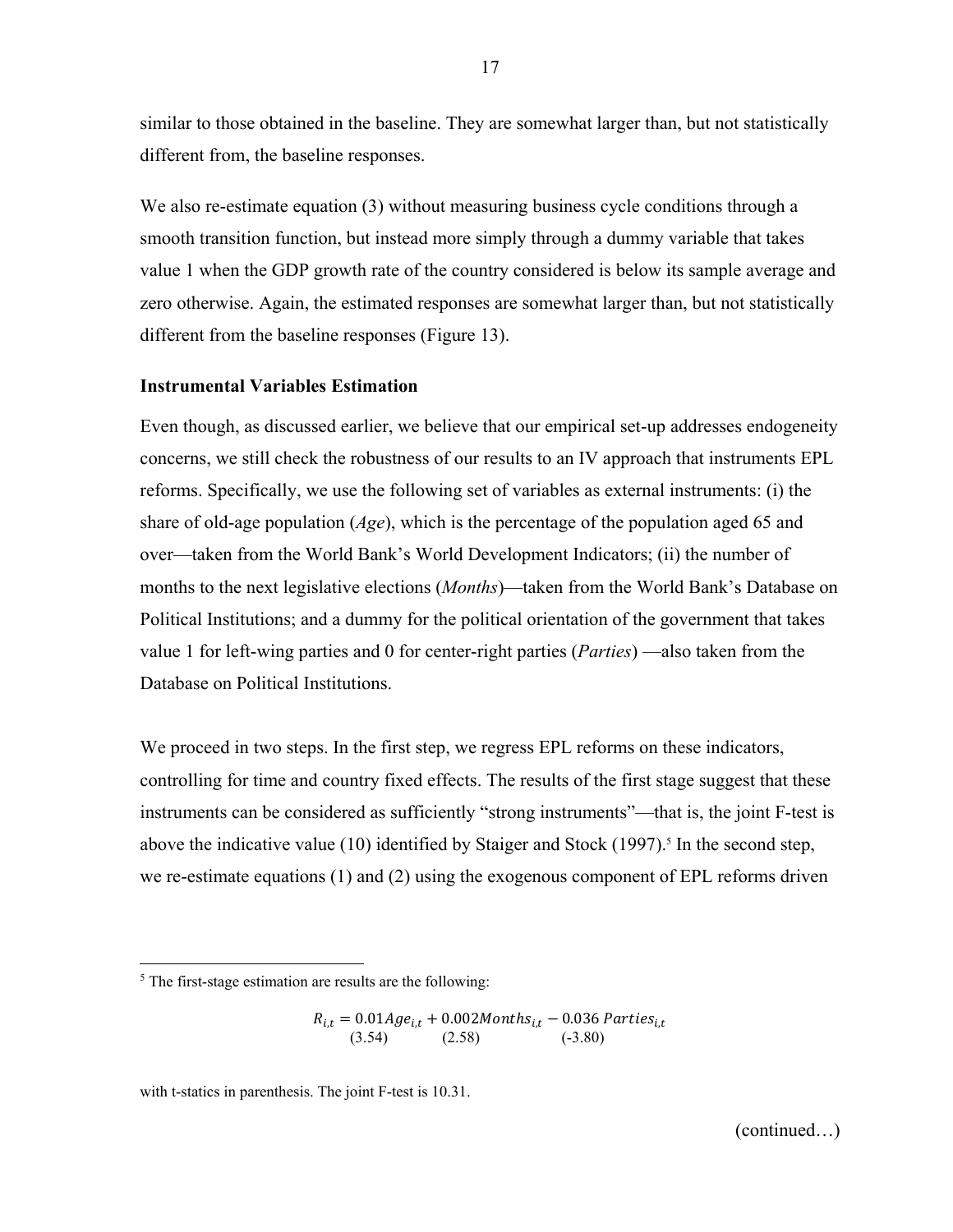by these instruments—that is, the fitted value of the first step.<sup>6</sup> The results reported in Figure 14 and 15 are similar to, and not statistically different from those obtained using OLS, confirming that endogeneity is not a serious concern in our set-up.

#### **V. CONCLUSION**

This paper estimated the short-term impact of deregulating regular job protection and how it varies with prevailing business conditions, applying a local projection method to a new dataset of major reforms in advanced economies spanning over four decades, and using as an identifying assumption the fact that stringent dismissal regulations are more binding in sectors that are characterized by a higher "natural" layoff rate. Our main finding is that employment rises when reform is undertaken during economic expansions, but declines when reform happens during recessions. This result is robust to a battery of sensitivity checks, including to IV estimation using political economy drivers of reforms as instruments. It is also consistent with economic theory that, to our knowledge, had been untested thus far.

To the extent that streamlining job protection for regular workers yields long-term economic gains and that reform is therefore worth pursuing, what do our results imply for its timing and design? Under adverse macroeconomic conditions, other than postponing job protection deregulation until better times, one way to address short-term costs may include passing—or credibly announcing—today a reform that will come into force only the future. A more extreme option is to grandfather the new legislation altogether, that is, to apply it only to new contracts—a design feature of many of the post-Global Financial Crisis reforms of employment protection legislation in Europe, notably in Italy, Portugal and Spain where some of the provisions of the reforms of the 2010s were grandfathered. Such strategies have the advantage of frontloading the positive hiring effect of reform while delaying its adverse impact on layoffs. However, these short-term gains should be weighed against the possible efficiency losses from a more gradual phasing-in of the reform. We leave a cost-benefit analysis of these reform strategies for future theoretical and empirical research.

 $\overline{a}$ 

<sup>&</sup>lt;sup>6</sup> In the second step, we bootstrap the standard errors to account for the fact that our left-hand-side variable is estimated.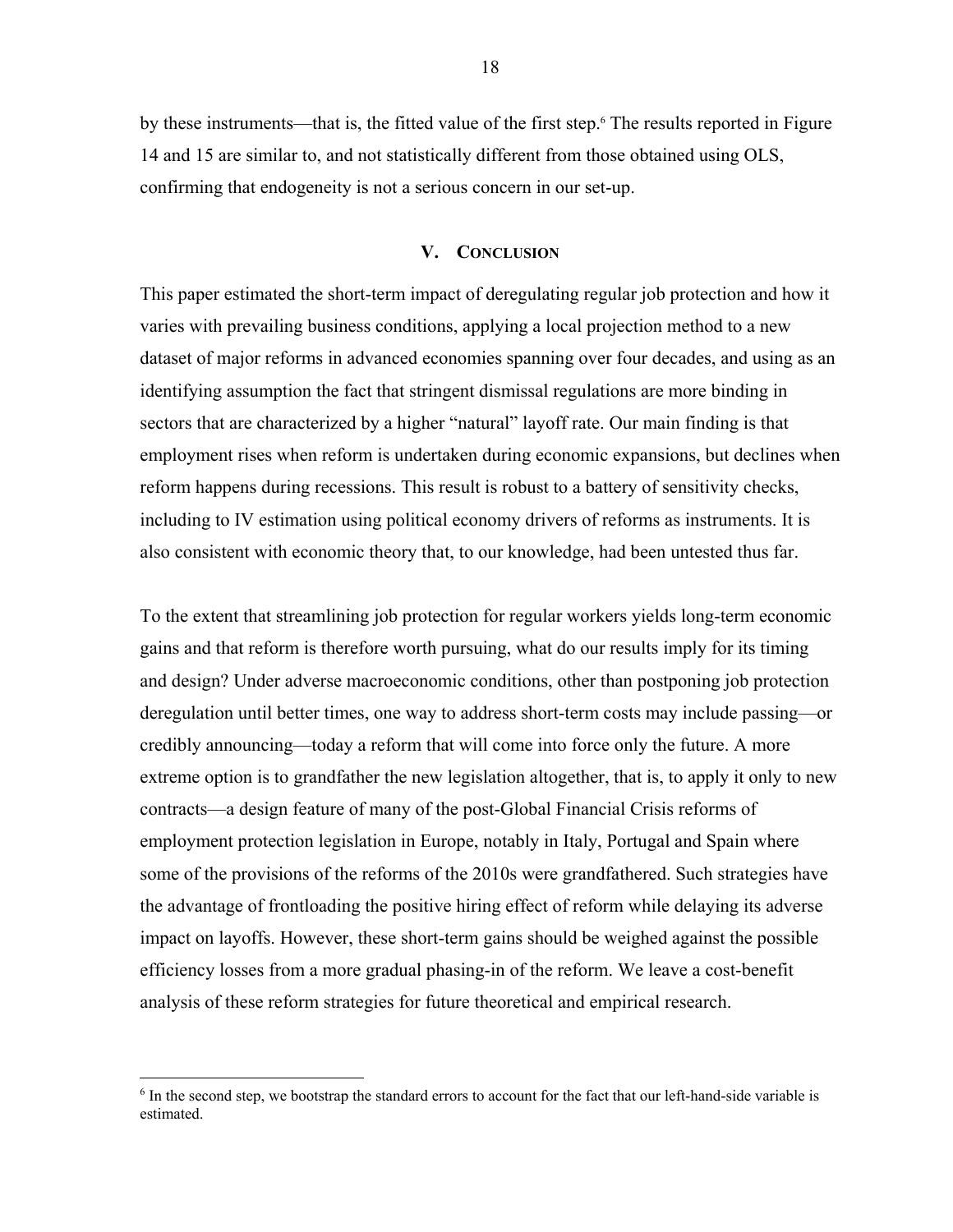#### **REFERENCES**

- Arpaia, Alfonso, Werner Roeger, Janos Varga, Jan in't Veld, Alexandr Hobza, Isabel Grilo and Peter Wobst. 2007. "Quantitative Assessment of Structural Reforms: Modeling the Lisbon Strategy." *European Commission Economic Papers*, No. 282.
- Autor, David, John J. Donohue, and Stewart J. Schwab. 2004. "The Costs of Wrongfuldischarge Laws: Large, Small or None at All?" *American Economic Review Papers and Proceedings* 93 (2), 440–46.
- Autor, David, John J. Donohue, and Stewart J. Schwab. 2006. "The Costs of Wrongfuldischarge Laws." *Review of Economics and Statistics* 88 (2), 211–231.
- Auerbach, Alan, and Youri Gorodnichenko. 2012. "Measuring the Output Responses to Fiscal Policy." *American Economic Journal: Economic Policy* 4 (2): 1–27.
- Auerbach, Alan, and Youri Gorodnichenko. 2013. "Output Spillovers from Fiscal Policy." *American Economic Review* 103 (3): 141–46.
- Autor, David H., Adriana R. Kugler, and William D. Kerr. 2007. "Do Employment Protections Reduce Productivity? Evidence from U.S. States." *The Economic Journal* 117 (521): 189–217.
- Bassanini, Andrea, and Federico Cingano. 2016. "Short-term Labour Market Effects of Structural Reforms: Pain Before the Gain?" *OECD Employment Outlook 2016,* Chapter 3.
- Bassanini, Andrea, and Romain Duval. 2009. "Unemployment, Institutions and Reform Complementarities: Re-assessing the Aggregate Evidence for OECD Countries." *Oxford Review of Economic Policy* 25 (1), 40–59.
- Bassanini, Andrea, Luca Nunziata, and Danielle Venn. 2009. "Job Protection Legislation and Productivity Growth in OECD Countries." *Economic Policy* 24 (58): 349–402.
- Behaghel, Luc, Bruno Crépon and Béatrice Sédillot. 2008. "The Perverse Effects of Partial Employment Protection Reform: The Case of French Older Workers." *Journal of Public Economics* 92 (3-4), 696–721.
- Bentolila, Samuel, and Giuseppe Bertola. 1990. "Firing Costs and Labour Demand: How Bad is Eurosclerosis?." *Review of Economic Studies* 57 (3): 381–402.
- Blanchard, Olivier, and Justin Wolfers. 2000. "The Role of Shocks and Institutions in the Rise of European Unemployment: The Aggregate Evidence." *The Economic Journal* 110 (462): 1–33.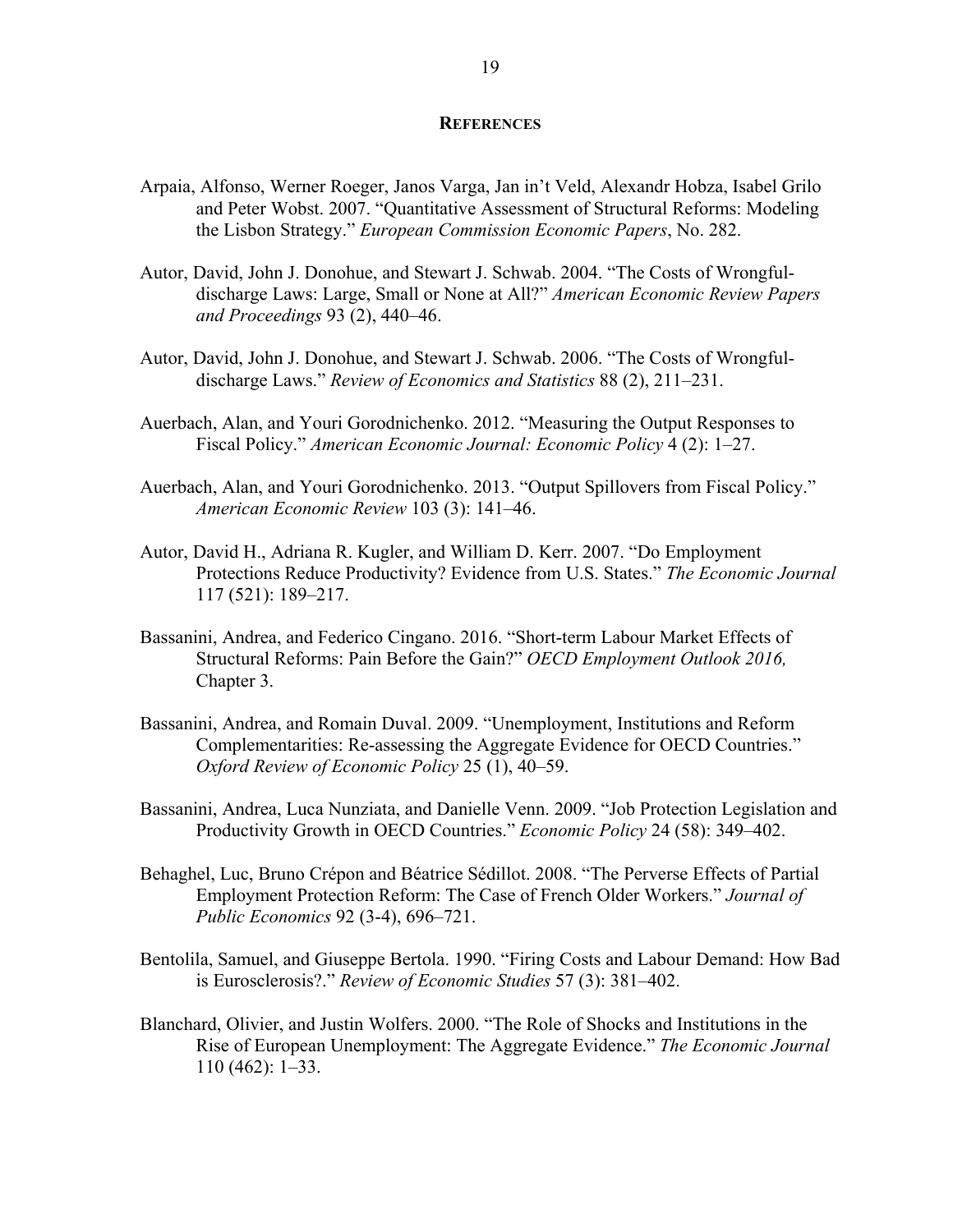- Boeri, Tito. 2011. "Institutional Reforms and Dualism in European Labor Markets." in Orley Ashenfelter and David Card (eds.), *Handbook of Labor Economics*, Vol. 4b, North Holland, Amsterdam.
- Boeri, Tito, and Pietro Garibaldi. 2007. "Two Tier Reforms of Employment Protection: A Honeymoon Effect?" *The Economic Journal* 117 (521): 357–385.
- Cacciatore, Matteo, Romain Duval, Giuseppe Fiori, and Fabio Ghironi. 2016a. "Short-Term Pain for Long-Term Gain: Market Deregulation and Monetary Policy in Small Open Economies." *Journal of International Money and Finance* 57 (October): 86–114.
- Cacciatore, Matteo, Romain Duval, Giuseppe Fiori, and Fabio Ghironi. 2016b. "Market Reforms in the Time of Imbalance." *Journal of Economic Dynamics and Control* 72: 66–93.
- Cacciatore, Matteo, and Giuseppe Fiori. 2016. "The Macroeconomic Effects of Goods and Labor Market Deregulation." *Review of Economic Dynamics* 20 (1): 1–24.
- Cingano, Federico, Marco Leonardi, Julián Messina and Giovanni Pica. 2010. "The Effect of Employment Protection Legislation and Financial Market Imperfections on Investment: Evidence from a Firm-Level Panel of EU countries." *Economic Policy* 61: 117–163.
- Draghi, Mario. 2015. "Monetary Policy and Structural Reforms in the Euro Area." Presented at Prometeia40, Bologna, Italy, December 14.
- Duval, Romain and Davide Furceri. 2017. "The Effects of Labor and Product Market Reforms: The Role of Macroeconomic Conditions and Policies." *IMF Economic Review*. Forthcoming.
- Duval, Romain, Davide Furceri, Bingjie Hu, Joao Jalles and Huy Nguyen. Forthcoming. "A New Narrative Database on Product and Labor Market Reforms in Advanced Economics." *IMF Working Paper*.
- Eggertsson, Gauti, Andrea Ferrero, and Andrea Raffo. 2014. "Can Structural Reforms Help Europe?" *Journal of Monetary Economics* 61 (C): 2–22.
- Eslava, Marcela, John Haltiwanger, Adriana Kugler and Maurice Kugler. 2004. "The Effects of Structural Reforms on Productivity and Profitability Enhancing Reallocation: Evidence from Colombia." *Journal of Development Economics* 75 (3): 333–71.
- Everaert, Luc and Werner Schule. 2008. "Why it Pays to Synchronize Structural Reforms in the Euro Area across Markets and Countries." *IMF Staff Papers* 55 (2): 356–66.
- Gomes, Sandra, Pascal Jacquinot, Matthias Mohr and Massimiliano Pisani. 2013. "Structural Reforms and Macroeconomic Performance in the Euro Area Countries: A Modelbased Assessment." *International Finance* 16 (1): 23–44*.*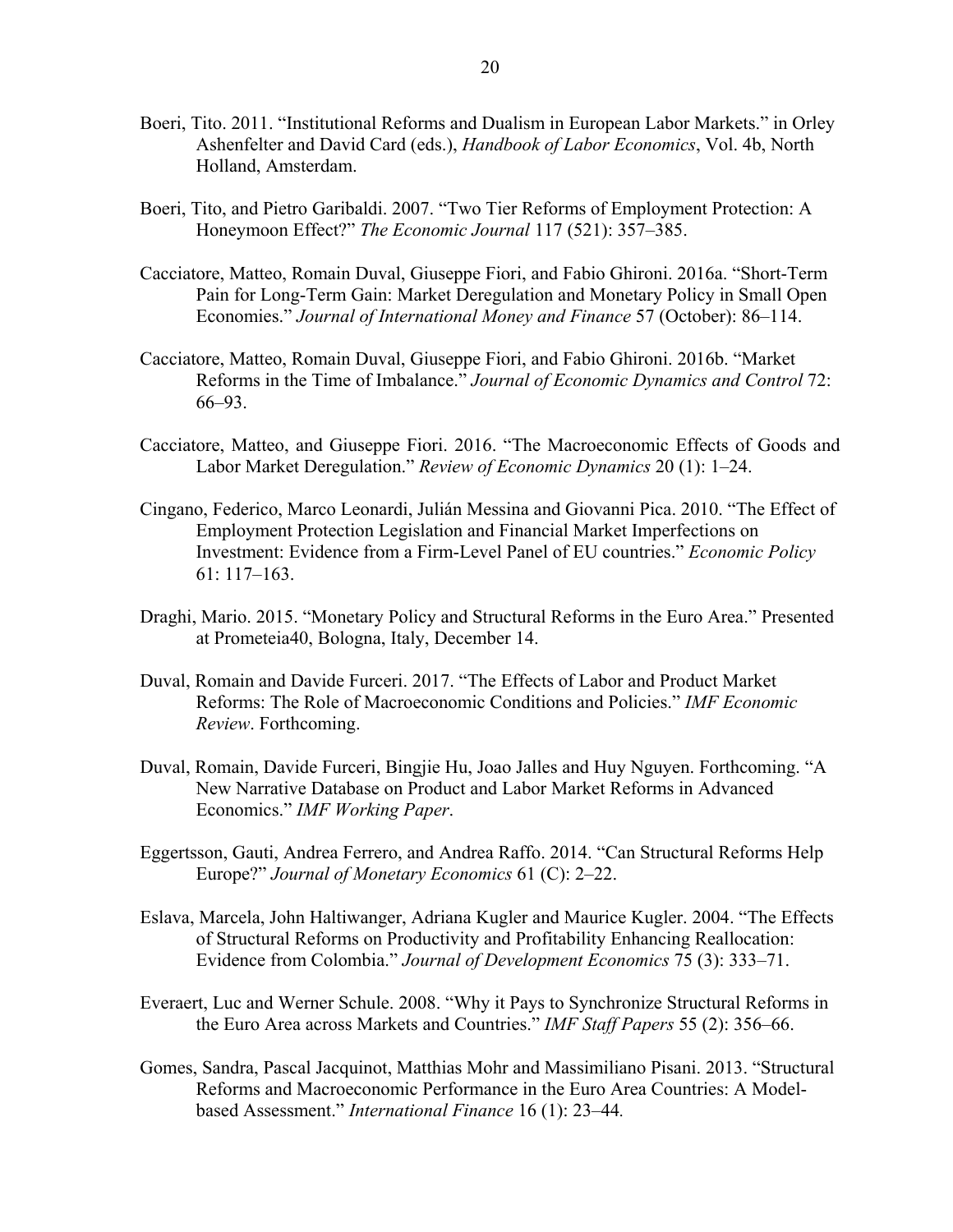- Granger, Clive W. J., and Timo Teräsvirta. 1993*. Modelling Nonlinear Economic Relationships*. New York: Oxford University Press.
- Hernanz, Virginia, Juan Jimeno, and Adriana Kugler. 2003. "Employment Consequences of Restrictive Permanent Contracts: Evidence from Spanish Labour Market Reforms." *CEPR Discussion Paper* No. 3724.
- Jordà, Òscar. 2005. "Estimation and Inference of Impulse Responses by Local Projections." *American Economic Review* 95 (1): 161–82.
- Jordà, Òscar, and Alan Taylor. 2016. "The Time for Austerity: Estimating the Average Treatment Effect of Fiscal Policy." *Economic Journal* 126 (590): 219–255.
- Krugman, Paul. 2014. "Structural Deformity." *New York Times*, November 20.
- Kugler, Adriana, and Gilles Saint-Paul. 2004. "How Do Firing Costs Affect Worker Flows in a World with Adverse Selection?" *Journal of Labor Economics* 22 (3), 553–584.
- Lazear, Edward. 1990. "Job Security Provisions and Unemployment." *Quarterly Journal of Economics* 105 (3), 699–726.
- Micco, Alejandro and Pagés, Carmen. 2006. "The Economic Effects of Employment Protection: Evidence from International Industry-Level Data." *IZA Discussion Paper* No. 2433.
- Nickell, Stephen, Luca Nunziata, and Wolfgang Ochel. 2005. "Unemployment in the OECD Since the 1960s: What Do We Know?" *The Economic Journal* 115 (500), 1–27.
- Organisation for Economic Cooperation and Development. 2013. "Protecting Jobs, Enhancing Flexibility: A New Look at Employment Protection Legislation." Chapter 2, *OECD Employment Outlook 2013,* Paris.
- Pissarides, Christopher. 2000. *Equilibrium Unemployment Theory*. Cambridge, Massachusetts: MIT Press.
- Rajan, Raghuram G., and Luigi Zingales. 1998. "Financial Dependence and Growth." *American Economic Review* 88 (3): 559–86.
- Rodrik, Dani. 2015. "The Mirage of Structural Reform." *Project Syndicate*, October 8.
- Romer, Christina D., and David H. Romer. 2015. "New Evidence on the Impact of Financial Crises in Advanced Countries." *NBER Working Paper* No. 21021, National Bureau of Economic Research, Cambridge, Massachusetts.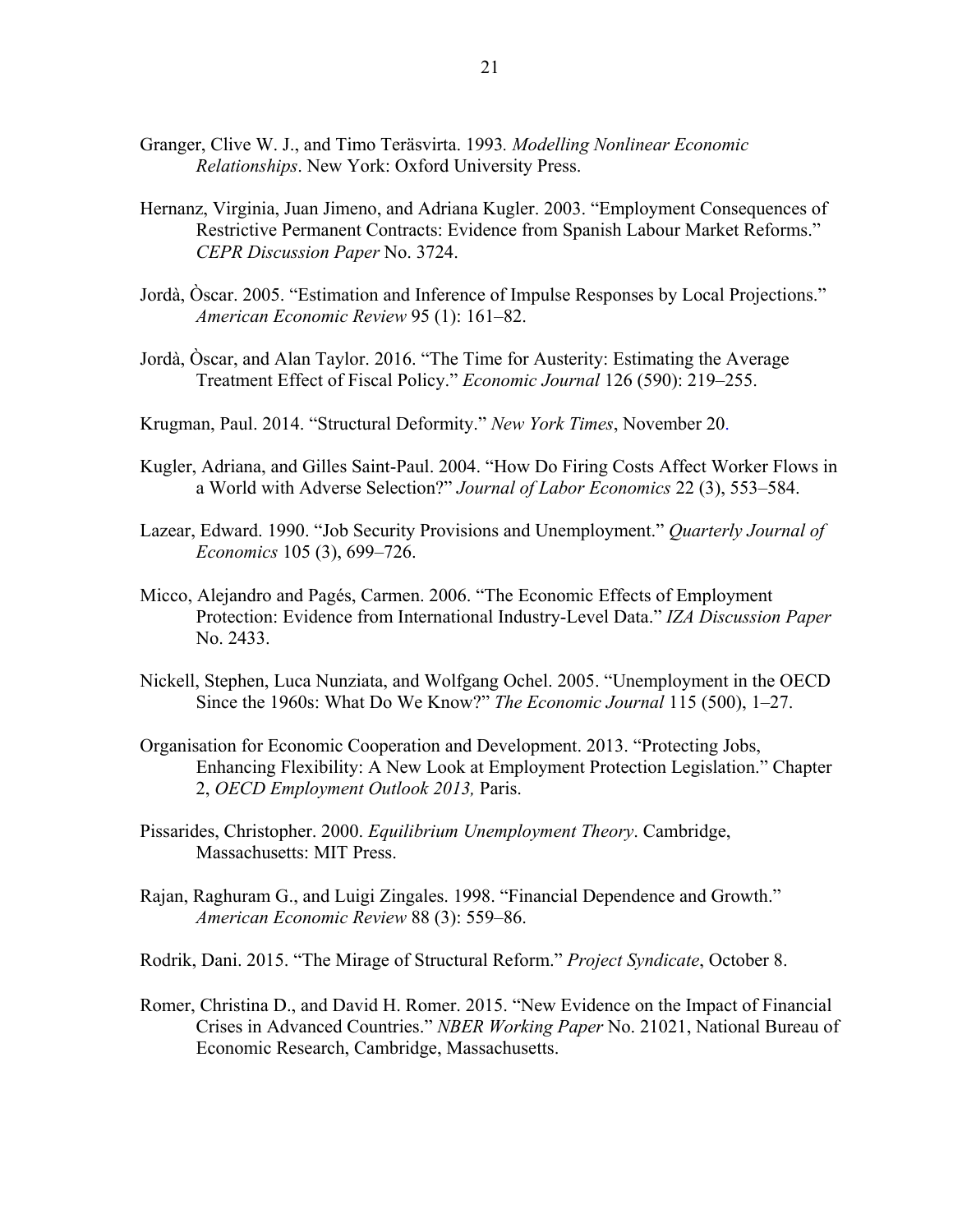Van Schaik, Ton., And Theo Van de Klundert. 2013. "Employment Protection Legislation and Catching-up." *Applied Economics* 45 (8): 973–81.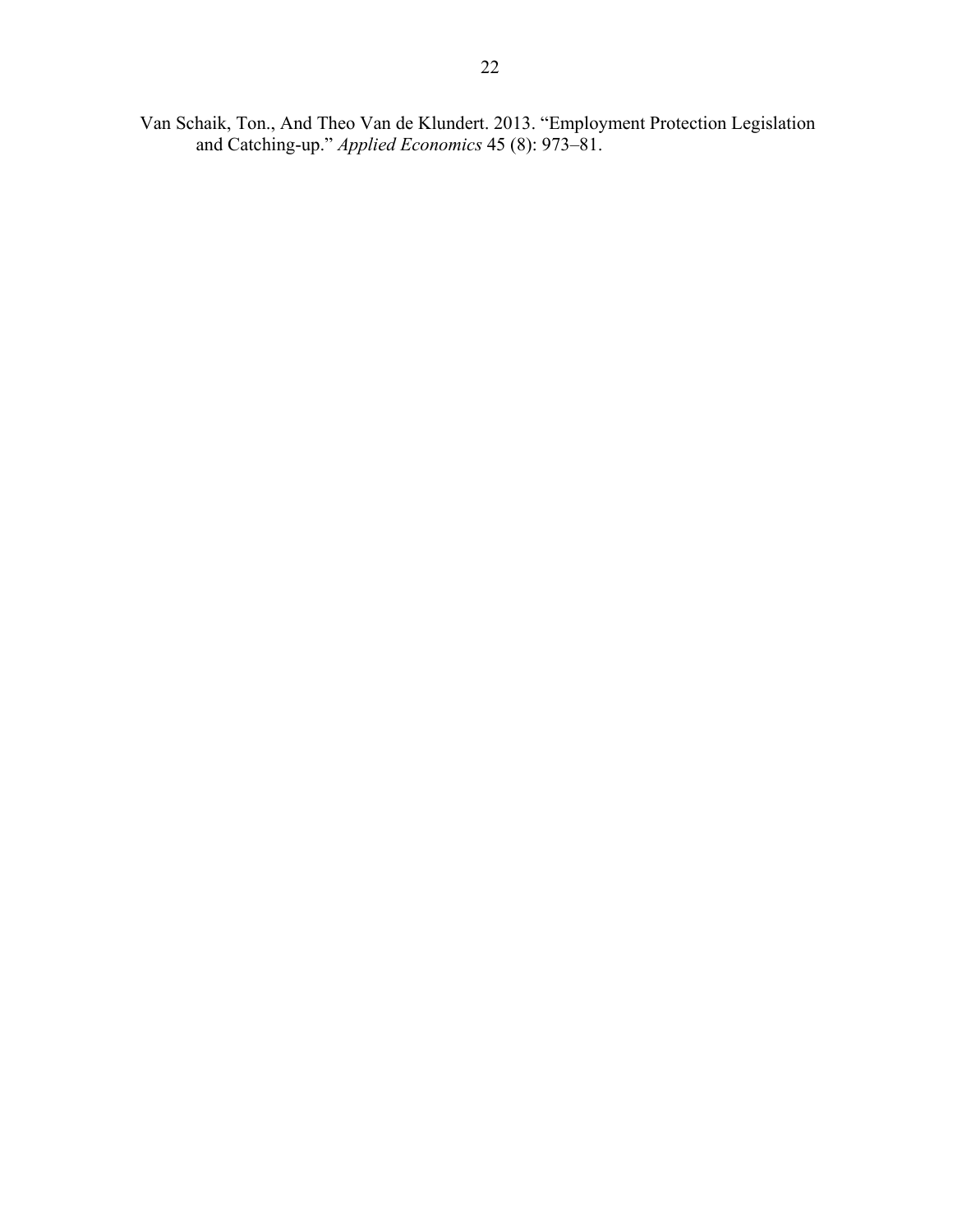

**Figure 1. EPL Reforms and Counter-Reforms by Groups and Periods** 

Panel B. Counter-reforms



Note: "Southern Europe" includes Greece, Portugal, Italy and Spain. "Other Europe" includes Austria, Belgium, France, Germany, Ireland, Luxembourg, Netherlands and Switzerland. "English Speaking" includes U.S., U.K., New Zealand and Australia. "Nordic" includes Denmark, Norway, Sweden, Finland and Iceland. "Other" includes Korea, Japan, Czech Republic and Slovak Republic.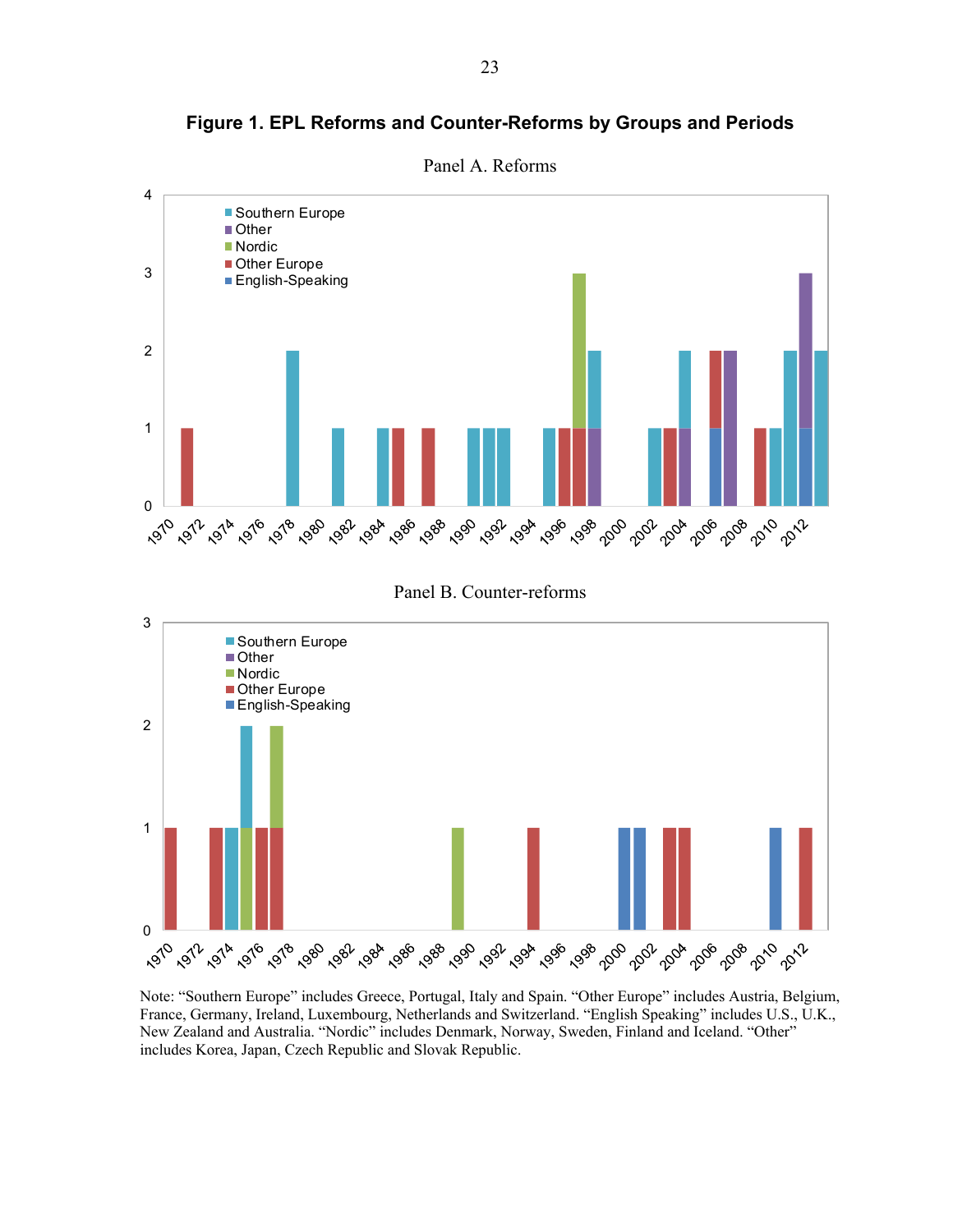

**Figure 2. The Effect of EPL Reforms on Sectoral Employment (%)** 

Note: estimates based on equation (1). Solid line denotes the differential employment effect of reform between a sector with a high natural layoff rate (at the 75<sup>th</sup> percentile of the distribution) and a sector with a low natural layoff rate (at the 25th percentile of the distribution). Dotted lines indicate 90 percent confidence interval based on standard errors clustered at country-sector level.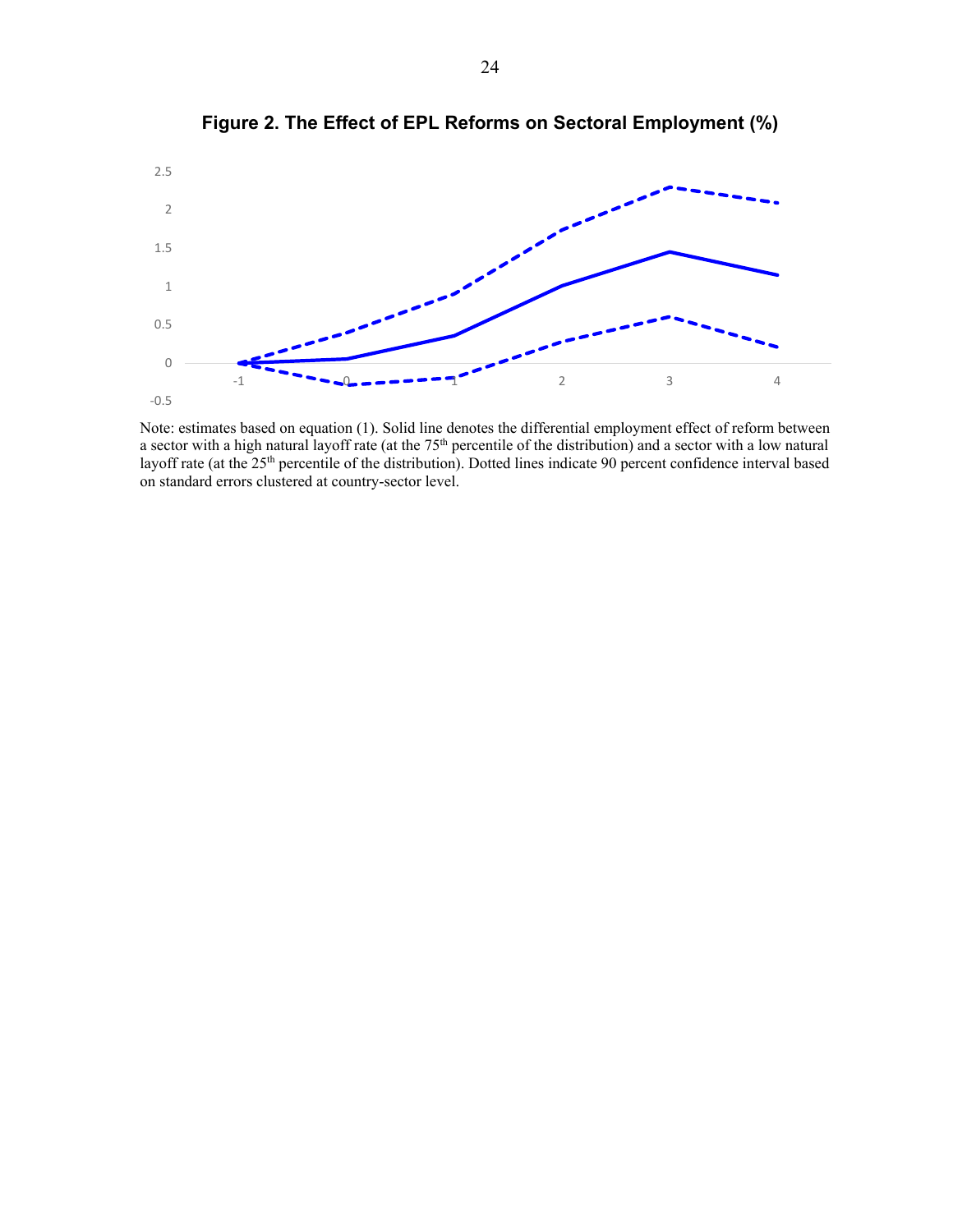

**Figure 3. The Effect of EPL Reforms on Sectoral Employment Depending on Business Cycle Conditions (%)** 

Note: estimates based on equation (2). Solid blue lines denote the differential employment effect of reform under weak (Panel A) and strong (Panel B) business cycle conditions between a sector with a high natural layoff rate (at the  $75<sup>th</sup>$  percentile of the distribution) and a sector with a low natural layoff rate (at the  $25<sup>th</sup>$ percentile of the distribution). Effects under strong (weak) business cycle conditions are shown here using F=0 (F=1). Dotted lines indicate 90 percent confidence interval based on standard errors clustered at country-sector level. Solid black lines denote the unconditional response presented in Figure 2.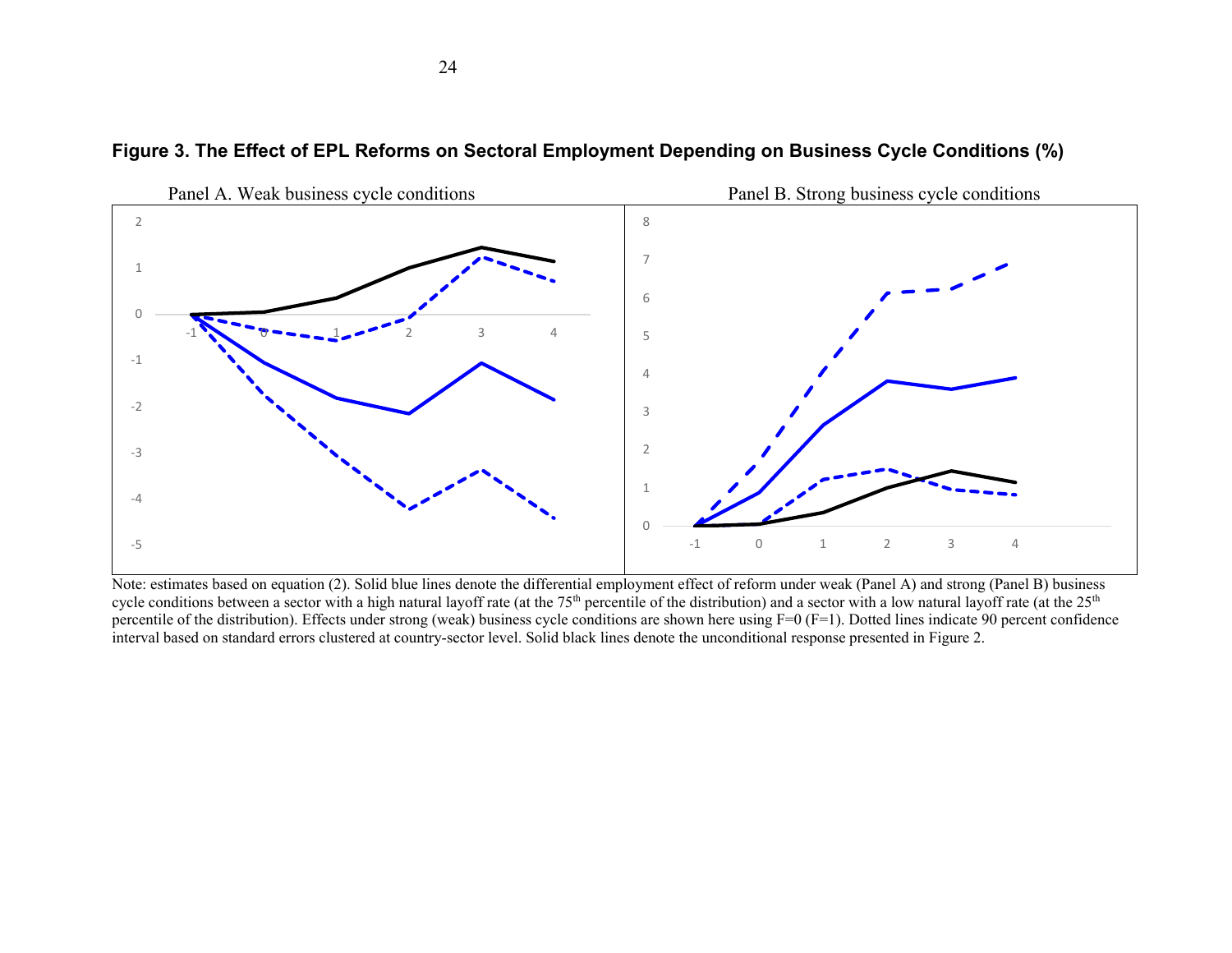

**Figure 4. The Effect of EPL Reforms on Sectoral Employment: Using U.K Layoff Rates (%)**

Note: estimates based on equation (1). Solid blue line denotes the differential employment effect of reform between a sector with a high natural layoff rate (at the  $75<sup>th</sup>$  percentile of the distribution) and a sector with a low natural layoff rate (at the 25<sup>th</sup> percentile of the distribution). Dotted lines indicate 90 percent confidence interval based on standard errors clustered at country-sector level. Solid black line indicates baseline response presented in Figure 2.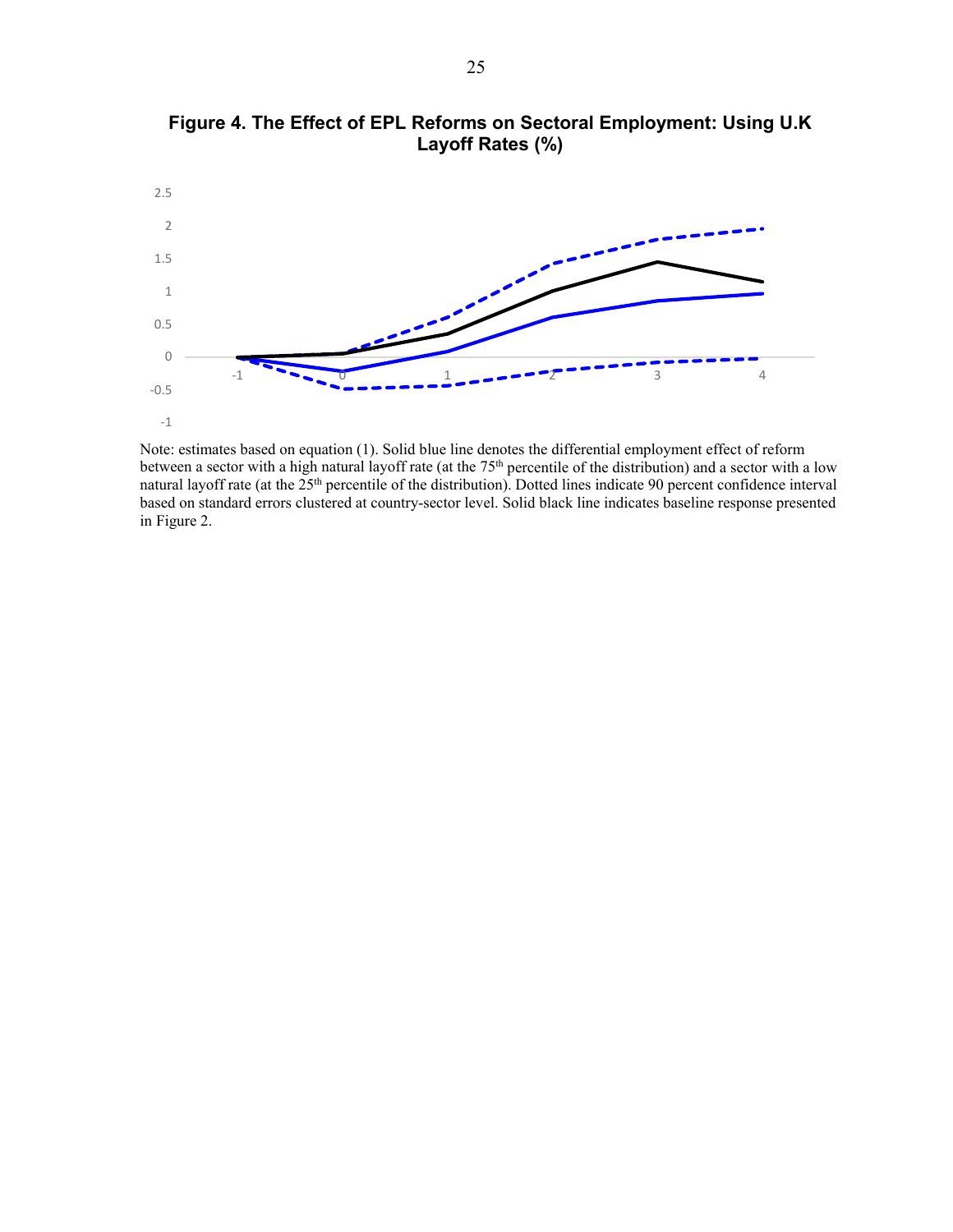



Note: estimates based on equation (2). Solid blue lines denote the differential employment effect of reform under weak (Panel A) and strong (Panel B) business cycle conditions between a sector with a high natural layoff rate (at the  $75<sup>th</sup>$  percentile of the distribution) and a sector with a low natural layoff rate (at the  $25<sup>th</sup>$ percentile of the distribution). Effects under strong (weak) business cycle conditions are shown here using F=0 (F=1). Dotted lines indicate 90 percent confidence interval based on standard errors clustered at country-sector level. Solid black lines denote the corresponding responses (using U.S layoff rates) presented in Figure 3.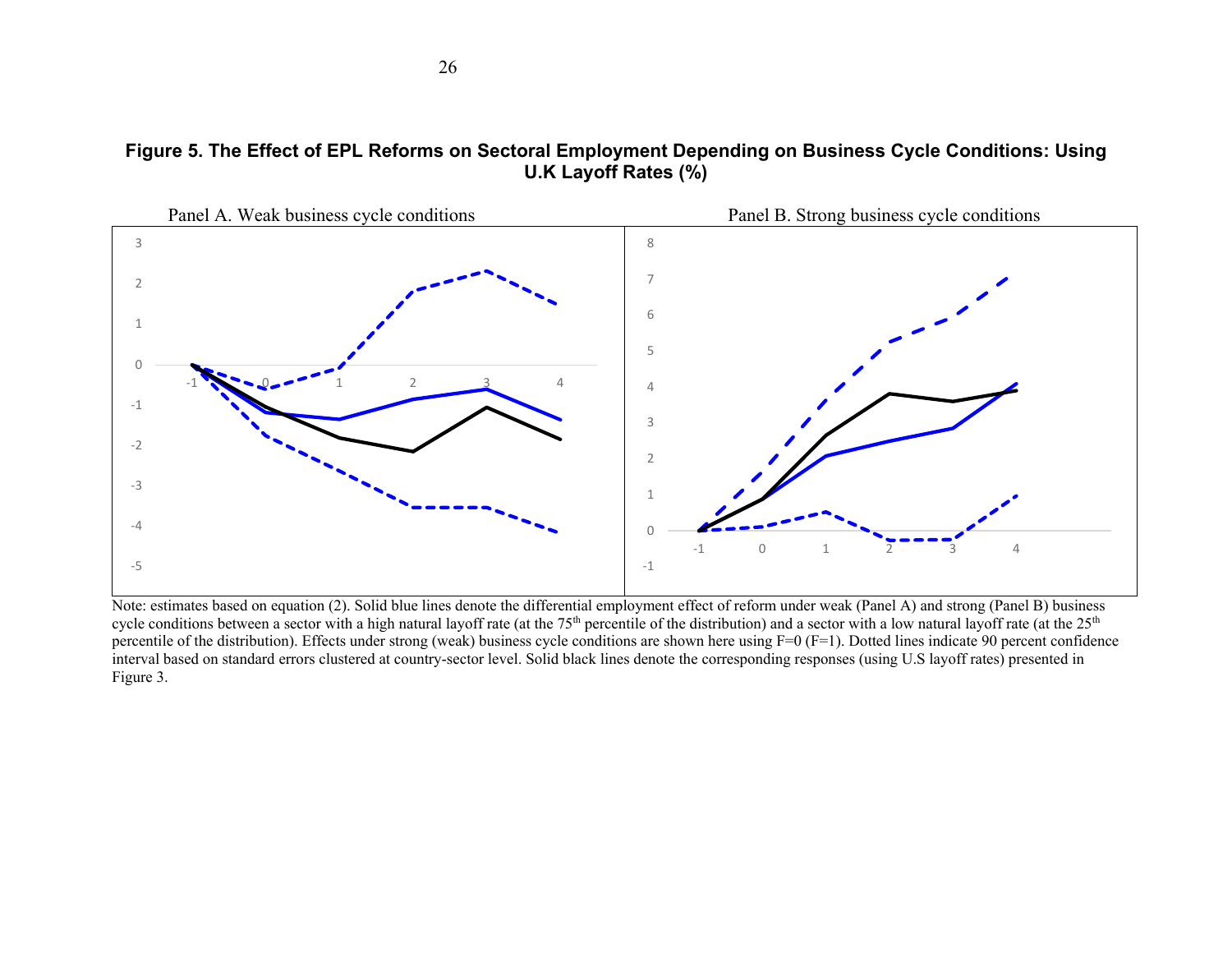

**Figure 6. The Effect of EPL Reforms on Sectoral Employment: Controlling for Reforms of EPL for Temporary Contracts (%)**

Note: estimates based on equation (1). Solid blue line denotes the differential employment effect of reform between a sector with a high natural layoff rate (at the  $75<sup>th</sup>$  percentile of the distribution) and a sector with a low natural layoff rate (at the 25<sup>th</sup> percentile of the distribution). Dotted lines indicate 90 percent confidence interval based on standard errors clustered at country-sector level. Solid black line indicates baseline response presented in Figure2.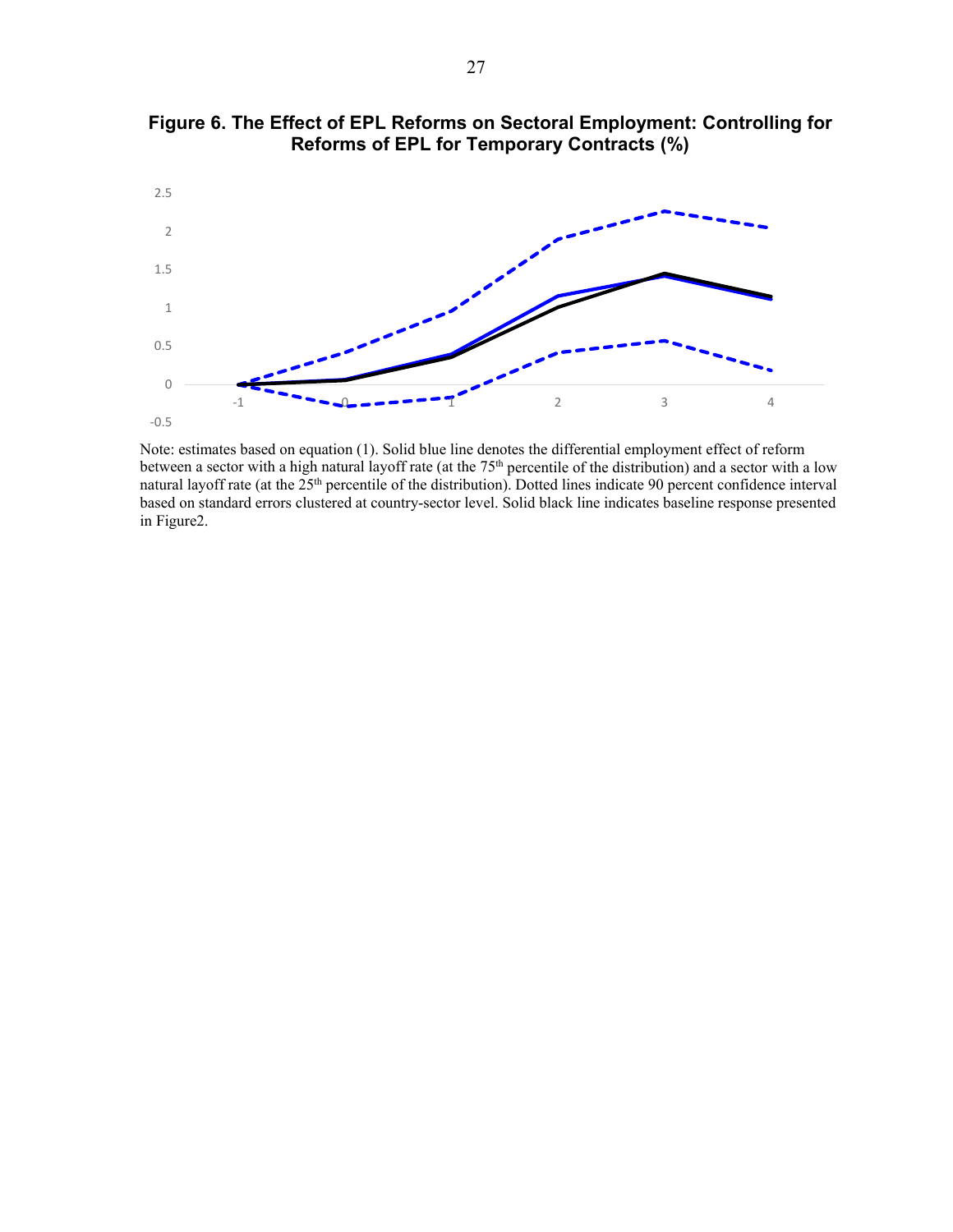# **Figure 7. The Effect of EPL Reforms on Sectoral Employment Depending on Business Cycle Conditions: Controlling for Reforms of EPL for Temporary Contracts (%)**



Note: estimates based on equation (2). Solid blue lines denote the differential employment effect of reform under weak (Panel A) and strong (Panel B) business cycle conditions between a sector with a high natural layoff rate (at the 75<sup>th</sup> percentile of the distribution) and a sector with a low natural layoff rate (at the 25<sup>th</sup> percentile of the distribution). Effects under strong (weak) business cycle conditions are shown here using F=0 (F=1). Dotted lines indicate 90 percent confidence interval based on standard errors clustered at country-sector level. Solid black lines denote the corresponding responses presented in Figure 3.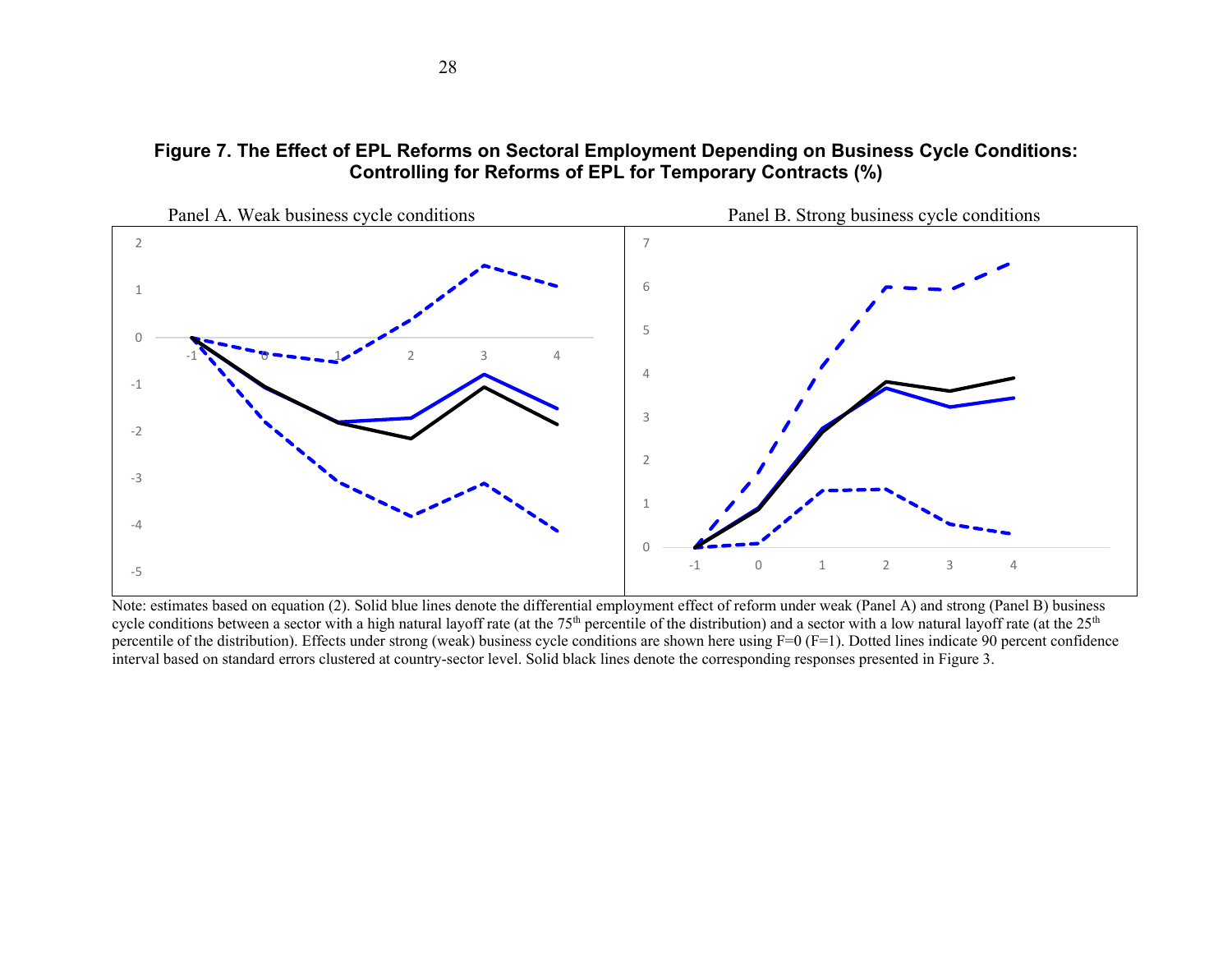

**Figure 8. The Effect of EPL Reforms on Sectoral Employment: Controlling for Unemployment Benefit Reforms (%)** 

Note: estimates based on equation (1). Solid blue line denotes the differential employment effect of reform between a sector with a high natural layoff rate (at the  $75<sup>th</sup>$  percentile of the distribution) and a sector with a low natural layoff rate (at the 25<sup>th</sup> percentile of the distribution). Dotted lines indicate 90 percent confidence interval based on standard errors clustered at country-sector level. Solid black line indicates baseline response presented in Figure2.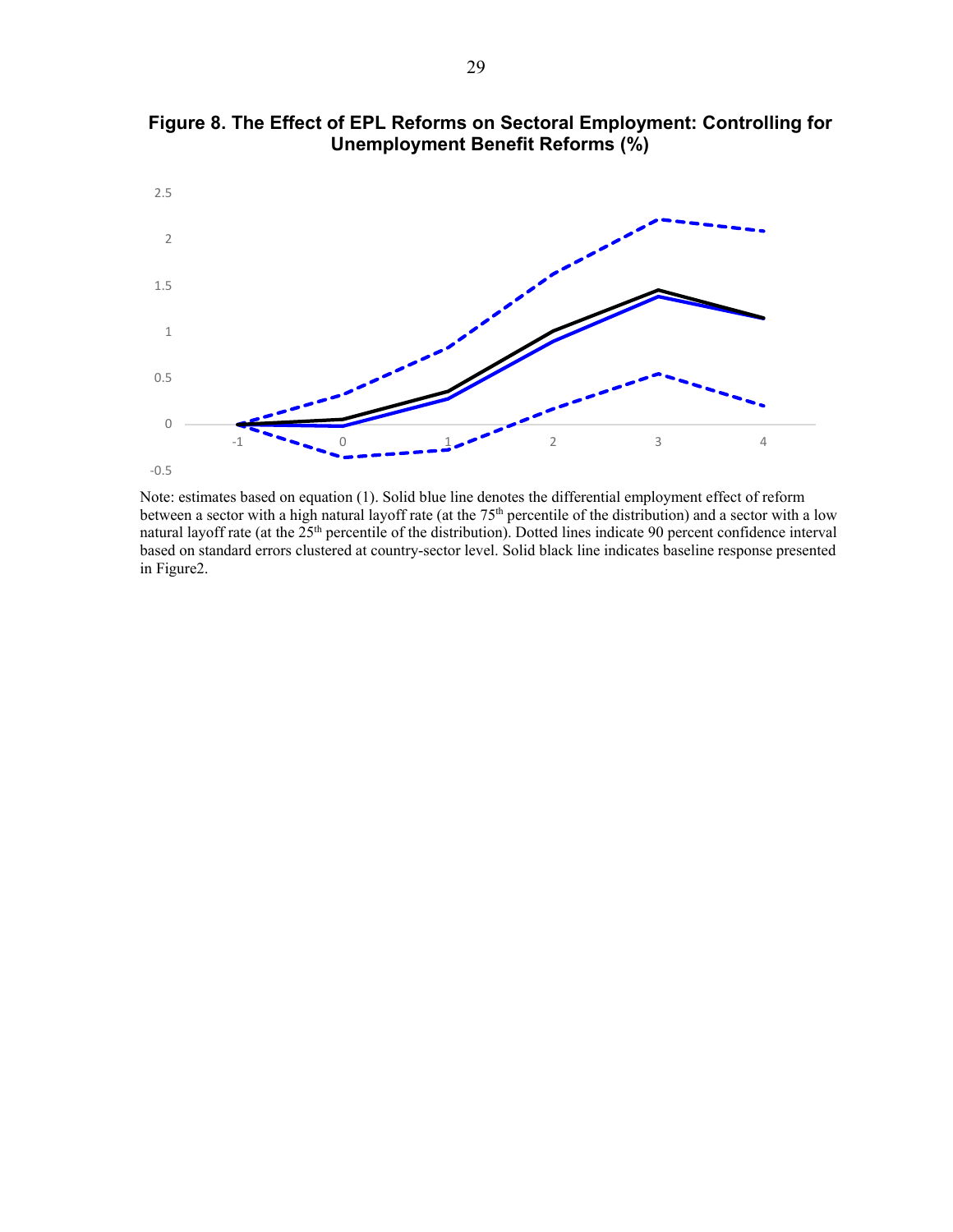# **Figure 9. The effect of EPL Reforms on Sectoral Employment Depending on Business Cycle Conditions: Controlling for Unemployment Benefit Reforms (%)**



Note: estimates based on equation (2). Solid blue lines denote the differential employment effect of reform under weak (Panel A) and strong (Panel B) business cycle conditions between a sector with a high natural layoff rate (at the 75<sup>th</sup> percentile of the distribution) and a sector with a low natural layoff rate (at the 25<sup>th</sup> percentile of the distribution). Effects under strong (weak) business cycle conditions are shown here using F=0 (F=1). Dotted lines indicate 90 percent confidence interval based on standard errors clustered at country-sector level. Solid black lines denote the corresponding responses presented in Figure 3.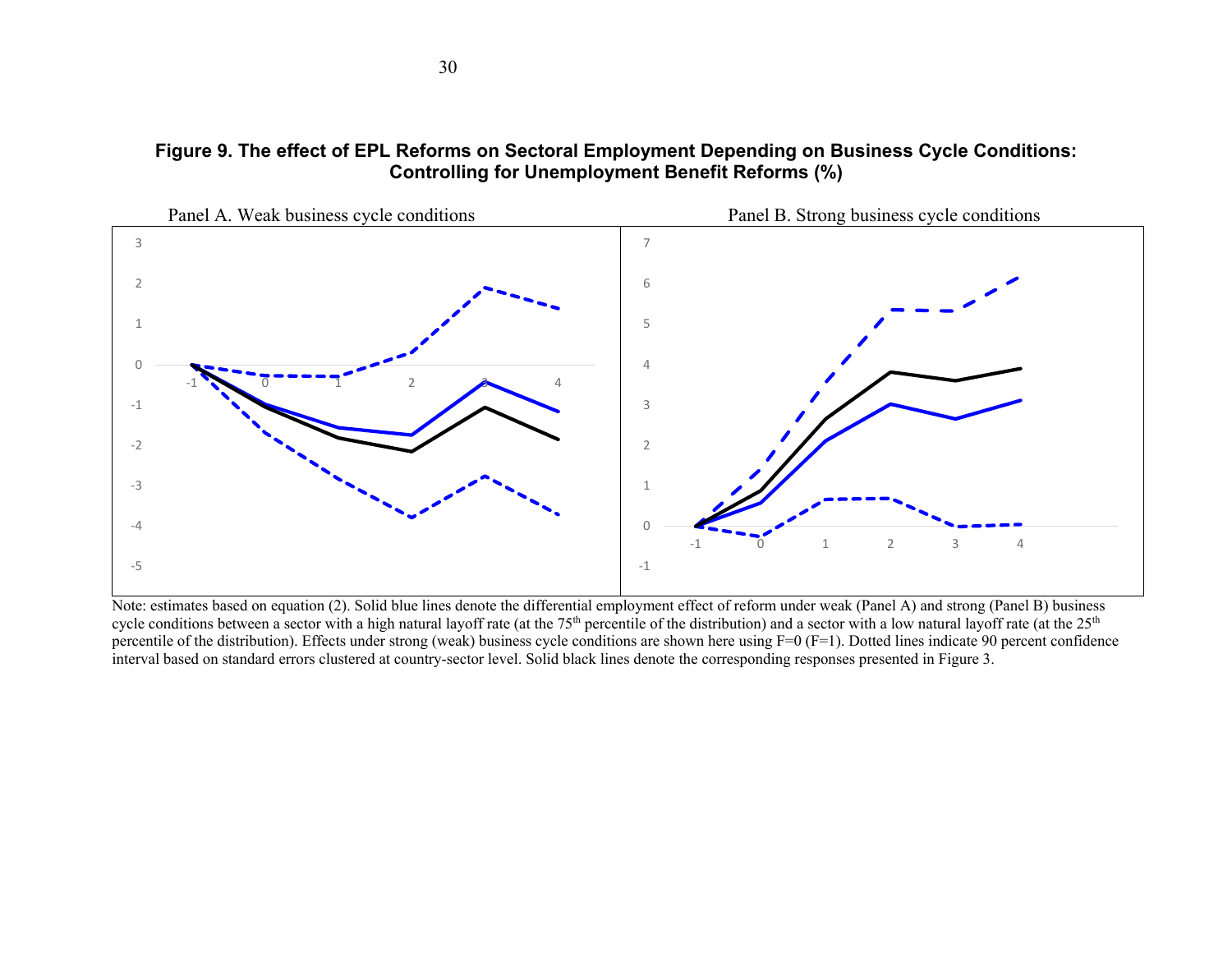

**Figure 10. The Effect of EPL Reforms on Sectoral Employment: Controlling for Product Market Reforms (%)** 

Note: estimates based on equation (1). Solid blue line denotes the differential employment effect of reform between a sector with a high natural layoff rate (at the  $75<sup>th</sup>$  percentile of the distribution) and a sector with a low natural layoff rate (at the 25<sup>th</sup> percentile of the distribution). Dotted lines indicate 90 percent confidence interval based on standard errors clustered at country-sector level. Solid black line indicates baseline response presented in Figure2.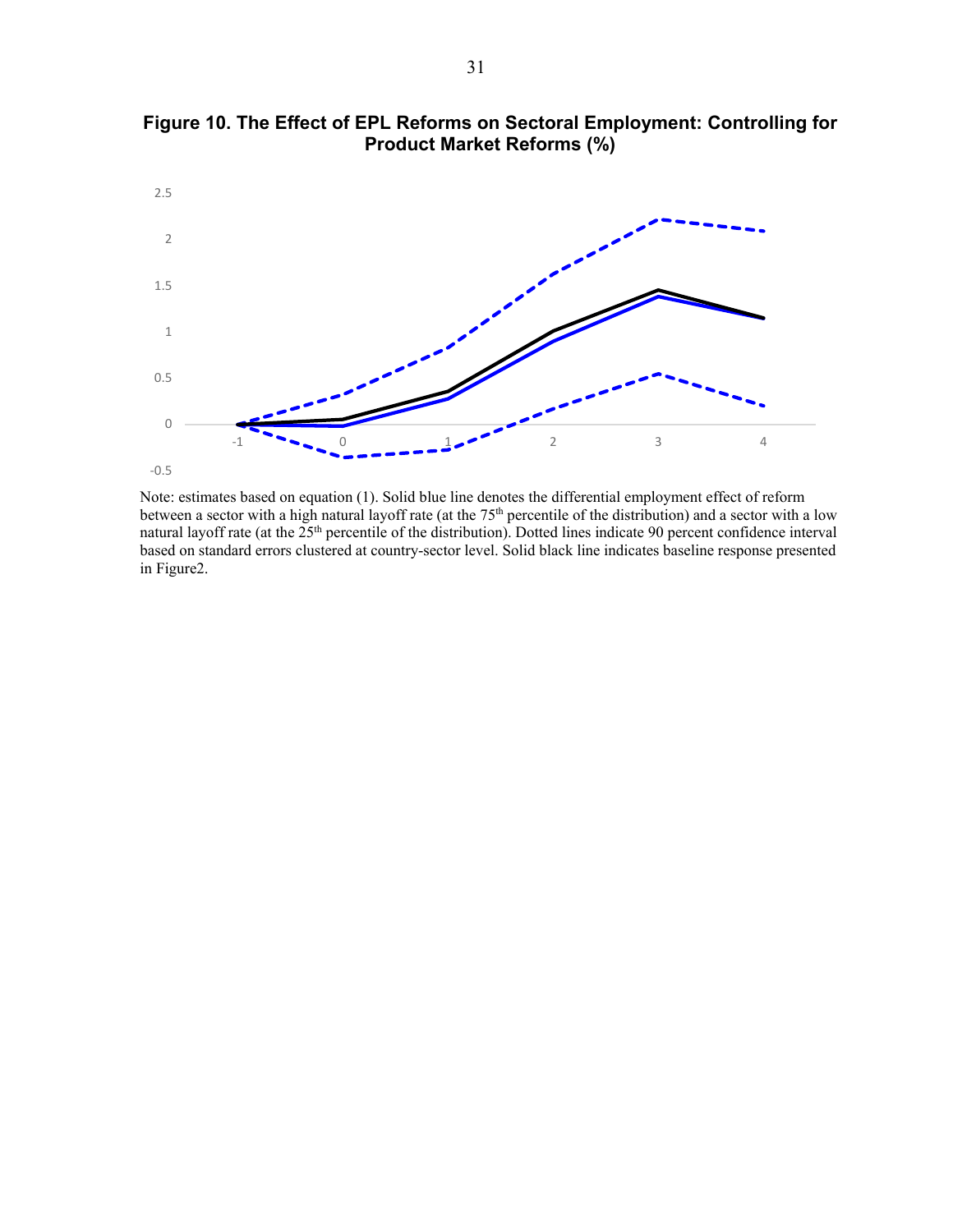# **Figure 11. The Effect of EPL Reforms on Sectoral Employment Depending on Business Cycle Conditions: Controlling for Product Market Reforms (%)**



Note: estimates based on equation (2). Solid blue lines denote the differential employment effect of reform under weak (Panel A) and strong (Panel B) business cycle conditions between a sector with a high natural layoff rate (at the 75<sup>th</sup> percentile of the distribution) and a sector with a low natural layoff rate (at the 25<sup>th</sup>) percentile of the distribution). Effects under strong (weak) business cycle conditions are shown here using F=0 (F=1). Dotted lines indicate 90 percent confidence interval based on standard errors clustered at country-sector level. Solid black lines denote the corresponding responses presented in Figure 3.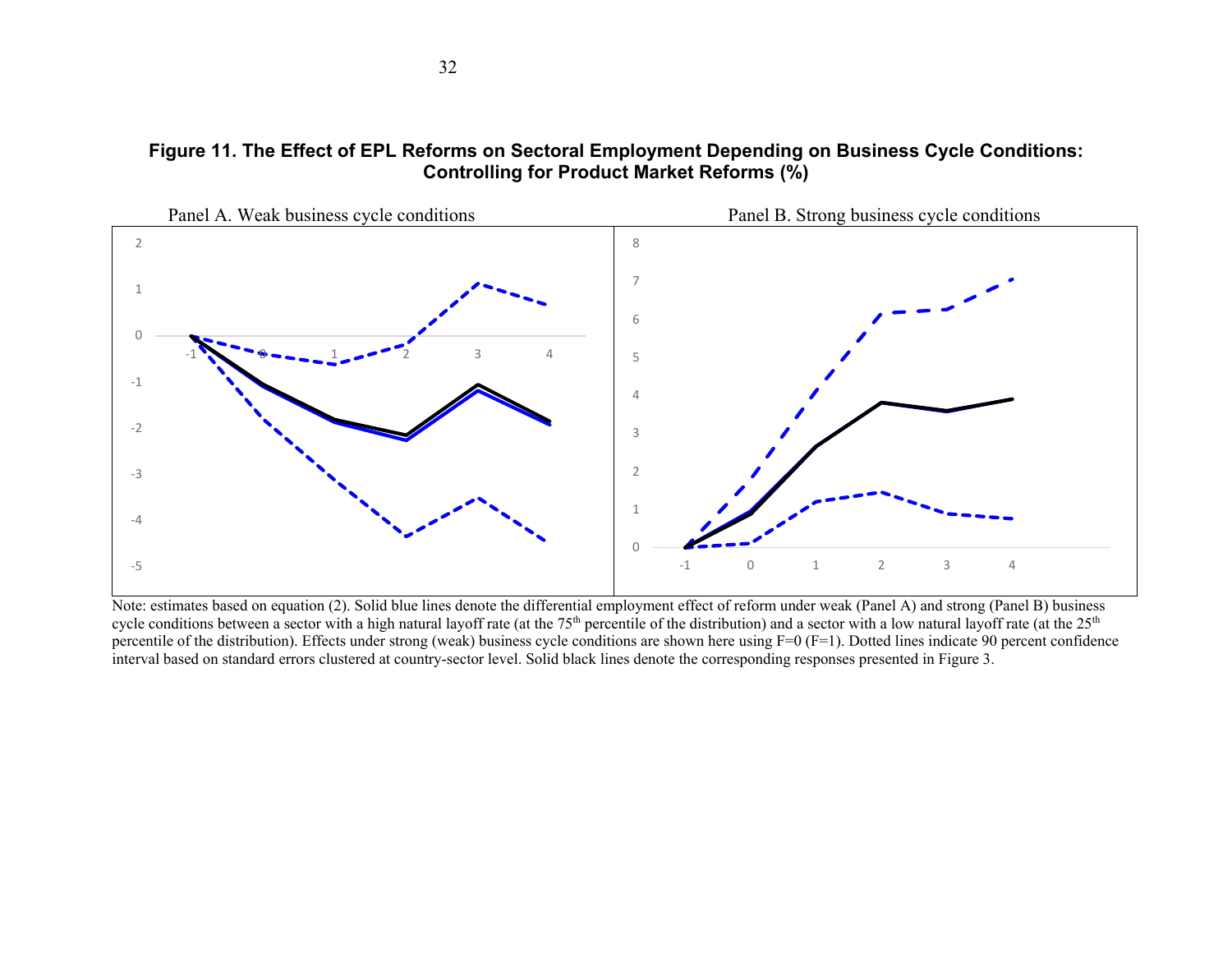



Note: estimates based on equation (2). Solid blue lines denote the differential employment effect of reform under weak (Panel A) and strong (Panel B) business cycle conditions between a sector with a high natural layoff rate (at the  $75<sup>th</sup>$  percentile of the distribution) and a sector with a low natural layoff rate (at the  $25<sup>th</sup>$ percentile of the distribution). Effects under strong (weak) business cycle conditions are shown here using  $F=0$  ( $F=1$ ). Dotted lines indicate 90 percent confidence interval based on standard errors clustered at country-sector level. Solid black lines denote the corresponding responses presented in Figure 3.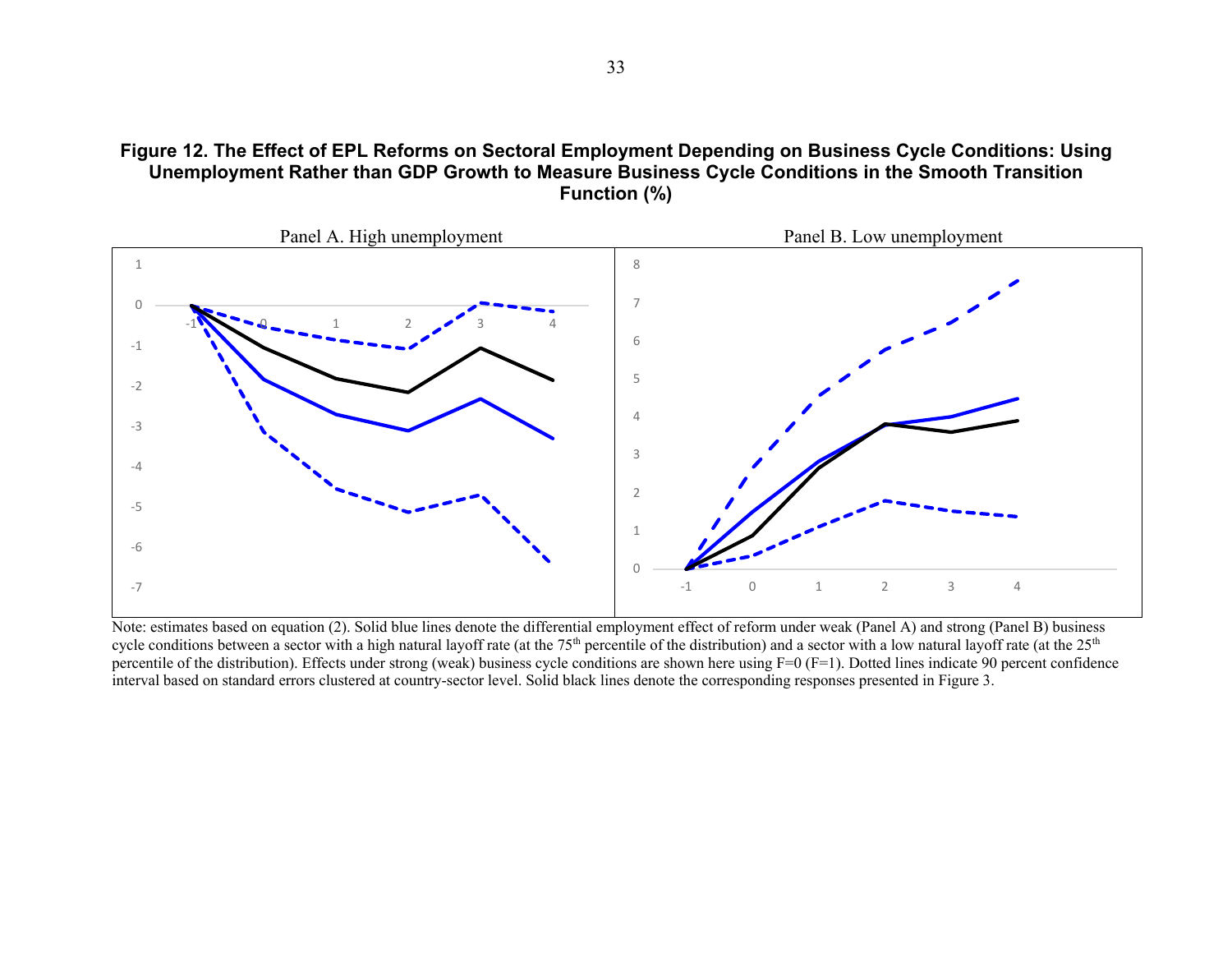



Note: estimates based on equation (2). Solid blue lines denote the differential employment effect of reform under weak (Panel A) and strong (Panel B) business cycle conditions between a sector with a high natural layoff rate (at the  $75<sup>th</sup>$  percentile of the distribution) and a sector with a low natural layoff rate (at the  $25<sup>th</sup>$ percentile of the distribution). Effects under strong (weak) business cycle conditions are shown here using a dummy variable than takes value 1 when a country's GDP growth is below its sample average, and zero otherwise. Dotted lines indicate 90 percent confidence interval based on standard errors clustered at countrysector level. Solid black lines denote the corresponding responses presented in Figure 3.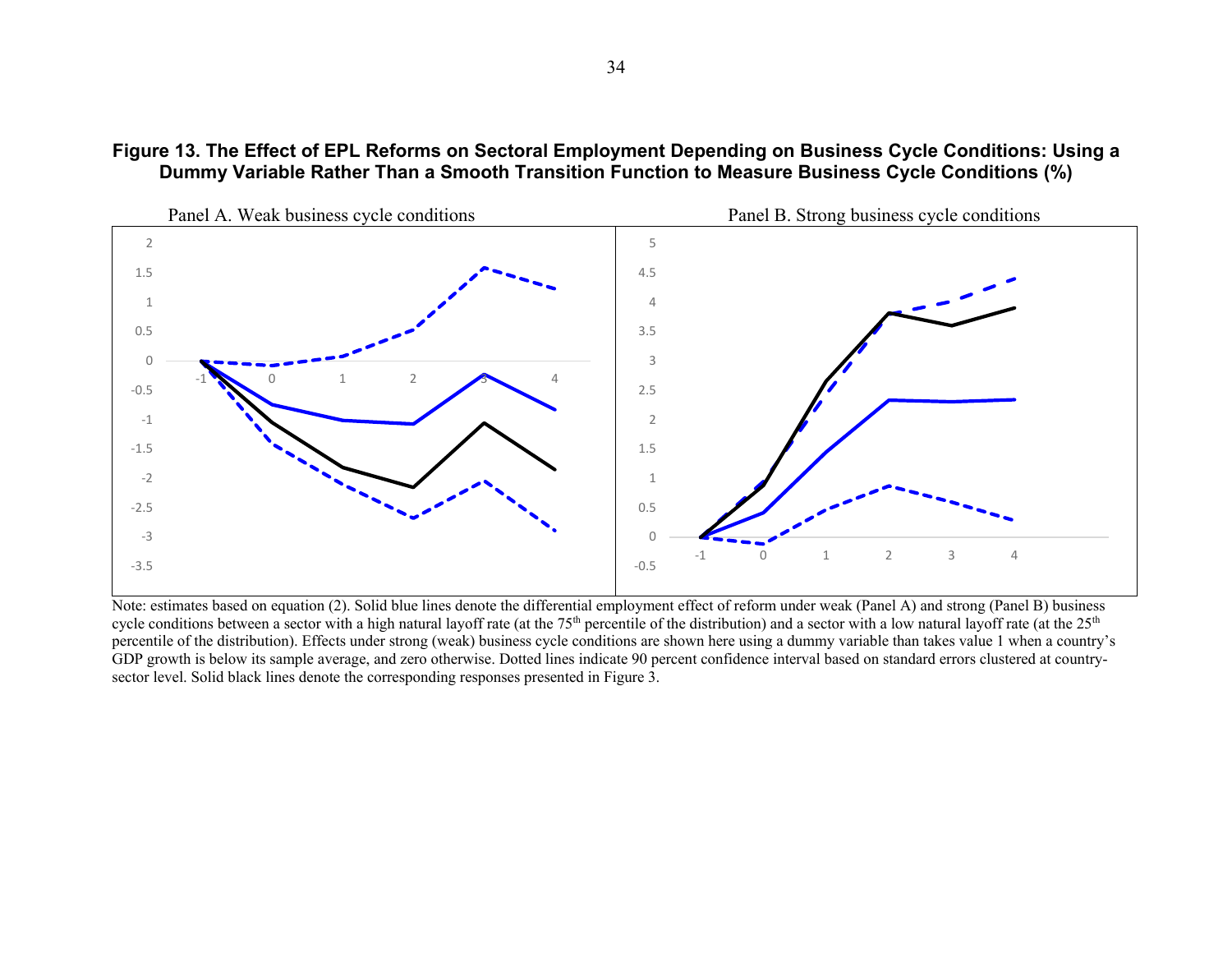

**Figure 14. The Effect of EPL Reforms on Sectoral Employment: IV Estimates (%)** 

Note: estimates based on equation (1) with IV. Solid blue line denotes the differential employment effect of reform between a sector with a high natural layoff rate (at the  $75<sup>th</sup>$  percentile of the distribution) and a sector with a low natural layoff rate (at the 25<sup>th</sup> percentile of the distribution). Dotted lines indicate 90 percent confidence interval based on standard errors clustered at country-sector level. Solid black line indicates baseline response presented in Figure2.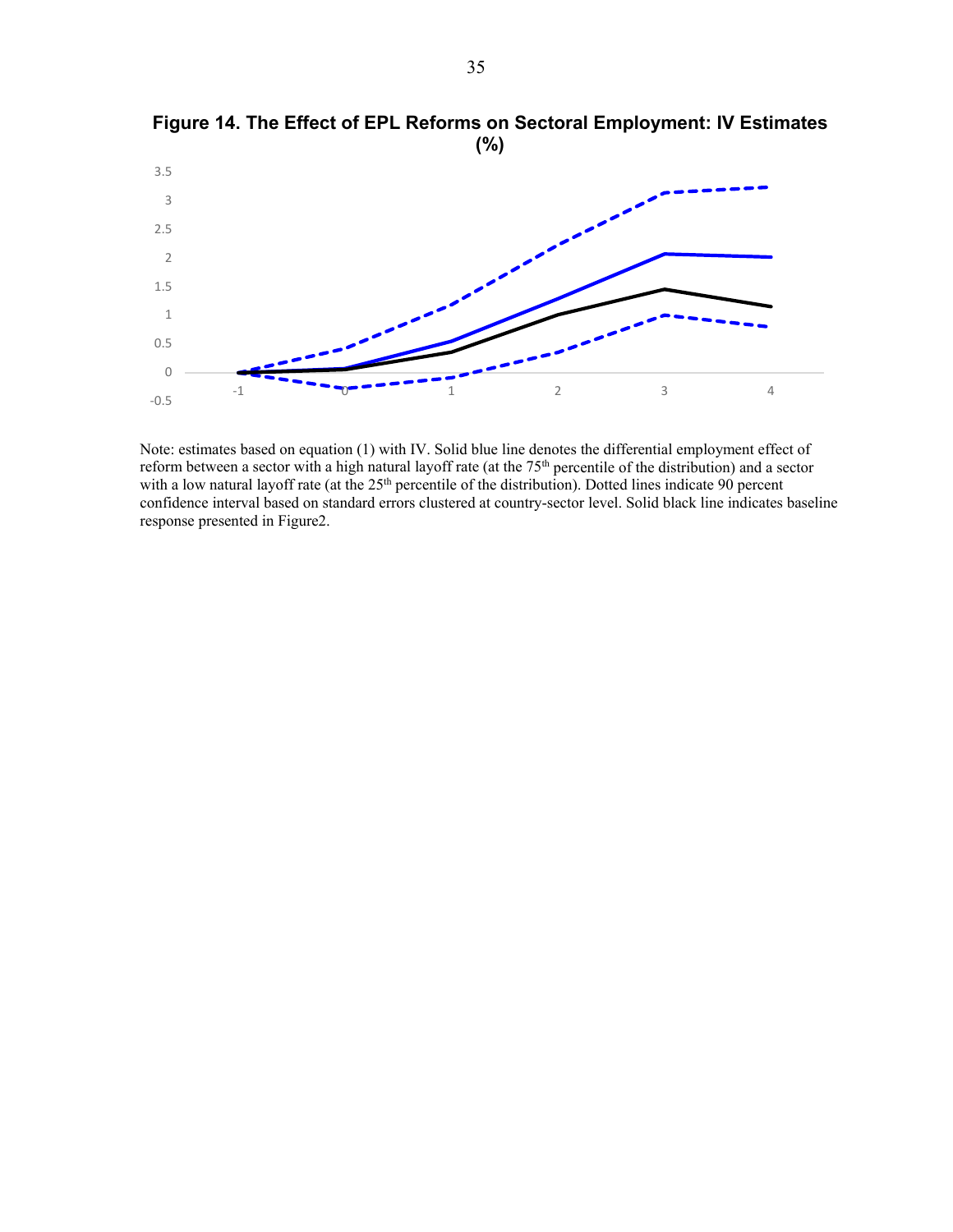

### **Figure 15. The Effect of EPL Reforms on Sectoral Employment Depending on Business Cycle: IV Estimates (%)**

Note: estimates based on equation (2) with IV. Solid blue lines denote the differential employment effect of reform under weak (Panel A) and strong (Panel B) business cycle conditions between a sector with a high natural layoff rate (at the 75<sup>th</sup> percentile of the distribution) and a sector with a low natural layoff rate (at the 25<sup>th</sup> percentile of the distribution). Effects under strong (weak) business cycle conditions are shown here using  $F=0$  ( $F=1$ ). Dotted lines indicate 90 percent confidence interval based on standard errors clustered at country-sector level. Solid black lines denote the corresponding responses presented in Figure 3.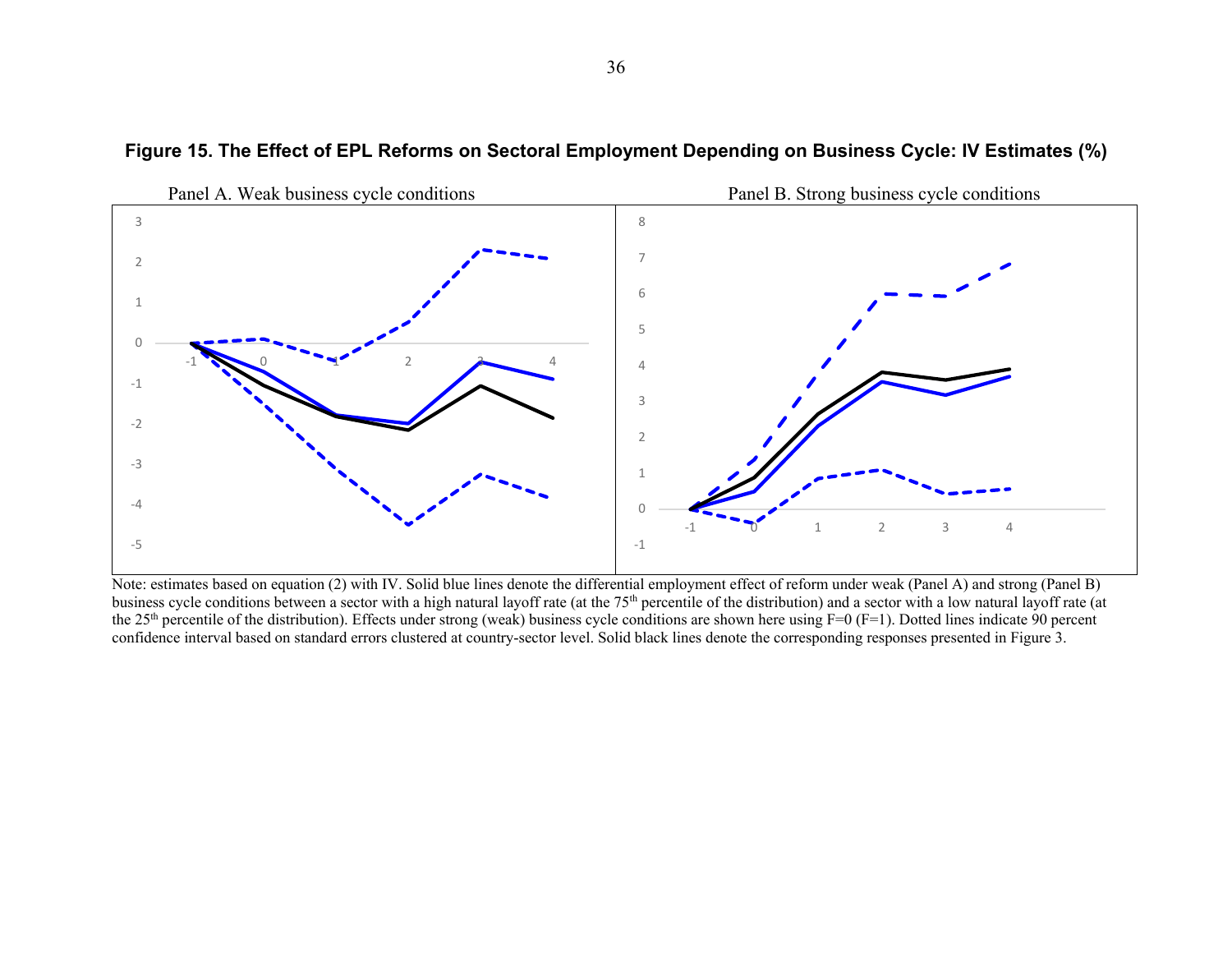# **Table 1. Major Reforms of Job Protection Legislation for Permanent Workers in 26 Advanced Economies over 1970-2013**

|                   | Implement<br>ation/Scor<br>ed Year | Area                                  | Content                                                                                                                                                                                                                                                                                                                                                                                                                                                                                                                                                                                                                                                                                                                                                                                                                                                                                                                 | Normative language                                                                                                                                                                                                                                                                                                                                                                                                    | <b>Mention</b><br>in other<br>reports        | Large<br>change<br>in OECD<br>indicator                     | reform<br>/counter-<br>reform |
|-------------------|------------------------------------|---------------------------------------|-------------------------------------------------------------------------------------------------------------------------------------------------------------------------------------------------------------------------------------------------------------------------------------------------------------------------------------------------------------------------------------------------------------------------------------------------------------------------------------------------------------------------------------------------------------------------------------------------------------------------------------------------------------------------------------------------------------------------------------------------------------------------------------------------------------------------------------------------------------------------------------------------------------------------|-----------------------------------------------------------------------------------------------------------------------------------------------------------------------------------------------------------------------------------------------------------------------------------------------------------------------------------------------------------------------------------------------------------------------|----------------------------------------------|-------------------------------------------------------------|-------------------------------|
| United<br>Kingdom | 2000                               | severance pay                         | Quadrupling maximum compensation for unfair dismissals from October 1999<br>(pg. 116, 2000)                                                                                                                                                                                                                                                                                                                                                                                                                                                                                                                                                                                                                                                                                                                                                                                                                             |                                                                                                                                                                                                                                                                                                                                                                                                                       |                                              | yes for<br>2000                                             | $-1$                          |
| Austria           | 2003                               | severance pay                         | the system underwent thorough reform. In the new system, which became<br>effective in January 2003, the management of severance pay is attributed to<br>retirement accounts, which are legally independent from the employers and<br>funded by employers via a monthly untaxed payment of some 1.5 per cent of<br>gross wages. Accumulated entitlements rest in the employee's account until<br>retirement, unless the work contract has been terminated by the employer,<br>which makes cash payments admissible under certain conditions (pg. 66, 2003)                                                                                                                                                                                                                                                                                                                                                               |                                                                                                                                                                                                                                                                                                                                                                                                                       |                                              | yes for<br>2003                                             | 1                             |
| Belgium           | 1970                               | notice for<br>individual<br>dismissal | In November 1970, the notice period, which had been lengthened from 21 to 30<br>days early in 1969, was increased to three months. The possibility of a further<br>extension to five months was left open and the five months' period was applied<br>in most cases. (pg. 27, 1971)                                                                                                                                                                                                                                                                                                                                                                                                                                                                                                                                                                                                                                      |                                                                                                                                                                                                                                                                                                                                                                                                                       |                                              | no data<br>but<br>would<br>qualify if<br>scoring<br>applied | -1                            |
| Belgium           | 1971                               | notice for<br>individual<br>dismissal | In April 1971, the period of prior notice was reduced to two months (pg. 27,<br>1971)                                                                                                                                                                                                                                                                                                                                                                                                                                                                                                                                                                                                                                                                                                                                                                                                                                   |                                                                                                                                                                                                                                                                                                                                                                                                                       |                                              | no data<br>but<br>would<br>qualify if<br>scoring<br>applied | 1                             |
| Belgium           | 1985                               | severance pay                         | various measures to increase labour market flexibility: authorisation for ailing<br>businesses to pay severance allowances in monthly instalments, when obliged to<br>terminate indefinite-term contracts; incentives for the development of fixed-<br>term contracts in order to promote youth employment and temporary work;<br>lengthening of probation periods from 3 and 6 months to 6 and 12 months (pg.<br>47, 1985)                                                                                                                                                                                                                                                                                                                                                                                                                                                                                             | A major effort has also<br>been made to promote<br>part time work,<br>temporary work and<br>fixed-term contracts (pg.<br>31, 1986)<br>A major effort has also<br>been made to increase<br>labour flexibility (pg. 32,<br>1986)                                                                                                                                                                                        |                                              | no                                                          | $\mathbf{1}$                  |
| France            | 1987                               | procedural<br>inconvenience           | Checks on the genuineness of redundancies in firms with fewer than 10<br>employees to be discontinued (and from 1st January 1987, official authorisation<br>for lay-offs no longer necessary). (pg. 76, 1987)                                                                                                                                                                                                                                                                                                                                                                                                                                                                                                                                                                                                                                                                                                           | one area - employment -<br>where a deliberately<br>active economic policy is<br>being pursued, with 1985<br>marking a major shift in<br>the choice of<br>instruments the most<br>important measure, at<br>least from a psychological<br>point of view, was the<br>discontinuation of the<br>requirement for official<br>authorisation to lay off<br>workers (with full effect<br>from January 1987) (pg.<br>37, 1987) | pg. 33 or<br>44,<br>1989;<br>pg. 59,<br>1990 | yes for<br>1987                                             | 1                             |
| France            | 2003                               | collective<br>dismissal               | government introduced the Social Modernisation Law in 2002, significantly<br>tightening the constraints on dismissal of more than 10 employeesin 2003 the<br>new government suspended some of these provisions before introducing<br>another law in 2004 which, while moderating some aspects of EPL, increased the<br>obligation on employers to try to find alternative jobs for employees under<br>threat of collective dismissal The law permits "economic" dismissal only if it is<br>necessary to preserve the competitiveness of the firm. Financial rationalisation<br>by the management is not sufficient justification in 2002 the Social<br>Modernisation Law added a provision requiring that the financial position of the<br>group to which the firm belongs should be taken into account, which means that<br>an economic dismissal is not legally justified if the group is healthy. (pg. 105,<br>2005) | the Social<br>Modernisation Law in<br>2002, significantly<br>tightening the constraints<br>on dismissal of more than<br>10 employees These<br>provisions prevent firms<br>from undertaking<br>practically any<br>reorganisation to increase<br>productivity that might<br>ensure the survival or<br>faster growth of the firm<br>in the future (pg. 105-<br>106, 2005).                                               |                                              | yes for<br>2003                                             | $-1$                          |
| France            | 2009                               | procedural<br>inconvenience           | Layoff law has been simplified by introducing the possibility of mutually agreed<br>termination (rupture conventionnelle) of the CDI. (pg. 52, 2009)                                                                                                                                                                                                                                                                                                                                                                                                                                                                                                                                                                                                                                                                                                                                                                    |                                                                                                                                                                                                                                                                                                                                                                                                                       |                                              | yes for<br>2009                                             | $\mathbf{1}$                  |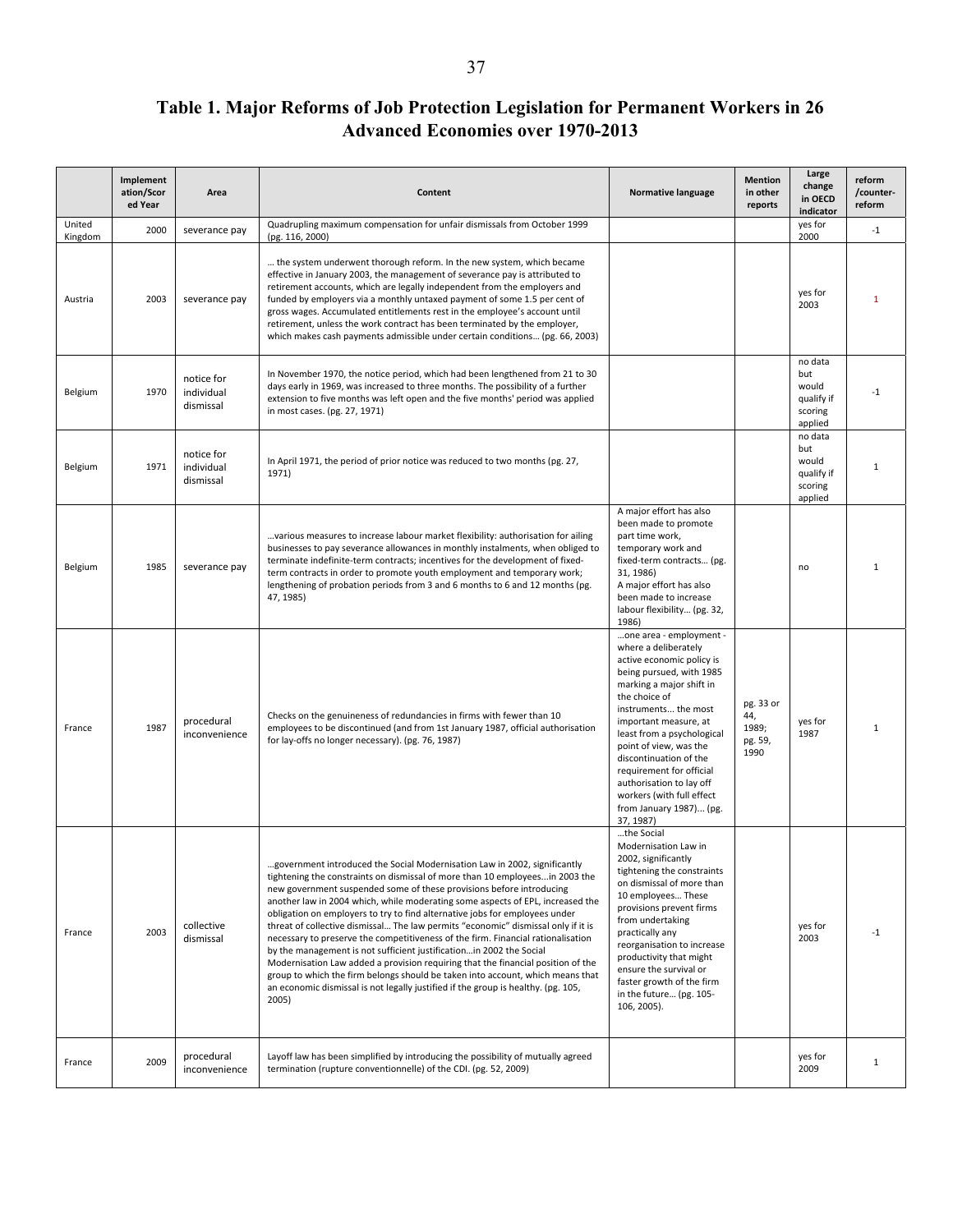| Germany         | 1994 | notice for<br>individual<br>dismissal | Notice period for blue-collar workers extended to four weeks, thereby aligning it<br>with that of white-collar workers [see e.g. OECD Employment Outlook 2004 pg.<br>119]                                                                                                                                                                                                                                                                                                                                                                                                                                                                                                                                                                                                                                                                                                                                                |                                                                                                                                                                                                                                                                      |                                                        | yes for<br>1994                                             | $-1$         |
|-----------------|------|---------------------------------------|--------------------------------------------------------------------------------------------------------------------------------------------------------------------------------------------------------------------------------------------------------------------------------------------------------------------------------------------------------------------------------------------------------------------------------------------------------------------------------------------------------------------------------------------------------------------------------------------------------------------------------------------------------------------------------------------------------------------------------------------------------------------------------------------------------------------------------------------------------------------------------------------------------------------------|----------------------------------------------------------------------------------------------------------------------------------------------------------------------------------------------------------------------------------------------------------------------|--------------------------------------------------------|-------------------------------------------------------------|--------------|
| Germany         | 1997 | procedural<br>inconvenience           | Legislation easing employment protection provisionscame into force in<br>October 1996 The employment ceiling for enterprises above which<br>employment protection is applicable was raised from five to ten employees per<br>firm. The number of enterprises which are not subject to the general job<br>protection law was thereby increased by some 15 percent. These companies<br>employ some 30 per cent of all employees With respect to large scale<br>redundancies, the general requirement to consider social criteria in selecting<br>employees to be made redundant was relaxed, with greater emphasis given to<br>economic factors (pg. 132, 1997)                                                                                                                                                                                                                                                            | the measures reduce<br>the costs and uncertainty<br>of taking on new workers,<br>thereby increasing the<br>possibility for the<br>unemployed and new<br>entrants into the labour<br>market to make the<br>transition into permanent<br>employment (pg. 132,<br>1997) |                                                        | no                                                          | 1            |
| Germany         | 2004 | procedural<br>inconvenience           | The Protection against Dismissal Act (PaDA) states that a dismissal is "socially<br>unjust" and, hence, invalid if there is no suitable reason (§ 1). A dismissal is<br>socially justified only (1) in cases of personal misconduct, (2) lack of individual<br>capabilities or (3) due to business needs and compelling operational reasons.<br>Moreover, in the third case the PaDA requires that firms select workers or<br>employees to be dismissed in accordance with social criteria such as age, tenure,<br>alimony duties or individual disabilities. Until 2003, the regulations of the PaDA<br>generally applied to all firms with more than a minimum number of five<br>permanent employees. Since 2004, the four criteria of age, tenure, maintenance<br>payments, and individual disability are listed explicitly in § 1(3) of the PaDA [see<br>http://www.zew.de/en/publikationen/dfgflex/paperGoerke.pdf] |                                                                                                                                                                                                                                                                      |                                                        | yes for<br>2004                                             | -1           |
| Italy           | 1970 | procedural<br>inconvenience           | The Act of 1970 referred to as the "workers' statute". Mechanism for<br>reinstatement after a dismissal has been declared unlawfullaid down by Article<br>18 [see https://www.eurofound.europa.eu/efemiredictionary/workers-statute]                                                                                                                                                                                                                                                                                                                                                                                                                                                                                                                                                                                                                                                                                     |                                                                                                                                                                                                                                                                      |                                                        | No data<br>but<br>would<br>qualify if<br>scoring<br>applied | -1           |
| Italy           | 1991 | procedural<br>inconvenience           | the job allocation scheme was abolished in June 1991 (pg. 54, 1991)                                                                                                                                                                                                                                                                                                                                                                                                                                                                                                                                                                                                                                                                                                                                                                                                                                                      | A number of important<br>measuresbeen taken in<br>recent years to enhance<br>the flexibility of the labour<br>market, most prominent<br>among them the abolition<br>of the job allocation<br>scheme in July 1991 (pg.<br>19, 1994)                                   | pg. 19,<br>1994<br>pg. 11,<br>1995<br>pg. 134,<br>1999 | no                                                          | $\mathbf{1}$ |
| Italy           | 2013 | procedural<br>inconvenience           | Comprehensive labour market reform (with explicit provision for monitoring of<br>its effects) including: relaxation of employment protection rules, reduced<br>incentives to hire on non-permanent contacts potentially increase in flexibility<br>on the firing side (pg. 42, 2013)  reform relaxed employment protection rules<br>on permanent contracts, notably limiting the possibility of reinstatement<br>following unfair dismissal. (pg. 27, 2015)                                                                                                                                                                                                                                                                                                                                                                                                                                                              |                                                                                                                                                                                                                                                                      | pg. 27,<br>2015                                        | yes for<br>2013                                             | $\mathbf{1}$ |
| Netherla<br>nds | 1976 | collective<br>dismissal               | Compulsory 3-month advance notification to employment exchange and trade<br>unions required for the intended dismissal of 20 or more employees (pg. 47,<br>1977). [Collective Redundancy Notification Act established rules applying to<br>collective dismissals]                                                                                                                                                                                                                                                                                                                                                                                                                                                                                                                                                                                                                                                        |                                                                                                                                                                                                                                                                      |                                                        | no data<br>but<br>would<br>qualify if<br>scoring<br>applied | -1           |
| Netherla<br>nds | 1996 | procedural<br>inconvenience           | The Government decides to shorten dismissal procedures. According to the new<br>rules, an employer can dismiss his employee at the same time or even before<br>asking permission from the director of the Public Employment Service. (pg. 122,<br>1996)                                                                                                                                                                                                                                                                                                                                                                                                                                                                                                                                                                                                                                                                  |                                                                                                                                                                                                                                                                      |                                                        | yes in<br>1995                                              | 1            |
| Norway          | 1977 | procedural<br>inconvenience           | The main legislation concerning employment protection is the law on worker<br>protection and the working environment which dates back to 1977. The law<br>regulates a number of issues ranging from the terms of termination of<br>employment, working hours, overtime and unfair dismissals (pg. 164, 2004)                                                                                                                                                                                                                                                                                                                                                                                                                                                                                                                                                                                                             |                                                                                                                                                                                                                                                                      | pg. 164,<br>2004                                       | no data                                                     | $-1$         |
| Sweden          | 1975 | notice for<br>individual<br>dismissal | introduction of the employment security act in July 1974, stipulating that<br>employers are to give 6 months' warning in advance of layoffs (pg. 21, 1976)<br>The Act on Security of Employment, which took effect in 1974, stipulates that an<br>employer must have acceptable reasons for laying off workers. Notice of<br>dismissal, which may extend up to six months depending on age, can be<br>contested in court and an employee is generally entitled to retain his<br>employment pending a decision. Furthermore, employers must give the<br>Employment Board 2 to 6 months notice of production cutbacks, depending on<br>the number of employees affected (pg. 36-37, 1980)                                                                                                                                                                                                                                  |                                                                                                                                                                                                                                                                      | pg. 36-<br>37, 1980                                    | no data<br>but<br>would<br>qualify if<br>scoring<br>applied | $-1$         |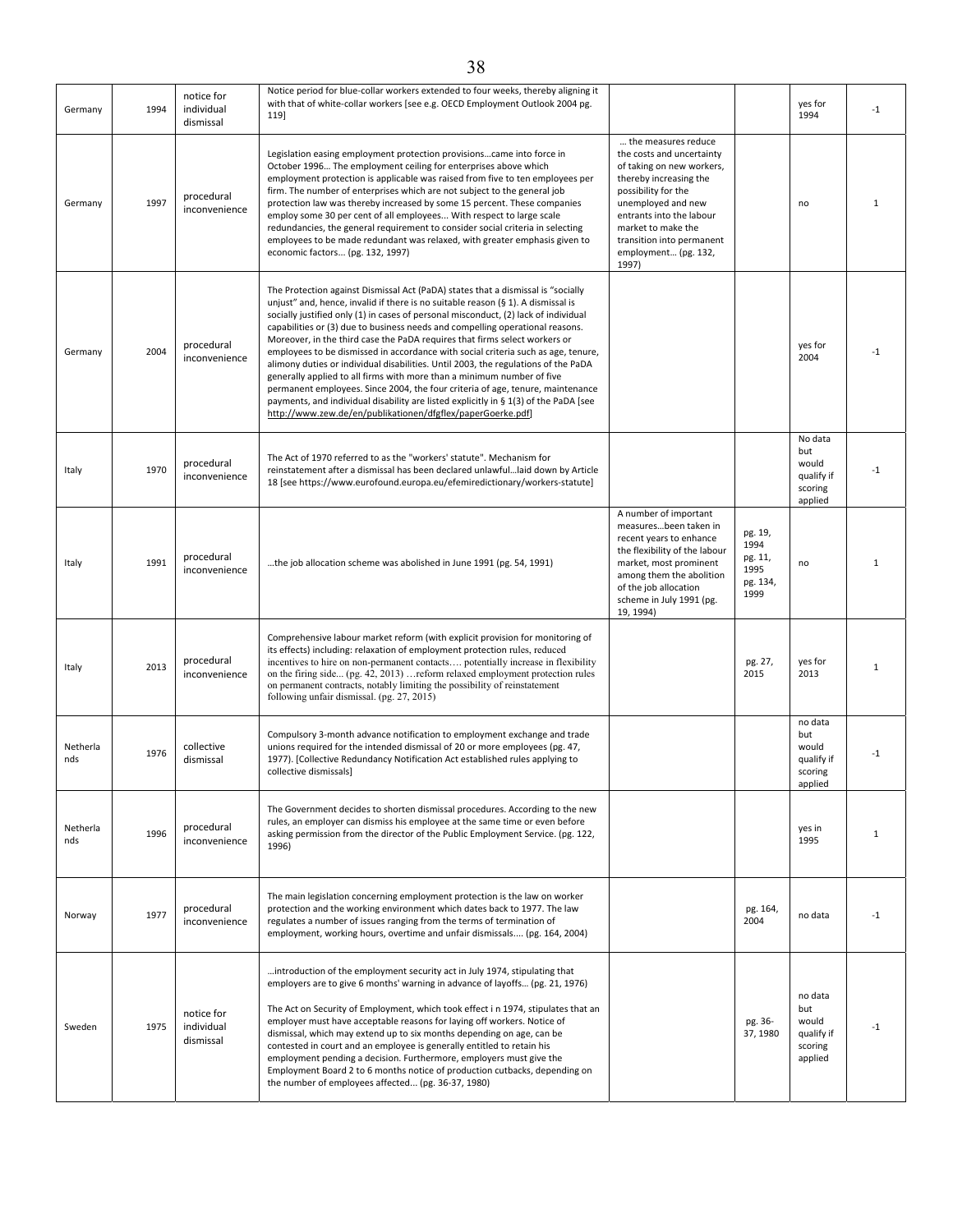| Sweden  | 1997 | notice for<br>individual<br>dismissal                                                | The revised Employment Protection legislation enters into force, embodying<br>modifications in i) the criteria determining the length of notice periods; ii)<br>enterprises' rehiring obligation vis-`a-vis laid-off workers; iii) a wider scope for<br>fixed-term contracts; and iv) a strengthened position for part-time workers and<br>workers on replacement contracts.<br>the government tabled a set of proposals which were adopted by Parliament<br>in late 1996, to enter into force during 1997. Of particular importance are: i) the<br>length of notice periods is to be determined on the basis of tenure and not of<br>age, implying that the costs of hiring older workers will fall relative to other<br>groups; ii) enterprises' rehiring obligation vis-`a-vis laid-off workers will expire<br>after nine instead of twelve months; iii) twelve-month fixed-term contracts with<br>no restrictions applied to the nature of the work carried out has been<br>introduced, with all enterprises regardless of size being allowed to employ up to<br>five persons on such contracts and new establishments being allowed to extend<br>them to eighteen months (pg. 81-82, 1998)                                                                                                                                                        | pg. 105,<br>1999 | yes in<br>1997 and<br>1999                                  | $\mathbf{1}$ |
|---------|------|--------------------------------------------------------------------------------------|--------------------------------------------------------------------------------------------------------------------------------------------------------------------------------------------------------------------------------------------------------------------------------------------------------------------------------------------------------------------------------------------------------------------------------------------------------------------------------------------------------------------------------------------------------------------------------------------------------------------------------------------------------------------------------------------------------------------------------------------------------------------------------------------------------------------------------------------------------------------------------------------------------------------------------------------------------------------------------------------------------------------------------------------------------------------------------------------------------------------------------------------------------------------------------------------------------------------------------------------------------------------------------------------------------------------------------------------------------|------------------|-------------------------------------------------------------|--------------|
| Japan   | 2007 | procedural<br>inconvenience                                                          | Labor Contract Act of 2007 [see e.g. http://apirnet.ilo.org/resources/the-labor-<br>contract-act-of-2007-and-other-legislative-developments/at download/file1].                                                                                                                                                                                                                                                                                                                                                                                                                                                                                                                                                                                                                                                                                                                                                                                                                                                                                                                                                                                                                                                                                                                                                                                        |                  | yes in<br>2007                                              | $\mathbf{1}$ |
| Finland | 1989 | notice for<br>individual<br>dismissal                                                | Protection of workers is improved. Periods of notice will be extended from 1989.<br>Dismissal for economic reasons will be possible only if work has decreased<br>significantly and permanently and if employees cannot be transferred or trained<br>for new tasks. (pg. 120, 1989)                                                                                                                                                                                                                                                                                                                                                                                                                                                                                                                                                                                                                                                                                                                                                                                                                                                                                                                                                                                                                                                                    |                  | no data<br>but<br>would<br>qualify if<br>scoring<br>applied | $-1$         |
| Finland | 1997 | notice for<br>individual<br>dismissal                                                | In March 1996, several acts were submitted to the parliament regarding labour<br>market reform aimed at stimulating new hiring Employers' period of notice has<br>been shortened to one month (from two months) and that for employees to<br>fourteen days (from one month) (pg. 78, 1996)<br>Notice periods for employers and employees have been halved, to one month<br>and two weeks, respectively (Pg. 63, 1997).                                                                                                                                                                                                                                                                                                                                                                                                                                                                                                                                                                                                                                                                                                                                                                                                                                                                                                                                 | pg. 63,<br>1997  | yes in<br>1997                                              | $\mathbf{1}$ |
| Greece  | 2011 | notice for<br>individual<br>dismissal,<br>severance pay,<br>collective<br>dismissal. | The following measures were introduced in 2010 (Laws 3863/2010 and<br>3899/2010) to facilitate job reallocation:<br>• Reduction in notice period. The notice period prior to dismissal of white collar<br>workers has been reduced substantially. For an employee working 28 years or<br>more, for example, notification is reduced to 6 from 24 months. The new<br>provisions lower total severance costs for white collar workers with long tenure.<br>Employers now have a clear incentive to provide notice of dismissal for workers<br>with long tenure, in which case their severance payments are halved.<br>. New rules for the settlement of severance paymentsmake it possible for<br>severance payment, when it exceeds 2 months' pay, to be paid in installments.<br>. Redefinition of collective dismissal rules. The new law increases the threshold<br>above which dismissals are characterised as collective to 6 employees for<br>enterprises with 20-150 employees and 5% or 30 employees for those with more<br>than 150 employees. This compares with thresholds of 4 employees per month<br>for enterprises with 20-200 employees and 2-3% or 30 employees for<br>enterprises with more than 200 employees under the 2000 law.<br>• Extension of probationary period. It was extended from 2 months to 1 year.<br>(pg. 123, 2011) |                  | yes in<br>2011                                              | $\mathbf{1}$ |
| Greece  | 2012 | severance pay                                                                        | The length of prior notice of dismissal has been shortened to a maximum<br>of four months, compared to 24 months for white-collar workers<br>previously. The severance pay for white-collar workers has been reduced<br>and subjected to a ceiling of 12 months' salary. (pg. 50, 2013)                                                                                                                                                                                                                                                                                                                                                                                                                                                                                                                                                                                                                                                                                                                                                                                                                                                                                                                                                                                                                                                                |                  | yes for<br>2012                                             | 1            |
| Ireland | 1973 | notice for<br>individual<br>dismissal                                                | Minimum Notice and Terms of Employment Act, 1973, introduces and defines<br>minimum notice period for dismissal [see e.g.<br>http://www.irishstatutebook.ie/eli/1973/act/4/section/4/enacted/en/html#sec4                                                                                                                                                                                                                                                                                                                                                                                                                                                                                                                                                                                                                                                                                                                                                                                                                                                                                                                                                                                                                                                                                                                                              |                  | no data<br>but<br>would<br>qualify if<br>scoring<br>applied | $-1$         |
| Ireland | 1977 | procedural<br>inconvenience,<br>notice for<br>individual<br>dismissal                | During the 1970s, extensive legislation was enacted in Ireland to protect<br>employees' rights and conditions of employment. The most important of these<br>are the Protection of Employment Act (1977), the Unfair Dismissals Act (1977)<br>and the Employment Equality Act (1977). (pg. 89, 1987)<br>[see http://www.irishstatutebook.ie/eli/1977/act/7/enacted/en/html<br>http://www.irishstatutebook.ie/eli/1977/act/10/enacted/en/html<br>http://www.irishstatutebook.ie/eli/1998/act/21/enacted/en/html]                                                                                                                                                                                                                                                                                                                                                                                                                                                                                                                                                                                                                                                                                                                                                                                                                                         |                  | no data                                                     | $-1$         |
| Ireland | 2006 | notice for<br>individual<br>dismissal                                                | Revision of the 1973 Minimum Notice and Terms of Employment Act (which had<br>introduced and defined minimum notice period for dismissal [see e.g.<br>http://www.irishstatutebook.ie/eli/1973/act/4/section/4/enacted/en/html#sec4                                                                                                                                                                                                                                                                                                                                                                                                                                                                                                                                                                                                                                                                                                                                                                                                                                                                                                                                                                                                                                                                                                                     |                  | yes in<br>2006                                              | $\mathbf{1}$ |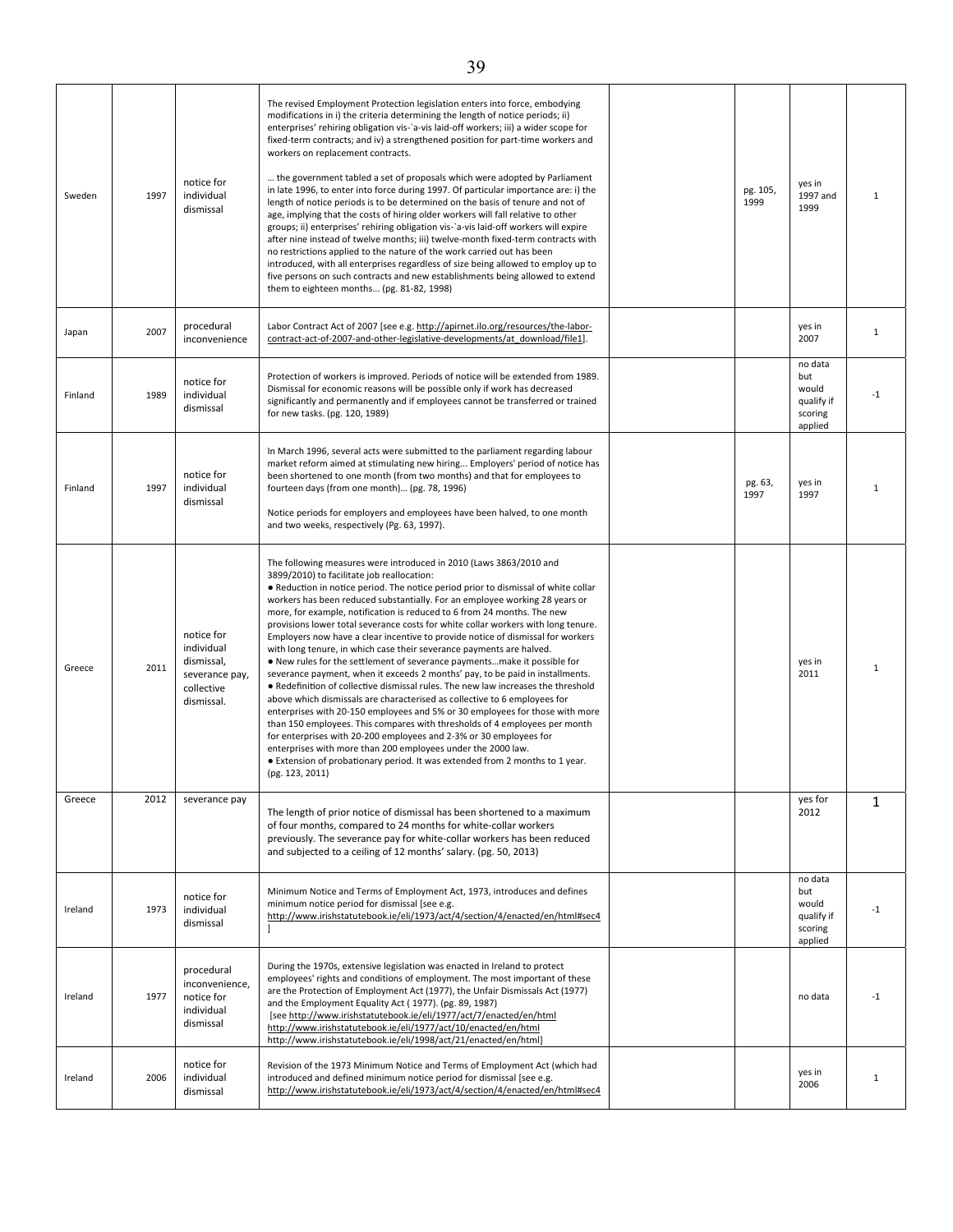| Ireland  | 2012              | severance pay                                                                           | Before 2012, the Government paid a rebate to employers for redundancy<br>payouts to employees. Up until 1 January 2012 this rebate amounted to 60%;<br>between 1 January 2012 and 1 January 2013, the Government rebate was 15%;<br>from 2013 onwards the Government rebate was abolished [see e.g.<br>https://www.eurofound.europa.eu/observatories/emcc/erm/legislation/ireland-<br>severance-payredundancy-compensation]                                                                                                                                                                                                                                                                                                                                   |                                                                                                                                                                                                                                                   |                                    | yes in<br>2012                                              | $-1$         |
|----------|-------------------|-----------------------------------------------------------------------------------------|---------------------------------------------------------------------------------------------------------------------------------------------------------------------------------------------------------------------------------------------------------------------------------------------------------------------------------------------------------------------------------------------------------------------------------------------------------------------------------------------------------------------------------------------------------------------------------------------------------------------------------------------------------------------------------------------------------------------------------------------------------------|---------------------------------------------------------------------------------------------------------------------------------------------------------------------------------------------------------------------------------------------------|------------------------------------|-------------------------------------------------------------|--------------|
| Portugal | 1975              | collective<br>dismissal                                                                 | Collective dismissal procedures become subject to regulation. (pg. 43, 1976)                                                                                                                                                                                                                                                                                                                                                                                                                                                                                                                                                                                                                                                                                  | Where employment is<br>concerned, a law was<br>passed in December 1974<br>which considerably<br>limited the possibility of<br>collective dismissals (pg.<br>35, 1976)                                                                             | pg. 12,<br>1979<br>pg. 67,<br>1989 | no data<br>but<br>would<br>qualify if<br>scoring<br>applied | -1           |
| Portugal | 1976              | procedural<br>inconvenience                                                             | to combat the rise in unemployment caused by the domestic and international<br>recession and by the return of expatriates from the former colonies, the<br>authorities enacted legislation virtually prohibiting all dismissals (pg. 9, 1976)                                                                                                                                                                                                                                                                                                                                                                                                                                                                                                                 |                                                                                                                                                                                                                                                   | pg. 12,<br>1979<br>pg. 67,<br>1989 | no data<br>but<br>would<br>qualify if<br>scoring<br>applied | -1           |
| Portugal | 1978              | procedural<br>inconvenience                                                             | August 29: Authorisation for firms to suspend work contracts on account of<br>economic difficulties. (pg. 40, 1977)                                                                                                                                                                                                                                                                                                                                                                                                                                                                                                                                                                                                                                           |                                                                                                                                                                                                                                                   |                                    | no data<br>but<br>would<br>qualify if<br>scoring<br>applied | 1            |
| Portugal | 1990              | procedural<br>inconvenience                                                             | the possibility of dismissal for failure to fulfill job requirements (pg. 19, 1992)                                                                                                                                                                                                                                                                                                                                                                                                                                                                                                                                                                                                                                                                           |                                                                                                                                                                                                                                                   | pg. 94,<br>1996                    | yes in<br>1990                                              | $\mathbf{1}$ |
| Portugal | 1992              | procedural<br>inconvenience                                                             | Changes in both lay-off legislation and legal framework governing collective<br>labour contracts aim at making labour markets more flexible. (pg. 92, 1993)                                                                                                                                                                                                                                                                                                                                                                                                                                                                                                                                                                                                   |                                                                                                                                                                                                                                                   |                                    | yes in<br>1992                                              | $\mathbf{1}$ |
| Portugal | 2004              | procedural<br>inconvenience                                                             | The new Labour Code (Código do Trabalho), which came into force in December<br>2003, replaces individual and collective labour legislation with a unified text,<br>deemed to be clearer and easier to applyemployers now have the right to<br>oppose the reinstatement of workers in dismissal cases under certain conditions,<br>such as in cases where it would harm or disrupt business activity. (pg. 78-79,<br>2004)<br>In the case of regular contracts, the 2003 changes eased somewhat the<br>procedures for collective dismissal: the deadlines for initiating negotiations and<br>taking the final decision were shortened; the priority given to trade union<br>representatives and members of workers councils was eliminated. (pg. 128,<br>2008) |                                                                                                                                                                                                                                                   |                                    | yes in<br>2004                                              | $\mathbf{1}$ |
| Portugal | 2010              | procedural<br>inconvenience,<br>notice for<br>individual<br>dismissal,<br>severance pay | The introduction of the new labour code in 2009, by reducing EPL for regular<br>contracts, is an important step in the direction of reducing labour market<br>dualism (pg. 42, 2010)                                                                                                                                                                                                                                                                                                                                                                                                                                                                                                                                                                          | an important step in the<br>direction of reducing<br>labour market dualism<br>(pg. 42, 2010)                                                                                                                                                      | pg. 33,<br>2012                    | yes in<br>2010                                              | $\mathbf{1}$ |
| Spain    | 1978              | procedural<br>inconvenience                                                             | A Decree-Law of 4th March, 1977 made the regulations governing<br>dismissalsconsiderably more flexible (pg. 13, 1977)<br>legislation on layoffs, which is currently very restrictive, will be made more<br>flexible, and employers will be allowed to lay off up to 5 per cent of their<br>workforce (pg. 34, 1978)                                                                                                                                                                                                                                                                                                                                                                                                                                           |                                                                                                                                                                                                                                                   | pg. 34,<br>1978<br>pg. 27,<br>1982 | no data                                                     | $\mathbf{1}$ |
| Spain    | 1981              | procedural<br>inconvenience,<br>collective<br>dismissals                                | The new Workers Statutechanged legal framework provides in particular for<br>liberalisation of dismissals (pg. 27, 1981)<br>The draft law simplifies lay-off procedures. Dismissal of a small number of                                                                                                                                                                                                                                                                                                                                                                                                                                                                                                                                                       | Two important laws were<br>enacted in 1980. The new<br>Workers Statute (pg. 27,<br>1981)<br>it was not until the<br>promulgation of the<br>Workers' Statute in 1980<br>that a comprehensive<br>reform of labour law took<br>place. (pg. 27, 1982) | pg. 27,<br>1982                    | no data                                                     | 1            |
| Spain    | mid-<br>1994/1995 | procedural<br>inconvenience,<br>collective<br>dismissals                                | workers (treated as if they were individual dismissals) would no longer require<br>prior consultation with workers' representatives and administrative<br>authorization. (pg. 81, 1994)<br>the Government has presented a draft law modifying existing labour legislation<br>significantlyLay-offs of permanent employees will be made much easier,<br>notably by abolishing in many cases the requirement of administrative<br>authorization. (pg. 88-89, 1994)                                                                                                                                                                                                                                                                                              | far-reaching labor<br>market reforms aimed at<br>lifting barriers to job<br>creation. A decree was<br>passed at the end of 1993<br>and a draft has been<br>presented to Parliament<br>and is expected to                                          |                                    | yes for<br>1995                                             | 1            |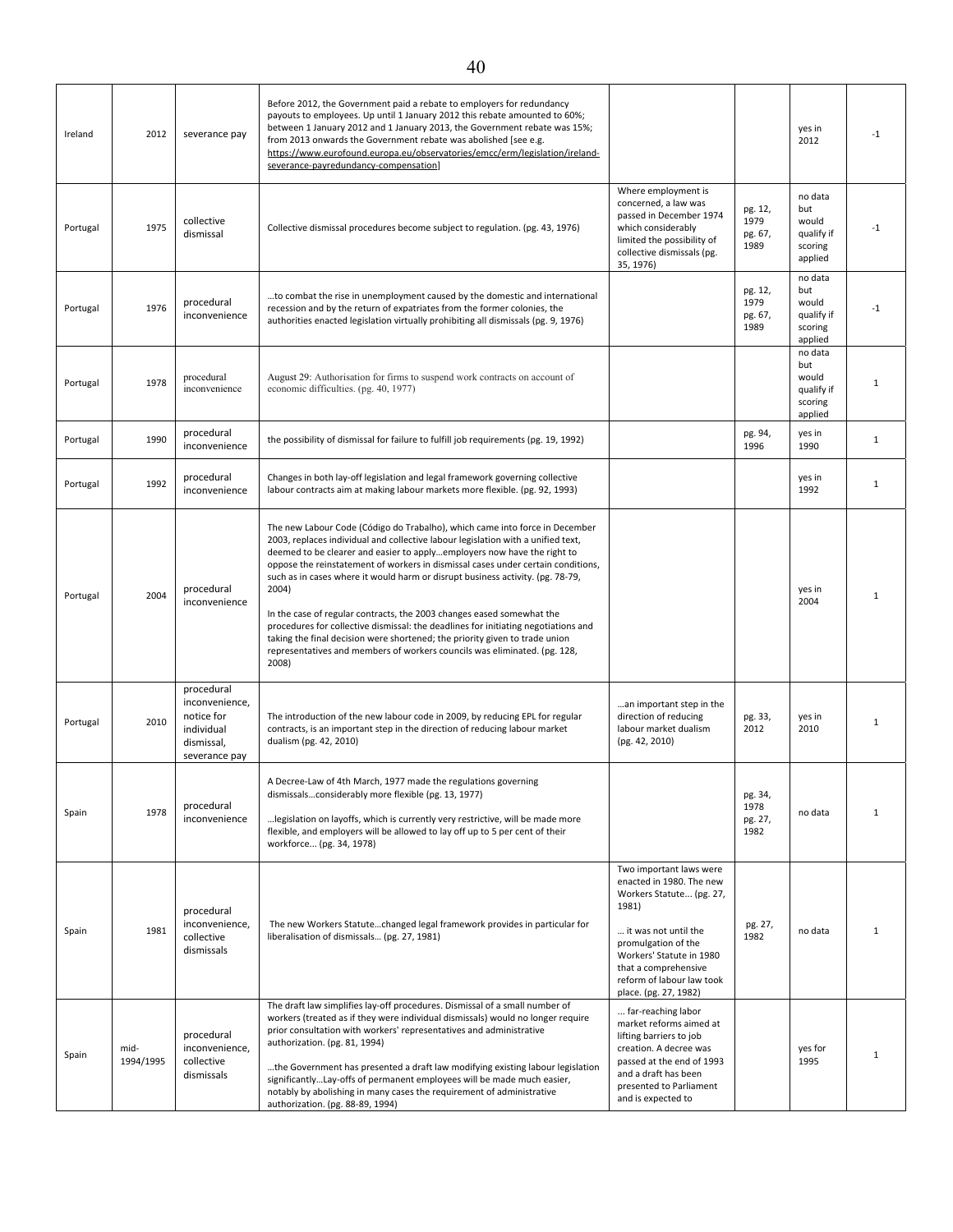| Spain | 1998 | severance pay                                                              | Employers and trade unions agree on a labour market reform which would<br>encourage the creation of indefinite-term jobs. Inter alia, it calls for the<br>introduction of a new type of indefinite-term contract with reduced redundancy<br>costs for certain groups of workers, a new definition of the grounds for<br>economic redundancies and proposals for improving the collective bargaining<br>process. (pg. 179, 1998)                                                                                                                                                                                                                                                                                                                                                                                                                                                                                                                                                                                                                                                                                                                                                                                                               | become law by the middle<br>of 1994. (pg. 80, 1994)<br>This draft law breaks with<br>the corporatist philosophy<br>of past legislation and is<br>expected to increase<br>labour market flexibility<br>considerably. (pg. 88-89,<br>1994)<br>The social partners have<br>taken an important step<br>(pg. 76, 1998) | pg. 57,<br>2000<br>pg. 66-<br>68, 165,<br>2001<br>pg. 101,<br>2010 | no              | $\mathbf{1}$ |
|-------|------|----------------------------------------------------------------------------|-----------------------------------------------------------------------------------------------------------------------------------------------------------------------------------------------------------------------------------------------------------------------------------------------------------------------------------------------------------------------------------------------------------------------------------------------------------------------------------------------------------------------------------------------------------------------------------------------------------------------------------------------------------------------------------------------------------------------------------------------------------------------------------------------------------------------------------------------------------------------------------------------------------------------------------------------------------------------------------------------------------------------------------------------------------------------------------------------------------------------------------------------------------------------------------------------------------------------------------------------|-------------------------------------------------------------------------------------------------------------------------------------------------------------------------------------------------------------------------------------------------------------------------------------------------------------------|--------------------------------------------------------------------|-----------------|--------------|
| Spain | 2002 | procedural<br>inconvenience,<br>severance pay                              | New measures taken in early 2001 have broadened the 1997 reform (pg. 65-<br>66, 2001)<br>In March 2001 the government approved a deepening of the 1997 labour market<br>reform. The measures adopted include:<br>- An extension of the new permanent contract introduced in the 1997 labour<br>market<br>reform beyond May 2001.<br>- The permanent contract with reduced firing costs will continue to apply to<br>specific<br>groups (workers aged 18-29, workers with a temporary contract, workers aged<br>over 45,<br>workers that have been unemployed for more than one year, women in some<br>professions),<br>and has been extended to young workers (now defined as those aged between<br>16 and 30), long-term unemployed (for more than 6 months), unemployed<br>women in<br>sectors where they are underrepresented (most of them) and disabled workers<br>(pg. 66, 2003)                                                                                                                                                                                                                                                                                                                                                        |                                                                                                                                                                                                                                                                                                                   | pg. 66,<br>2003                                                    | no              | $\mathbf{1}$ |
| Spain | 2011 | severance pay                                                              | The labour market reform, approved in September 2010aims to reduce the<br>upper range of dismissal costs for permanent contracts and to smooth the<br>difference in dismissal costs between temporary and permanent contracts:<br>• First, the law aims to make it easier for firms to have dismissals accepted by<br>the courts<br>as justified. If this reform is effective, it will reduce severance payment of firms<br>substantially, from the current practice of 45 days' wages to 20 days' wages.<br>• Second, it broadens the base for which the permanent contract with reduced<br>severance<br>payment of 33 days' wages can be applied and guarantees that this reduced<br>severance<br>pay also applies now in cases where firms would prefer to declare the dismissal<br>upfront<br>as "unjustified" (to avoid litigation).<br>. Third, the introduction of a capital-funded component, similar to the one<br>introduced in<br>the framework of the Austrian severance pay reform, further reduces the<br>onetime<br>costs of dismissal. (pg. 103, 2010)                                                                                                                                                                        | The recent reform<br>represents significant<br>progress<br>The recent reform<br>adopted by Parliament in<br>September 2010 should<br>lead to significant<br>progress (pg. 101, 2010)                                                                                                                              |                                                                    | yes for<br>2011 | $\mathbf{1}$ |
| Spain | 2013 | procedural<br>inconvenience.<br>severance pay,<br>collective<br>dismissals | The 2012 labour market reform aims to reduce further the duality in the Spanish<br>labour market, with a reform of employment protection legislation:<br>• The law redefines the economic reasons for dismissal, further clarifying the<br>conditions<br>under which a dismissal for objective reasons could be justified. In this case, the<br>employer pays 20 days' wages of severance pay per year of seniority.<br>• If a dismissal is judged unjustified, the maximum severance pay is reduced to<br>33 days'<br>wages per year of seniority up to a maximum of 24 months, compared with 45<br>days and<br>a maximum of 42 months on the regular permanent contract before. This applies<br>to all<br>new contracts and for future years of service on existing contracts.<br>. The law eliminates the need for administrative authorisation of collective<br>dismissal, in<br>line with current regulations in most European countries.<br>. While it removes the option of express dismissal, according to which firms<br>could declare<br>the dismissal upfront as being "unjustified" and pay 45 days' wages per year of<br>seniority<br>to avoid litigation, firms no longer are obliged to pay interim wages during the<br>period | these reforms are a<br>substantial step in the<br>right direction<br>A potentially important<br>part of the reform is<br>clarifying what justified<br>dismissal means (pg. 34,<br>2012)                                                                                                                           | pg. 40,<br>92, 2014                                                | yes for<br>2013 | $\mathbf{1}$ |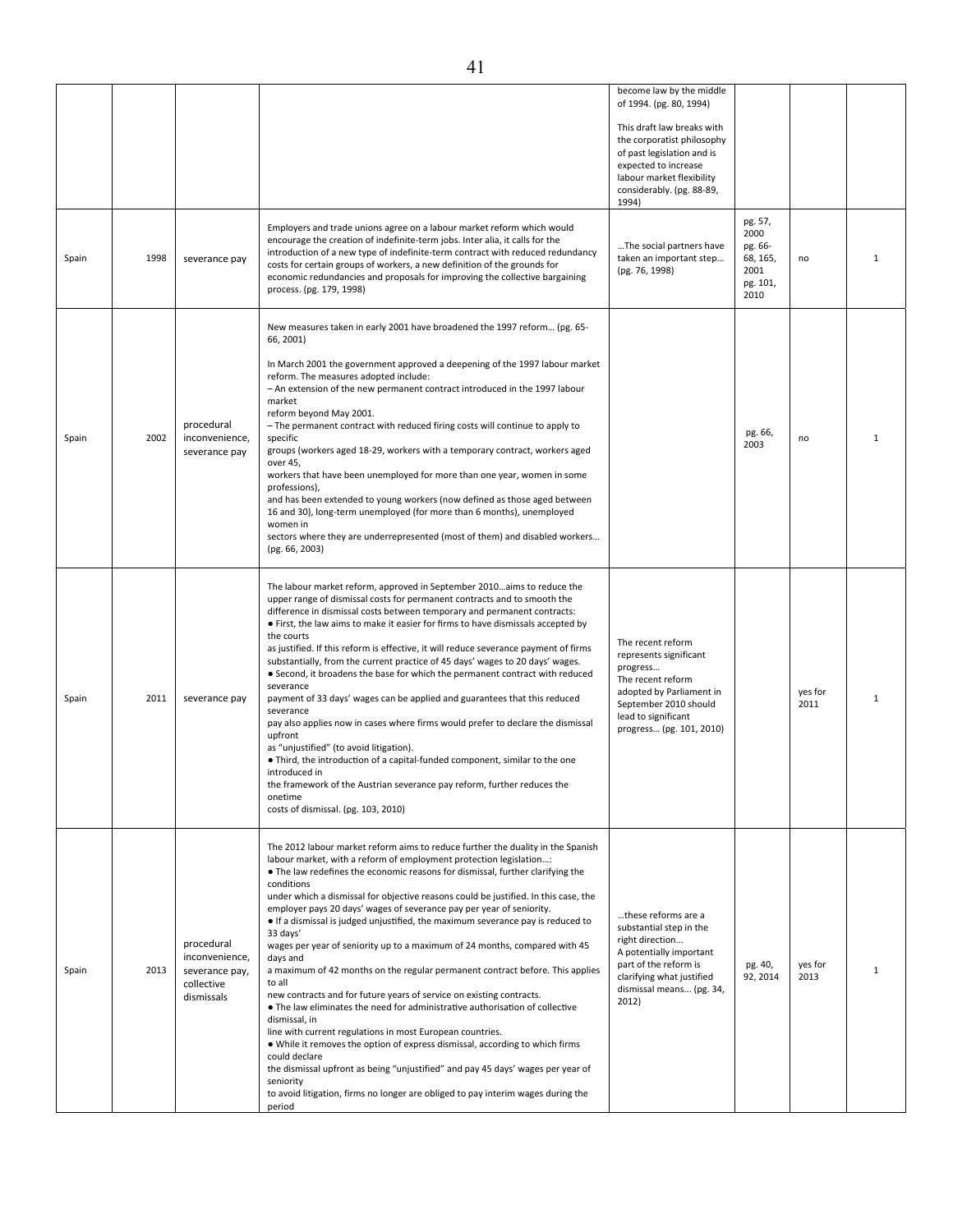|                    |      |                                                                                                    | the case is adjudicated.<br>• The law introduces a new type of permanent contract for companies with<br>fewer than<br>50 employees. Hiring on this new contract is subject to an extended trial period<br>of one year,<br>compared with a previous maximum of six months, and various tax credits. (pg.<br>98, 2012)                                                                                                                                                                                                                                                                                                   |                                                          |                          |              |
|--------------------|------|----------------------------------------------------------------------------------------------------|------------------------------------------------------------------------------------------------------------------------------------------------------------------------------------------------------------------------------------------------------------------------------------------------------------------------------------------------------------------------------------------------------------------------------------------------------------------------------------------------------------------------------------------------------------------------------------------------------------------------|----------------------------------------------------------|--------------------------|--------------|
| Australia          | 2006 | procedural<br>inconvenience                                                                        | The Workplace Relations Amendment (Work Choices) Act 2005 took effect in the<br>first quarter of 2006 and sought to reinforce employers' prerogatives at the<br>expense of employees (pg. 81, 2012)                                                                                                                                                                                                                                                                                                                                                                                                                    |                                                          | yes for<br>2007          | 1            |
| Australia          | 2010 | procedural<br>inconvenience,<br>notice for<br>individual<br>dismissal                              | Work Choices removed unfair dismissal protections for employees of firms with<br>fewer than 100 employees. The Fair Work Act restored these protections subject<br>to minimum qualifying periods of one-year service for workers in firms with<br>fewer than 15 employees and six months' service for workers in firms with 15 or<br>more employees. In addition, a number of protections previously available under<br>Work Choices were streamlined and broadened in the FW Act to protect workers<br>against discrimination and adverse actions because they have a workplace right.<br>(pg. 83-84, 2012)           |                                                          | yes for<br>2010          | $-1$         |
| New<br>Zealand     | 2001 | procedural<br>inconvenience                                                                        | The new Employment Relations Act modifies provisions under the ECA in<br>several significant ways The ERA proposes to avoid undue litigation by making<br>mediation a mandatory first step. If there is no resolution, the parties can then<br>turn to the Employment Relations Authority, a new investigative body. If the<br>parties do not agree with its ruling, or if the Authority so decides, grievances and<br>disputes are then turned over to an Employment Court. It can redirect the<br>matter back to mediation, to the Authority or make a final judgement. (pg. 78-<br>79, 2000)                        | pg. 83,<br>2002<br>pg. 98,<br>2005<br>pg. 117,<br>2013   | yes for<br>2001          | $-1$         |
| New<br>Zealand     | 2012 |                                                                                                    | The Employment Relations Act 2000 was amended to extend trial period<br>provisions (for up to 90 days) from firms with fewer than 20 employees to all<br>firms on 1 April 2011 (pg. 56, 2011)                                                                                                                                                                                                                                                                                                                                                                                                                          |                                                          | yes for<br>2012          | 1            |
| Korea              | 1998 | procedural<br>inconvenience,<br>notice for<br>individual<br>dismissal,<br>collective<br>dismissals | The March 1997 labour law reform eased restrictions on layoffs by expressly<br>allowing dismissals for "urgent managerial reasons", while specifying certain<br>requirements that must be fulfilled beforehand by management the Tripartite<br>Commission agreed that it should be implemented in February 1998 to help<br>firms restructure in the wake of the crisis (pg. 166, 1998)                                                                                                                                                                                                                                 | pg. 142,<br>2005<br>pg. 127,<br>2008<br>pg. 129,<br>2012 | yes for<br>1998          | $\mathbf{1}$ |
| Czech<br>Republic  | 2007 | procedural<br>inconvenience                                                                        | A new labour code was passed by the lower chamber of the parliament in early<br>2006. The code, if implemented, will allow a wider scope of employment<br>contracts because it takes an "anglo-saxon" rather than "Napoleonic" legal<br>form (pg. 36, 2006) [NB: Amended Labor Code Act (No.262) eventually became<br>law, see e.g. http://www.mpsv.cz/files/clanky/3221/Labour Code 2012.pdf]                                                                                                                                                                                                                         |                                                          | yes for<br>2007          | 1            |
| Czech<br>Republic  | 2012 | notice period,<br>severance pay                                                                    | 2012 revision of labor code with effect from January 1st 2012 [see e.g.<br>https://ec.europa.eu/europeaid/employment-labor-and-social-protection-social-<br>reforms-czech-republic_en<br>it has introduced wider possibilities for employers to terminate the<br>employmentThe maximum duration of the probationary period extended to 6<br>months for executive employees]                                                                                                                                                                                                                                            |                                                          | yes for<br>2012          | $\mathbf{1}$ |
| Slovak<br>Republic | 2004 | notice period,<br>severance pay                                                                    | Major amendments to the Labour Code were adopted in June 2003 and became<br>effective as of 1 July 2003More flexibility is introduced as regards an<br>employer's right to terminate an employee's contract. When terminating an<br>employment contract the employer is obliged to specify the reasons for<br>termination. These are more extensive than previously allowed In all cases the<br>statutory notice period is reduced to two months regardless of the reason for<br>termination. An employee working for the same employer for more than five<br>years shall be given 3-months notice (pg. 121-122, 2004) |                                                          | yes for<br>2003-<br>2004 | $\mathbf{1}$ |
| Slovak<br>Republic | 2012 | notice period,<br>severance pay                                                                    | Amendments to the "new" 2003 labor code that eases legislation on regular<br>contracts (shortening of length of notice period). [For details, see<br>e.g.http://www.ilo.org/dyn/eplex/docs/50/labour-code-full-wording-january-<br>2012.pdf]                                                                                                                                                                                                                                                                                                                                                                           |                                                          | yes for<br>2012          | $\mathbf{1}$ |